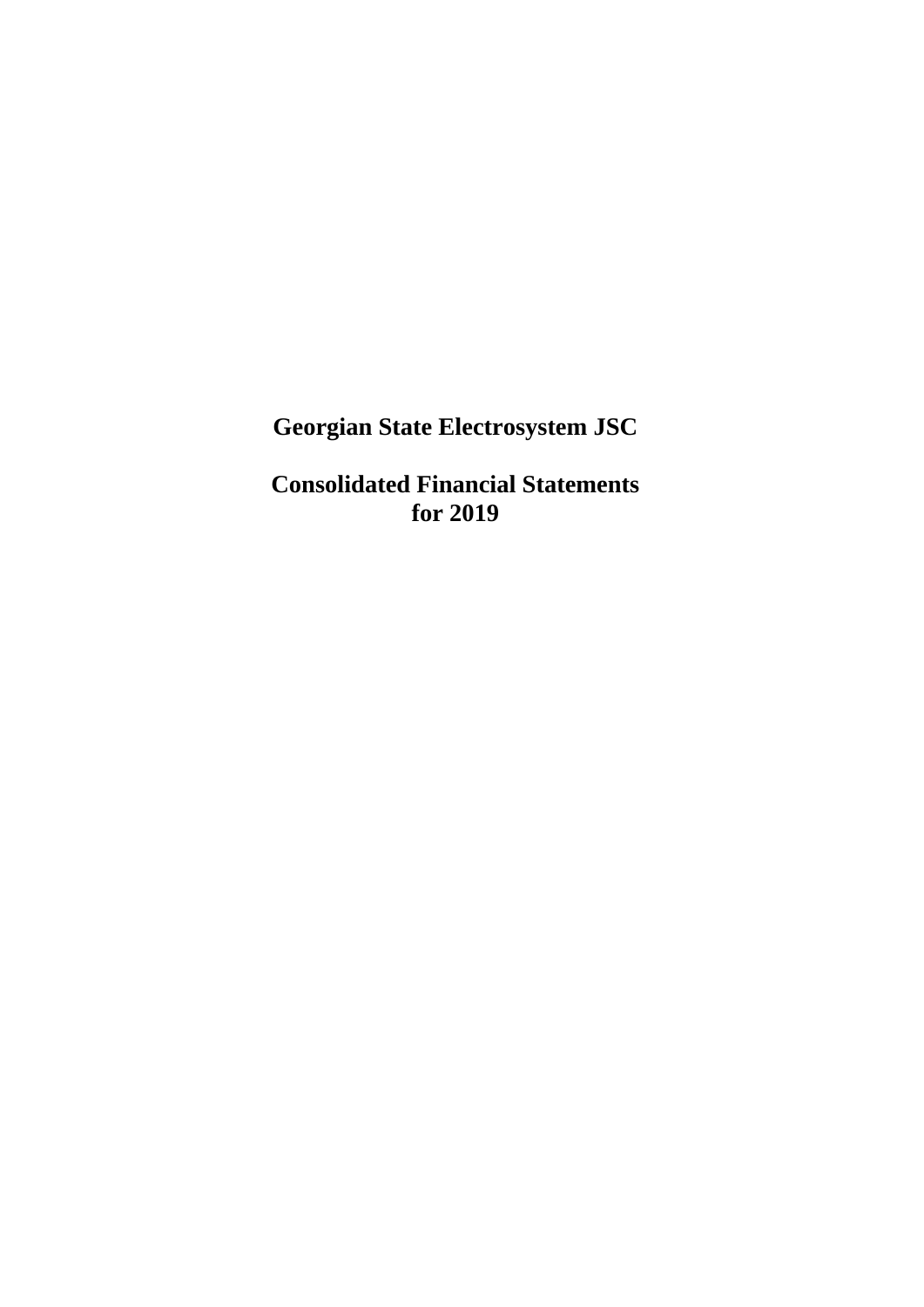# **Contents**

| Independent Auditors' Report                                              | 3 |
|---------------------------------------------------------------------------|---|
| <b>Consolidated Statement of Financial Position</b>                       | 6 |
| Consolidated Statement of Profit or Loss and Other Comprehensive Income 7 |   |
| Consolidated Statement of Changes in Equity                               | 8 |
| <b>Consolidated Statement of Cash Flows</b>                               | 9 |
| Notes to the Consolidated Financial Statements                            |   |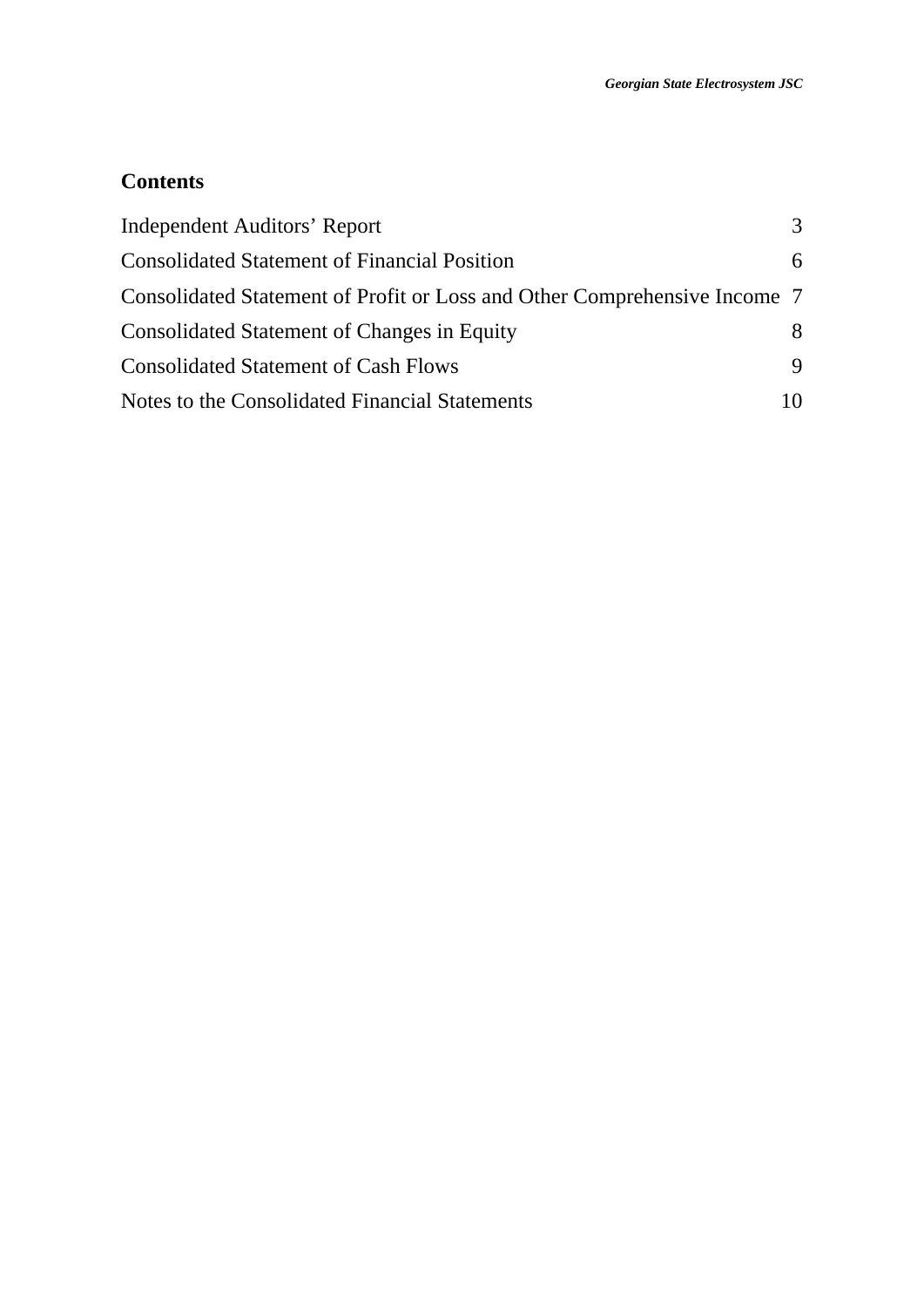

KPMG Georgia LLC GMT Plaza, 5th floor, 4 Liberty Square Tbilisi, Georgia 0105 Telephone +995 322 93 5713 Internet www.kpmg.ge

# **Independent Auditors' Report**

To the Supervisory Board of Georgian State Electrosystem JSC

#### *Opinion*

We have audited the consolidated financial statements of Georgian State Electrosystem JSC (the "Company") and its subsidiaries (the "Group"), which comprise the consolidated statement of financial position as at 31 December 2019, the consolidated statements of profit or loss and other comprehensive income, changes in equity and cash flows for the year then ended, and notes, comprising significant accounting policies and other explanatory information.

In our opinion, the accompanying consolidated financial statements present fairly, in all material respects, the consolidated financial position of the Group as at 31 December 2019, and its consolidated financial performance and its consolidated cash flows for the year then ended in accordance with International Financial Reporting Standards (IFRS).

### *Basis for Opinion*

We conducted our audit in accordance with International Standards on Auditing (ISAs). Our responsibilities under those standards are further described in the *Auditors' Responsibilities for the Audit of the Consolidated Financial Statements* section of our report. We are independent of the Group in accordance with the International Code of Ethics for Professional Accountants (including International Independence Standards) together with the ethical requirements that are relevant to our audit of the consolidated financial statements in Georgia, and we have fulfilled our other ethical responsibilities in accordance with these requirements and the International Code of Ethics. We believe that the audit evidence we have obtained is sufficient and appropriate to provide a basis for our opinion.

#### *Statement of Management Report*

Management is responsible for the Management Report. The Management Report is expected to be made available to us after the date of this auditors' report.

Our opinion on the consolidated financial statements does not cover the Management Report and we will not express any form of assurance conclusion thereon.

In connection with our audit of the consolidated financial statements, our responsibility is to read the Management Report when it becomes available and, in doing so, consider whether the Management Report is materially inconsistent with the consolidated financial statements or our knowledge obtained in the audit, or otherwise appears to be materially misstated.

When we read the Management Report, we conclude whether the other information:

- $-$  is consistent with the consolidated financial statements and does not contain material misstatement;
- $-$  contains all information that is required by and is compliant with the Law of Georgia on Accounting, Reporting and Auditing.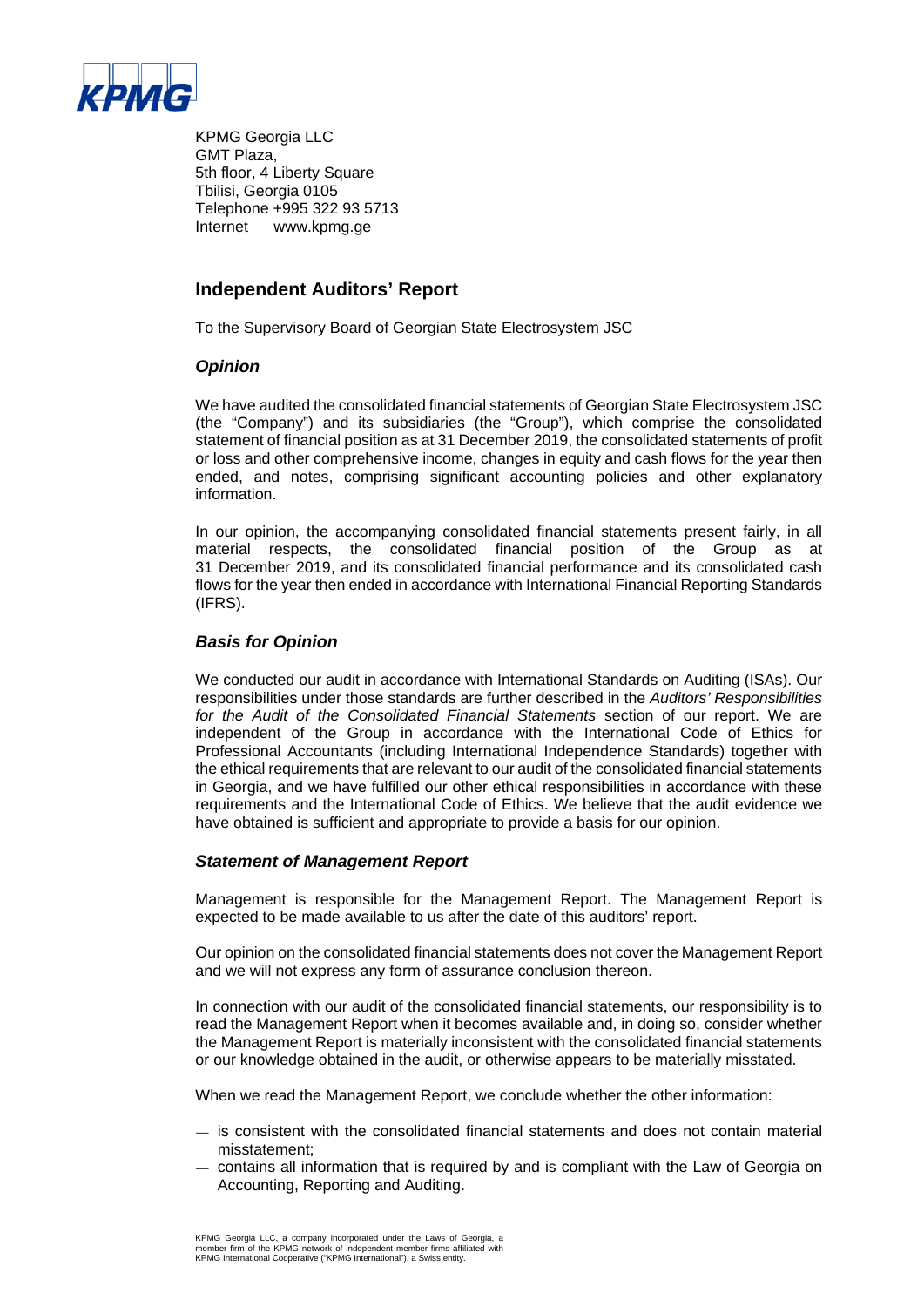

**Georgian State Electrosystem JSC**  *Independent Auditors' Report Page 2* 

### *Responsibilities of Management and Those Charged with Governance for the Consolidated Financial Statements*

Management is responsible for the preparation and fair presentation of the consolidated financial statements in accordance with IFRS, and for such internal control as management determines is necessary to enable the preparation of consolidated financial statements that are free from material misstatement, whether due to fraud or error.

In preparing the consolidated financial statements, management is responsible for assessing the Group's ability to continue as a going concern, disclosing, as applicable, matters related to going concern and using the going concern basis of accounting unless management either intends to liquidate the Group or to cease operations, or has no realistic alternative but to do so.

Those charged with governance are responsible for overseeing the Group's financial reporting process.

### *Auditors' Responsibilities for the Audit of the Consolidated Financial Statements*

Our objectives are to obtain reasonable assurance about whether the consolidated financial statements as a whole are free from material misstatement, whether due to fraud or error, and to issue an auditors' report that includes our opinion. Reasonable assurance is a high level of assurance, but is not a guarantee that an audit conducted in accordance with ISAs will always detect a material misstatement when it exists. Misstatements can arise from fraud or error and are considered material if, individually or in the aggregate, they could reasonably be expected to influence the economic decisions of users taken on the basis of these consolidated financial statements.

As part of an audit in accordance with ISAs, we exercise professional judgment and maintain professional scepticism throughout the audit. We also:

- Identify and assess the risks of material misstatement of the consolidated financial statements, whether due to fraud or error, design and perform audit procedures responsive to those risks, and obtain audit evidence that is sufficient and appropriate to provide a basis for our opinion. The risk of not detecting a material misstatement resulting from fraud is higher than for one resulting from error, as fraud may involve collusion, forgery, intentional omissions, misrepresentations, or the override of internal control.
- Obtain an understanding of internal control relevant to the audit in order to design audit procedures that are appropriate in the circumstances, but not for the purpose of expressing an opinion on the effectiveness of the Group's internal control.
- Evaluate the appropriateness of accounting policies used and the reasonableness of accounting estimates and related disclosures made by management.
- Conclude on the appropriateness of management's use of the going concern basis of accounting and, based on the audit evidence obtained, whether a material uncertainty exists related to events or conditions that may cast significant doubt on the Group's ability to continue as a going concern. If we conclude that a material uncertainty exists, we are required to draw attention in our auditors' report to the related disclosures in the consolidated financial statements or, if such disclosures are inadequate, to modify our opinion. Our conclusions are based on the audit evidence obtained up to the date of our auditors' report. However, future events or conditions may cause the Group to cease to continue as a going concern.
- Evaluate the overall presentation, structure and content of the consolidated financial statements, including the disclosures, and whether the consolidated financial statements represent the underlying transactions and events in a manner that achieves fair presentation.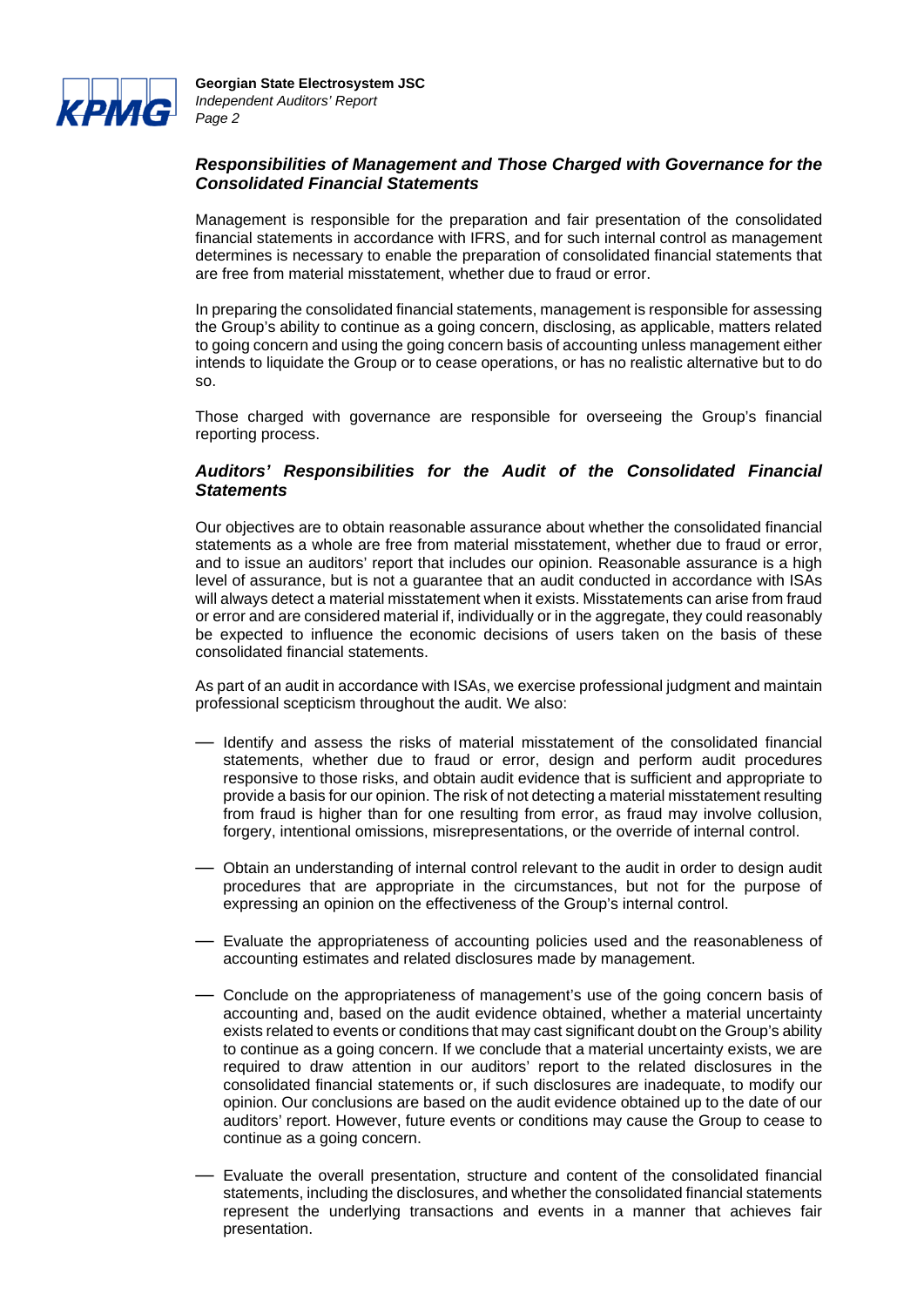

Georgian State Electrosystem JSC Independent Auditors' Report Page 3

- Obtain sufficient appropriate audit evidence regarding the financial information of the entities or business activities within the Group to express an opinion on the consolidated financial statements. We are responsible for the direction, supervision and performance of the group audit. We remain solely responsible for our audit opinion.

We communicate with those charged with governance regarding, among other matters, the planned scope and timing of the audit and significant audit findings, including any significant deficiencies in internal control that we identify during our audit.

The engagement partner on the audit resulting in this independent auditors' report is:

ARMISMI Karen Safaryan **KPMG** Georgia LLC 24 June 2020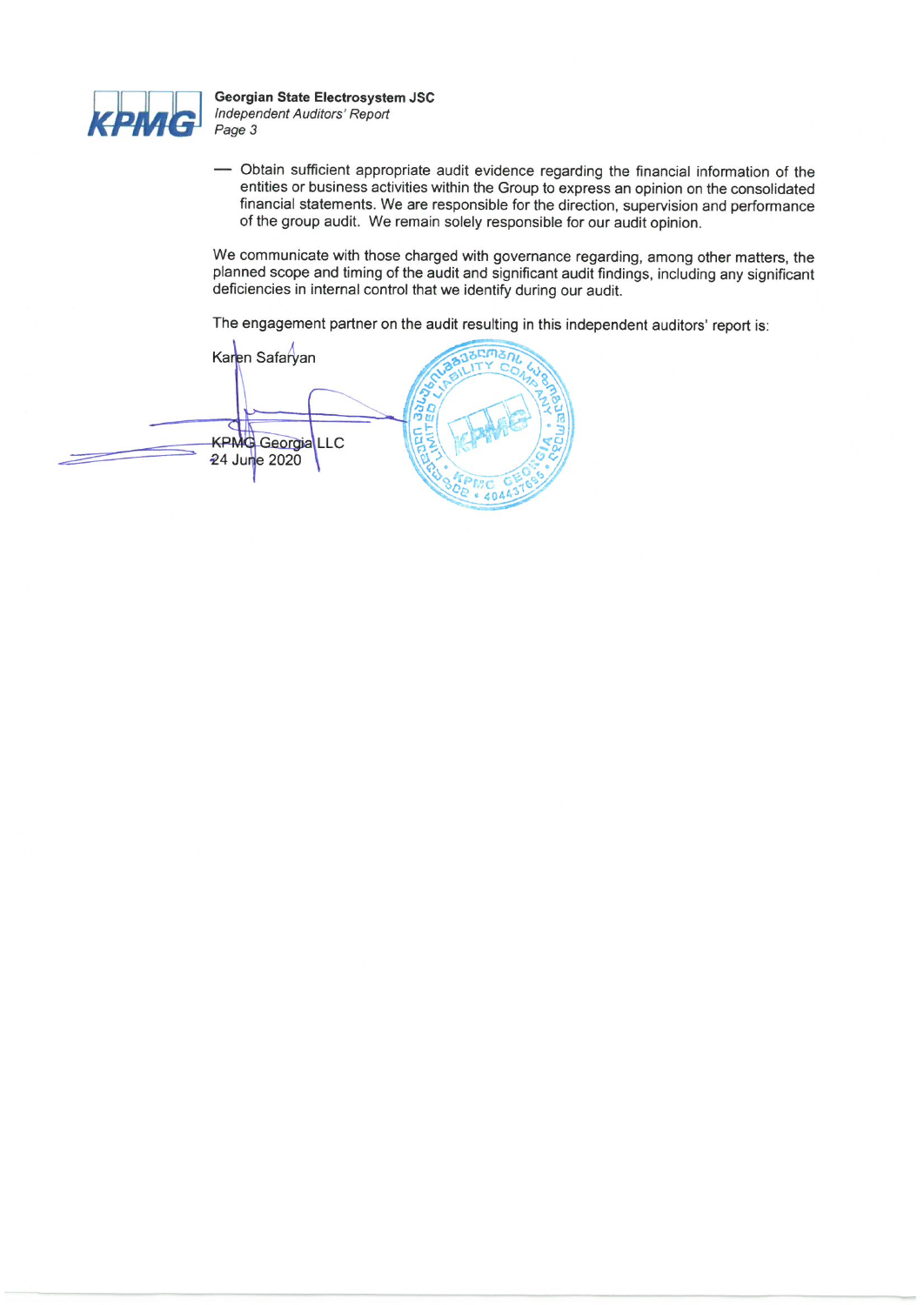| '000 GEL                                            | <b>Note</b> | 2019       | 2018       |
|-----------------------------------------------------|-------------|------------|------------|
| <b>ASSETS</b>                                       |             |            |            |
| <b>Non-current assets</b>                           |             |            |            |
| Property and equipment                              | 9           | 1,011,132  | 983,872    |
| Intangible assets                                   |             | 5,656      | 2,486      |
| Prepayments for non-current assets                  |             | 6,244      | 20,787     |
| Trade and other receivables                         | 10          | 1,211      | 6,140      |
| <b>Total non-current assets</b>                     |             | 1,024,243  | 1,013,285  |
| <b>Current assets</b>                               |             |            |            |
| Inventories                                         |             | 14,753     | 12,944     |
| Trade and other receivables                         | 10          | 29,749     | 27,961     |
| Prepayments to suppliers                            |             | 1,747      | 4,759      |
| Cash and cash equivalents                           | 11          | 101,430    | 71,016     |
| <b>Total current assets</b>                         |             | 147,679    | 116,680    |
| <b>Total assets</b>                                 |             | 1,171,922  | 1,129,965  |
| <b>EQUITY AND LIABILITIES</b>                       |             |            |            |
| <b>Equity</b>                                       |             |            |            |
| Share capital                                       | 12(a)       | 645,065    | 642,677    |
| Unregistered capital                                |             | 11,259     | 11,259     |
| Foreign currency translation reserve                |             | 430        | 473        |
| Addition paid in capital                            | 12(e)       | 11,680     |            |
| Accumulated deficit                                 |             | (751, 016) | (781, 491) |
| <b>Equity attributable to owners of the Company</b> |             | (82, 582)  | (127, 082) |
| Non-controlling interest                            |             | 300        |            |
| <b>Total equity</b>                                 |             | (82, 282)  | (127, 082) |
| <b>Non-current liabilities</b>                      |             |            |            |
| Loans and borrowings                                | 14          | 967,792    | 481,410    |
| <b>Restructured liabilities</b>                     | 15          | 23,113     | 36,874     |
| Grants related to assets                            | 16          | 102,736    | 105,579    |
| <b>Total non-current liabilities</b>                |             | 1,093,641  | 623,863    |
| <b>Current liabilities</b>                          |             |            |            |
| Loans and borrowings                                | 14          | 82,525     | 556,458    |
| Trade and other payables                            | 17          | 55,936     | 54,760     |
| <b>Restructured liabilities</b>                     | 15          | 19,267     | 17,000     |
| Grants related to assets                            | 16          | 2,835      | 4,966      |
| <b>Total current liabilities</b>                    |             | 160,563    | 633,184    |
| <b>Total liabilities</b>                            |             | 1,254,204  | 1,257,047  |
| <b>Total equity and liabilities</b>                 |             | 1,172,922  | 1,129,965  |

\* The Group has initially applied IFRS 16 at 1 January 2019, however the effect is immaterial. Under the transition methods chosen, comparative information is not restated. See Note 5.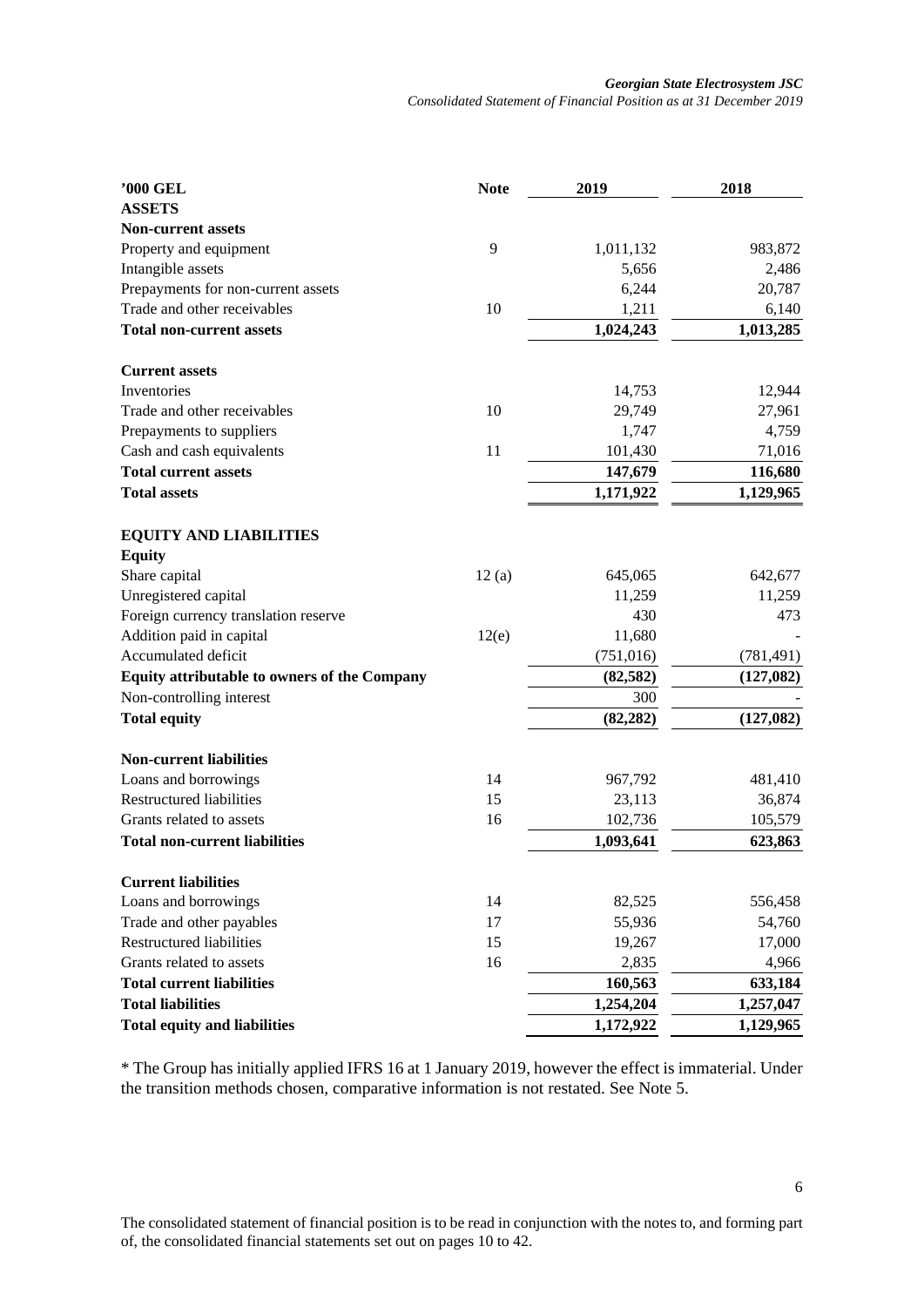# Georgian State Electrosystem JSC

Consolidated Statement of Profit or Loss and Other Comprehensive Income for 2019

| '000 GEL                                                                                                                                             | Note | 2019             | 2018             |
|------------------------------------------------------------------------------------------------------------------------------------------------------|------|------------------|------------------|
| Revenue                                                                                                                                              | 6    | 235,010          | 227,050          |
| Other income                                                                                                                                         |      | 7,648            | 9,767            |
| Wages and salaries                                                                                                                                   |      | (31,089)         | (27, 565)        |
| Depreciation and amortization                                                                                                                        |      | (45, 121)        | (46, 924)        |
| Impairment of property and equipment                                                                                                                 | 9    | (5,038)          | (42,705)         |
| Other operating expenses                                                                                                                             | 7    | (64, 408)        | (53, 878)        |
| <b>Results from operating activities</b>                                                                                                             |      | 97,002           | 65,745           |
| Finance income                                                                                                                                       | 8    | 14,595           | 7,779            |
| Finance costs                                                                                                                                        | 8    | (81, 122)        | (26, 739)        |
| Net finance costs                                                                                                                                    |      | (66, 527)        | (18,960)         |
| Profit before income tax                                                                                                                             |      | 30,475           | 46,785           |
| Income tax expense                                                                                                                                   |      |                  |                  |
| Profit for the year                                                                                                                                  |      | 30,475           | 46,785           |
| Other comprehensive income/(loss)<br>Items that are or may be reclassified to profit or loss<br>Foreign currency translation differences for foreign |      | (43)             | (42)             |
| operations<br>Total comprehensive profit for the year                                                                                                |      | 30,432           | 46,743           |
| Profit attributable to:<br>Owners of the Company<br>Non-controlling interests                                                                        |      | 30,475<br>30,475 | 46,785<br>46,785 |
| Total comprehensive income attributable to:<br>Owners of the Company<br>Non-controlling interests                                                    |      | 30,432<br>30,432 | 46,743<br>46,743 |

\* The Group has initially applied IFRS 16 at 1 January 2019, however the effect is immaterial. Under the transition methods chosen, comparative information is not restated. See Note 5.

These consolidated financial statements were approved by management on 24 June 2020 and were signed on its behalf by

Ucha Uchaneishvili

Rehabilitation Manager

Mamuka Skhiladze Member of Management Board

The consolidated statement of profit or loss and other comprehensive income is to be read in conjunction with the notes to, and forming part of, the consolidated financial statements set out on pages 10 to 42.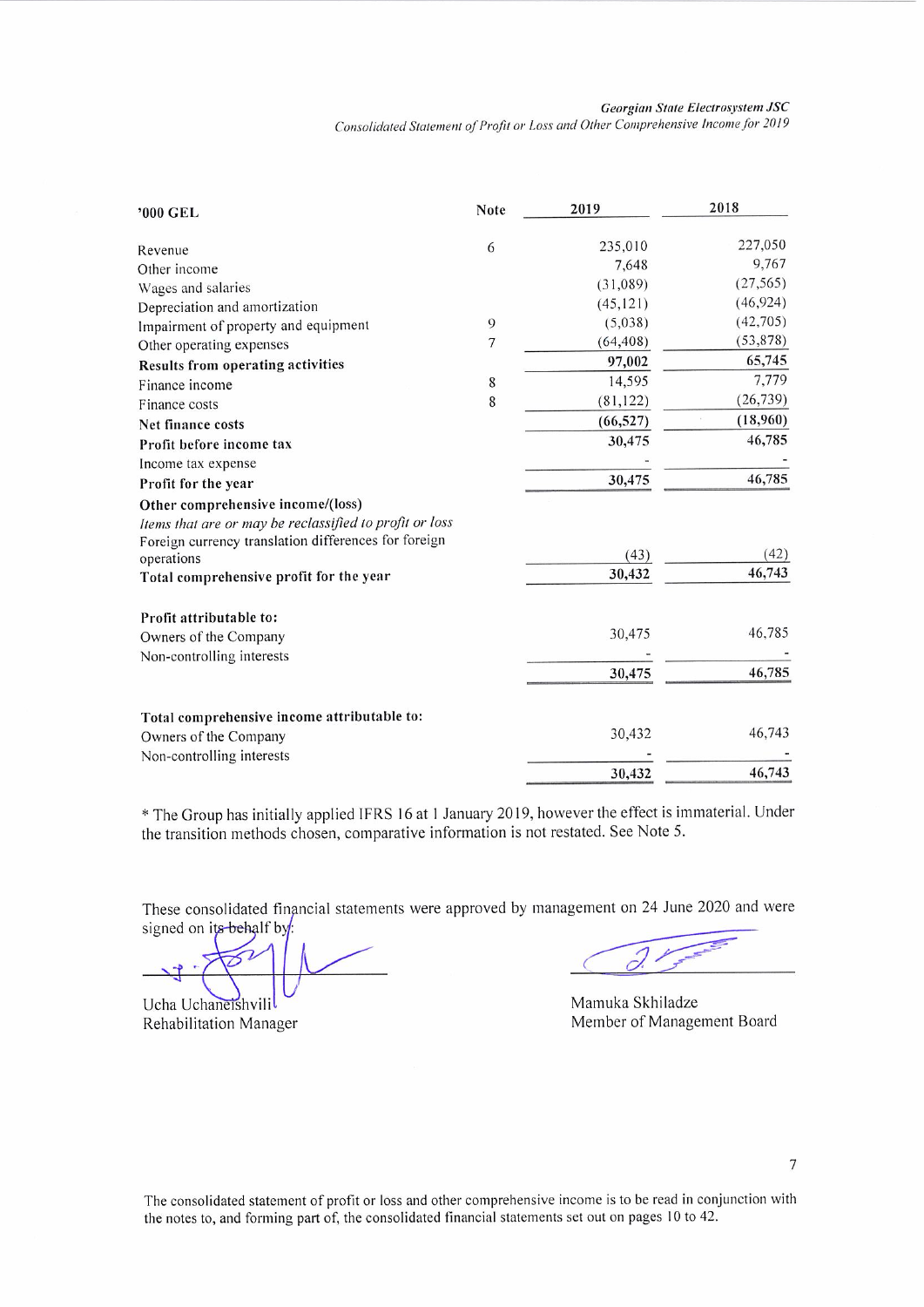| '000 GEL                                                        | <b>Share</b><br>capital | Unregistered<br>capital | <b>Translation</b><br>reserve | Accumulated<br>deficit | <b>Additional</b><br>paid-in capital | <b>Total</b> | Non-<br>controlling<br>interests | <b>Total</b><br>equity |
|-----------------------------------------------------------------|-------------------------|-------------------------|-------------------------------|------------------------|--------------------------------------|--------------|----------------------------------|------------------------|
| Balance at 1 January 2018                                       | 639,052                 | 11,259                  | 515                           | (828, 276)             |                                      | (177, 450)   |                                  | (177, 450)             |
| Total comprehensive income for the year                         |                         |                         |                               |                        |                                      |              |                                  |                        |
| Profit for the year                                             |                         |                         |                               | 46,785                 |                                      | 46,785       |                                  | 46,785                 |
| Other comprehensive loss                                        |                         |                         |                               |                        |                                      |              |                                  |                        |
| Foreign currency translation differences for foreign operations |                         |                         | (42)                          |                        |                                      | (42)         |                                  | (42)                   |
| Total other comprehensive loss for the year                     |                         |                         | (42)                          |                        |                                      | (42)         |                                  | (42)                   |
| Total comprehensive income for the year                         |                         |                         | (42)                          | 46,785                 |                                      | 46,743       |                                  | 46,743                 |
| <b>Contributions by owners</b>                                  |                         |                         |                               |                        |                                      |              |                                  |                        |
| Owner contributions – cash                                      | 1,900                   |                         |                               |                        |                                      | 1,900        |                                  | 1,900                  |
| Owner contributions – non-cash (see note 9)                     | 1,725                   |                         |                               |                        |                                      | 1,725        |                                  | 1,725                  |
| Total contributions by owners (see note $12(a)$ )               | 3,625                   |                         |                               |                        |                                      | 3,625        |                                  | 3,625                  |
| <b>Balance at 31 December 2018</b>                              | 642,677                 | 11,259                  | 473                           | (781, 491)             |                                      | (127, 082)   |                                  | (127, 082)             |
| Balance at 1 January 2019                                       | 642,677                 | 11,259                  | 473                           | (781, 491)             |                                      | (127,082)    |                                  | (127,082)              |
| Total comprehensive income for the year                         |                         |                         |                               |                        |                                      |              |                                  |                        |
| Profit for the year                                             |                         |                         |                               | 30,475                 |                                      | 30,475       |                                  | 30,475                 |
| Other comprehensive loss                                        |                         |                         |                               |                        |                                      |              |                                  |                        |
| Foreign currency translation differences for foreign operations |                         |                         | (43)                          |                        |                                      | (43)         |                                  | (43)                   |
| Total other comprehensive loss for the year                     |                         |                         | (43)                          |                        |                                      | (43)         |                                  | (43)                   |
| Total comprehensive income for the year                         |                         |                         | (43)                          | 30,475                 |                                      | 30,432       |                                  | 30,432                 |
| <b>Contributions by owners</b>                                  |                         |                         |                               |                        |                                      |              |                                  |                        |
| Modification effect on related party loan from Ministry of      |                         |                         |                               |                        |                                      |              |                                  |                        |
| Finance (note 13)                                               |                         |                         |                               |                        | 11,680                               | 11,680       |                                  | 11,680                 |
| Owner contributions - non-cash (see note 9)                     | 2,388                   |                         |                               |                        |                                      | 2,388        |                                  | 2,388                  |
| Total contributions by owners (see note $12(a)$ )               | 2,388                   |                         |                               |                        | 11,680                               | 14,068       |                                  | 14,068                 |
| <b>Changes in ownership interests</b>                           |                         |                         |                               |                        |                                      |              |                                  |                        |
| Formation of a subsidiary with non-controlling interests (see   |                         |                         |                               |                        |                                      |              |                                  |                        |
| note $22$ )                                                     |                         |                         |                               |                        |                                      |              | 300                              | 300                    |
| Total changes in ownership interests                            |                         |                         |                               |                        |                                      |              | 300                              | 300                    |
| <b>Balance at 31 December 2019</b>                              | 645,065                 | 11,259                  | 430                           | (751, 016)             | 11,680                               | (82, 582)    | 300                              | (82, 282)              |

\* The Group has initially applied IFRS 16 at 1 January 2019. Under the transition methods chosen, comparative information is not restated. See Note 5.

The consolidated statement of changes in equity is to be read in conjunction with the notes to, and forming part of, the consolidated financial statements set out on pages 10 to 42.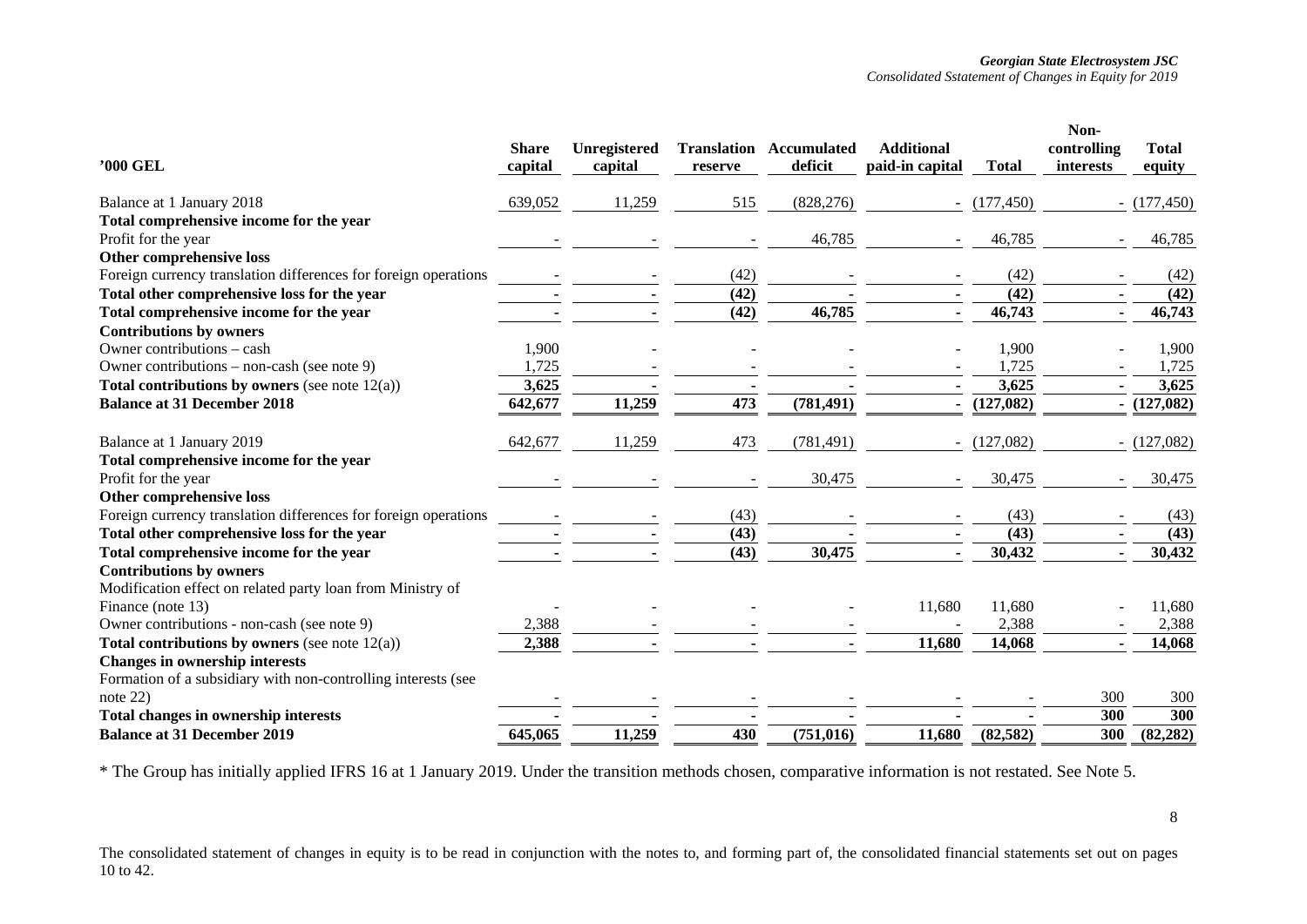| '000 GEL                                                             | <b>Note</b> | 2019      | 2018      |
|----------------------------------------------------------------------|-------------|-----------|-----------|
| <b>Cash flows from operating activities</b>                          |             |           |           |
| Profit before income tax                                             |             | 30,475    | 46,785    |
| Adjustments for:                                                     |             |           |           |
| Depreciation and amortization                                        |             | 45,121    | 46,924    |
| Impairment loss on property and equipment                            | 9           | 5,038     | 42,705    |
| Loss from disposal and write-off of property and                     |             |           |           |
| equipment                                                            |             | 4,751     | 7,441     |
| Net finance costs                                                    | 8           | 66,527    | 18,960    |
| Income from amortization of grants                                   | 16          | (4,988)   | (4,970)   |
|                                                                      |             | 146,924   | 157,845   |
| Changes in:                                                          |             |           |           |
| Inventories                                                          |             | (1,056)   | (6,315)   |
| Trade and other receivables                                          |             | 3,014     | (6,176)   |
| Grants related to assets                                             | 16          | 15        | 2,788     |
| Prepayments to suppliers                                             |             | 2,961     | (456)     |
| Trade and other payables                                             |             | 457       | 12,330    |
| Cash flows from operations before interest paid                      |             | 152,315   | 160,016   |
| Interest paid                                                        |             | (32, 240) | (21, 246) |
| Net cash from operating activities                                   |             | 120,075   | 138,770   |
| <b>Cash flows from investing activities</b>                          |             |           |           |
| Interest received                                                    |             | 14,595    | 6,636     |
| Acquisition of property and equipment and intangible                 |             |           |           |
| assets                                                               |             | (62, 826) | (88, 458) |
| Net cash used in investing activities                                |             | (48, 231) | (81, 822) |
| <b>Cash flows from financing activities</b>                          |             |           |           |
| Proceeds from borrowings                                             |             | 15,815    | 32,381    |
| Repayment of restructured liabilities                                |             | (17,000)  | (15,000)  |
| Repayment of borrowings                                              |             | (40, 502) | (52, 628) |
| Proceeds from issue of share capital                                 | 12(a)       |           | 1,900     |
| Net cash used financing activities                                   |             | (41, 687) | (33, 347) |
| Net increase in cash and cash equivalents                            |             | 30,157    | 23,601    |
| Cash and cash equivalents at 1 January                               |             | 71,016    | 47,295    |
| Effect of exchange rate fluctuations on cash and cash<br>equivalents |             | 257       | 120       |
| Cash and cash equivalents at 31 December                             | 11          | 101,430   | 71,016    |

\* The Group has initially applied IFRS 16 at 1 January 2019. Under the transition methods chosen, comparative information is not restated. See Note 5.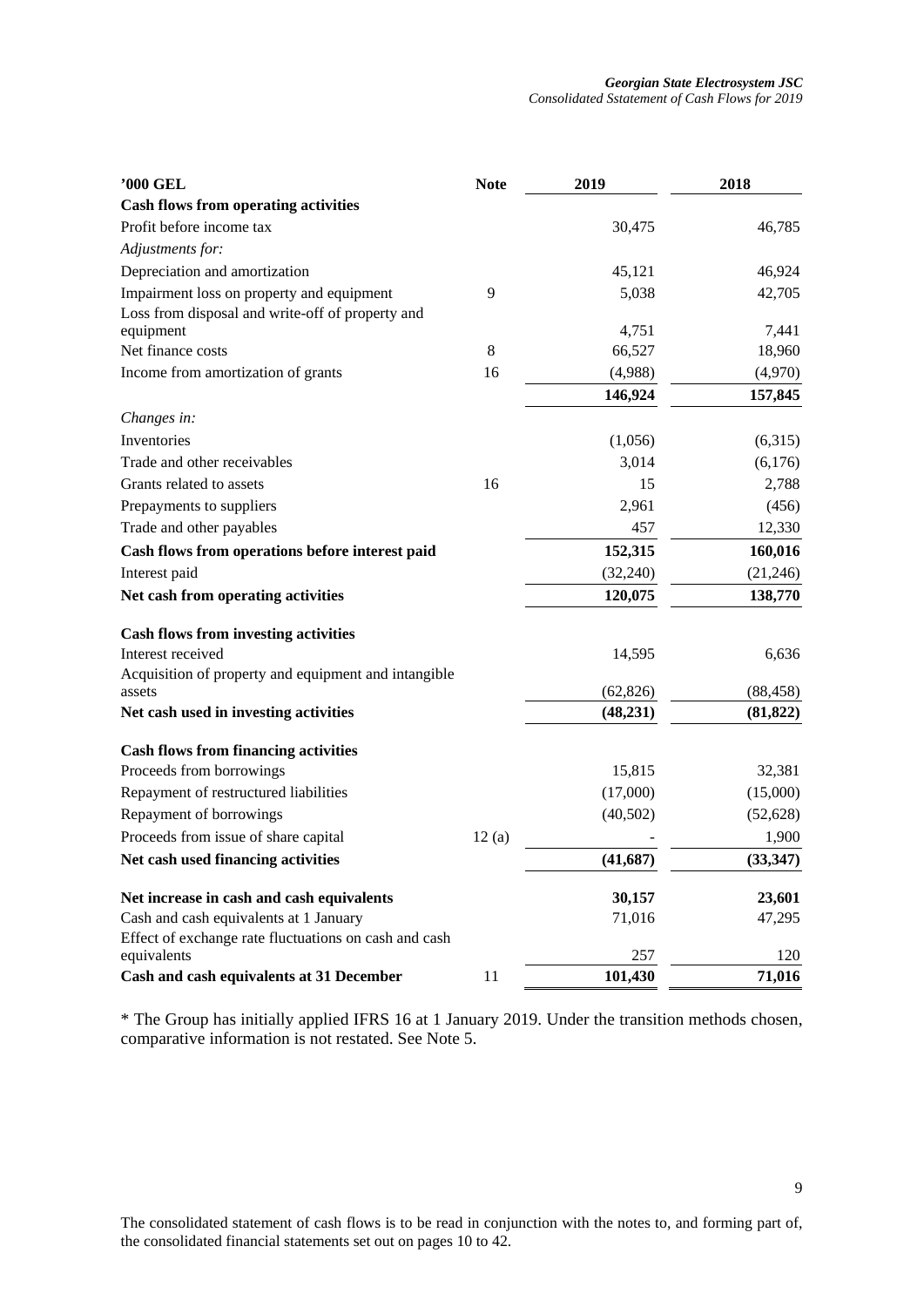# **1. Reporting entity**

### **(a) Organisation and operations**

Georgian State Electrosystem JSC (the "Company") and its subsidiaries (the "Group") comprise Georgian joint stock and limited liability companies as defined in the Law of Georgia on Entrepreneurs and a joint stock company located and registered in the Republic of Turkey. See note 22.

The Company is a joint stock company established under the laws of Georgia on 12 November 2002 by the means of the merger of Electrogadatsema JSC and Electrodispetcherizatsia-2000 LLC and is their legal successor in title.

The Company's registered office is 2 Baratashvili Street, Tbilisi 0105, Georgia. The Company's registration number is # 5/4-3396.

The principle activities of the Group are electricity transmission and dispatching over the entire territory of Georgia that are regulated by the Law on Electricity and Natural Gas. EnergoTrans LLC, the major subsidiary of the Company, was established as a state-owned enterprise in 2002. The principal activity of EnergoTrans LLC is electricity transmission, including export and transit of electricity, via the 500 kW Vardzia and Zekari energy transmission lines and the 400 kW Meskheti interconnection line with Turkey, constructed as part of the "Black Sea Transmission Network Project" (the "BSTN"). The BSTN provides an additional security to Georgia's transmission network by adding a second west-east 500 kW link and creates energy export capacity to Turkey. The BSTN project was completed by the end of 2013. The Group operates under the licenses obtained from the Georgian National Energy and Water Supply Regulatory Commission ("GNERC") for unlimited period.

At 31 December 2019 and 2018 the parent and ultimate parent of the Group is the Partnership Fund JSC (the "Owner"). The ultimate controlling party of the Group is the Government of Georgia. Related party transactions are disclosed in note 21.

#### **(b) Georgian business environment**

The Group's operations are primarily located in Georgia. Consequently, the Group is exposed to the economic and financial markets of Georgia which display characteristics of an emerging market. The legal, tax and regulatory frameworks continue development, but are subject to varying interpretations and frequent changes which together with other legal and fiscal impediments contribute to the challenges faced by entities operating in Georgia. The consolidated financial statements reflect management's assessment of the impact of the Georgian business environment on the operations and the financial position of the Group. The future business environment may differ from management's assessment.

# **2. Basis of preparation**

# **(a) Statement of compliance**

These consolidated financial statements have been prepared in accordance with International Financial Reporting Standards ("IFRSs").

# **(b) Going concern of significant subsidiary (EnergoTrans LLC)**

As at 31 December 2019 management of EnergoTrans LLC have analyzed the overall financial results, positive cash flows from operating activities, considered the mitigating factors listed below and concluded that EnergoTrans LLC will have sufficient liquidity to meet its liabilities when due and that the management's going concern assumption as at the reporting date is appropriate.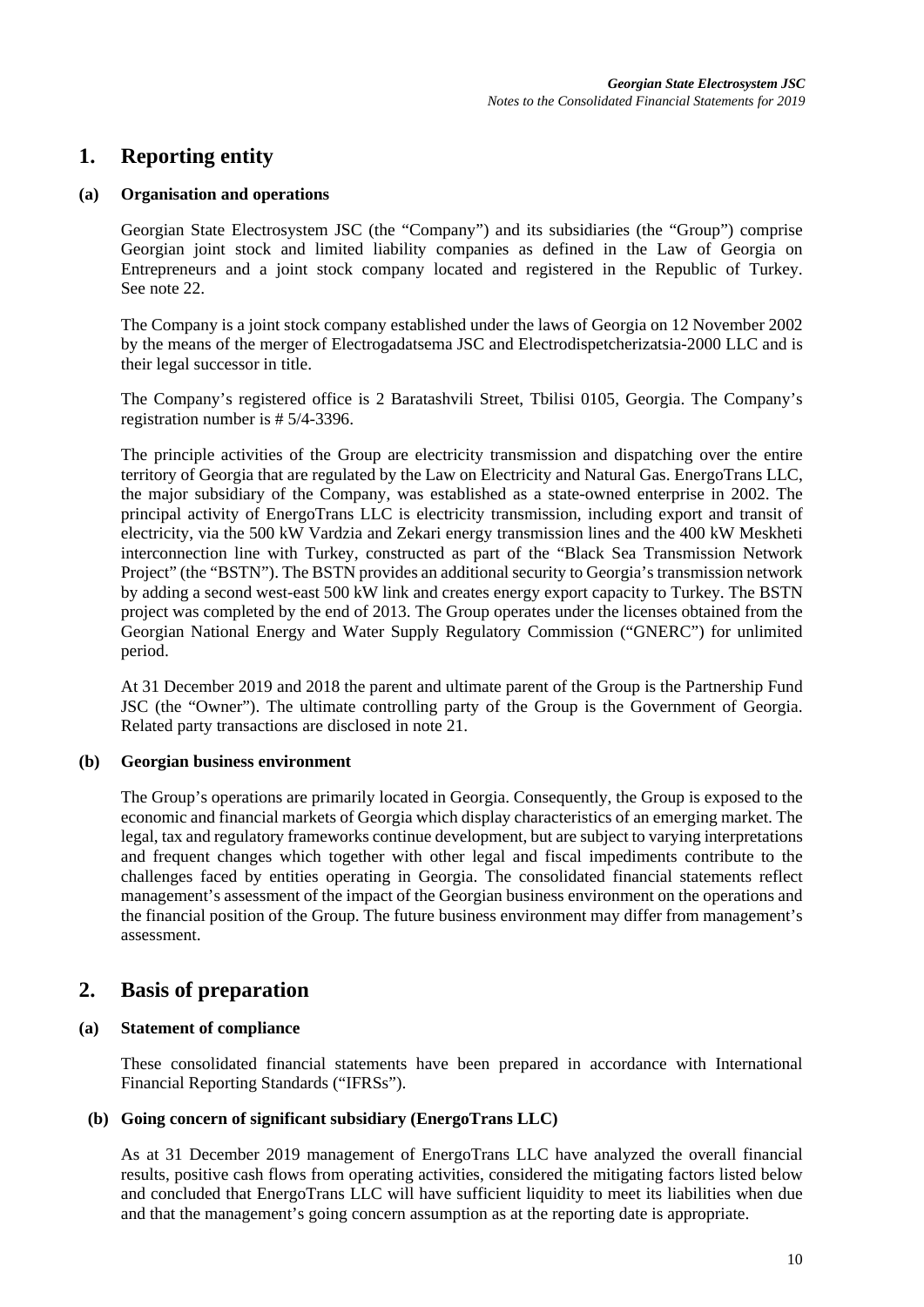As at 31 December 2019 EnergoTrans LLC incurred net loss of GEL 26,426 thousand (2018: net loss of GEL 27,815 thousand), had net current liability of GEL 50,322 thousand (2018: net current liability of GEL 402,570 thousand).

The management's above assumption is based on the following facts and estimates:

- The loans and borrowings of GEL 585,559 thousand are due to the Ministry of Finance of Georgia, out of the total loans and borrowings balance, GEL 564,903 thousand represent subloan agreements of the Ministry of Finance's obligation towards the financial institutions (EBRD, KfW and EIB, see note 13), and the balance of GEL 20,656 thousand is due to the Ministry of Finance.
- \_ A support letter has been obtained from the Ministry of Economy and Sustainable Development of Georgia (ultimate controlling party), where the Ministry of Economy and Sustainable Development expressed its intention and ability to provide further financial and other support to EnergoTrans LLC, if necessary, to permit EnergoTrans LLC meet its financial obligations as they fall due. EnergoTrans LLC's ability to continue as a going concern and to settle its obligations when they fall due, is highly dependent on a support, which was obtained in past, and management believes that will be obtained in future from the Government of Georgia (ultimate controlling party).
- \_ Management of EnergoTrans LLC believes that tariffs for transmitting electricity will increase from 2021 that affects EnergoTrans LLC's revenue and cash flow subsequently. Management expects that electricity transmit activities will increase due to overall increase in consumption, which will stipulate further increase in tariffs and respectively revenues of EnergoTrans LLC. Increase in consumption has been growing during recent periods and management anticipates that this tendency will continue further.
- In addition, EnergoTrans LLC maintains a VAT recoverable of GEL 5,699 thousand (2018: GEL 9,220 thousand) as at 31 December 2019 that can be offset against EnergoTrans LLC's tax liabilities.

# **3. Functional and presentation currency**

The national currency of Georgia is the Georgian Lari ("GEL"), which is the Company's functional currency and the currency in which these consolidated financial statements are presented. The functional currency of each of the Group entities is the currency of the primary economic environment in which the entity operates.

All financial information presented in GEL has been rounded to the nearest thousands, except when otherwise indicated.

# **4. Use of estimates and judgments**

The preparation of consolidated financial statements in conformity with IFRSs requires management to make judgments, estimates and assumptions that affect the application of accounting policies and the reported amounts of assets, liabilities, income and expenses. Actual results may differ from those estimates.

Estimates and underlying assumptions are reviewed on an ongoing basis. Revisions to accounting estimates are recognised in the period in which the estimates are revised and in any future periods affected.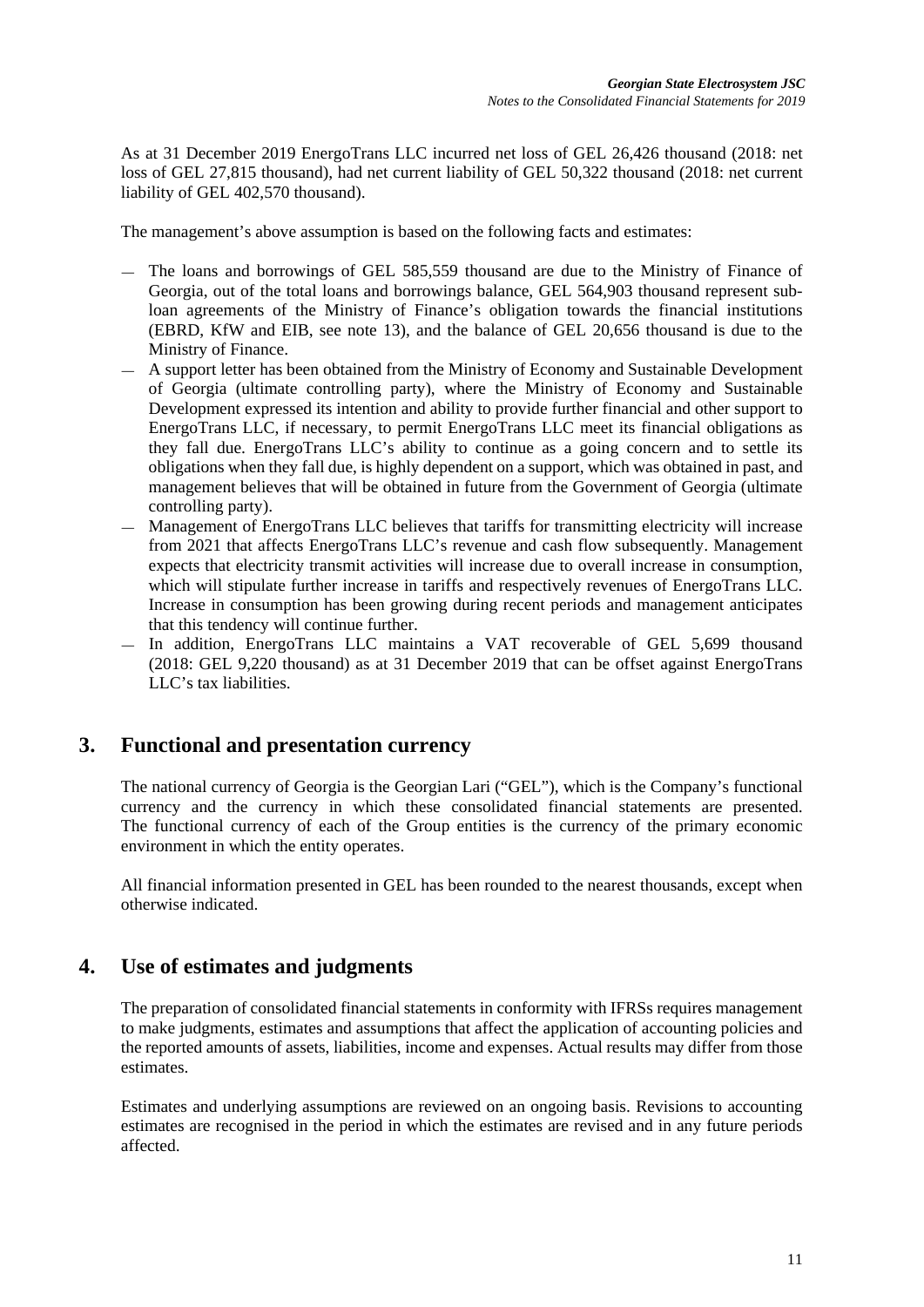Information about critical judgments in applying accounting policies that have the most significant effect on the amounts recognised in the consolidated financial statements is included in the following notes:

- $\sim$  Note 2(b) EnergoTrans LLC economic dependence upon the ultimate controlling party;
- $\overline{\phantom{a}}$  Note 14 fair value of loans and borrowings at initial recognition;
- \_ Note 22 consolidation: whether the Group has control over an investee; and
- $\overline{\phantom{a}}$  Note 24(g)(iv) useful lives of property and equipment.

Information about assumptions and estimation uncertainties that have a significant risk of resulting in a material adjustment within the next financial year is included in the following note:

 $-$  Note  $9(c)$  – impairment test for property, and equipment: key assumptions underlying recoverable amounts, including the recoverability of property, and equipment.

#### *Measurement of fair values*

A number of the Group's accounting policies and disclosures require the determination of fair values for financial assets and liabilities. Fair values have been determined for measurement and for disclosure purposes. Fair values are categorized into different levels in a fair value hierarchy based on the inputs used in the valuation techniques as follows:

- \_ *Level 1*: quoted prices (unadjusted) in active markets for identical assets or liabilities.
- \_ *Level 2*: inputs other than quoted prices included in Level 1 that are observable for the asset or liability, either directly (i.e. as prices) or indirectly (i.e. derived from prices).
- \_ *Level 3*: inputs for the asset or liability that are not based on observable market data (unobservable inputs).

If the inputs used to measure the fair value of an asset or a liability might be categorised in different levels of the fair value hierarchy, then the fair value measurement is categorised in its entirety in the same level of the fair value hierarchy as the lowest level input that is significant to the entire measurement.

Further information about the assumptions made in measuring fair values is included in note 18(a) fair values of financial assets and liabilities.

# **5. Changes in significant accounting policies**

The Group has initially adopted IFRS 16 *Lease*s from 1 January 2019. IFRS 16 introduced a single, on-balance sheet accounting model for lessees, which means that a lessee recognises a right-of-use asset representing its right to use the underlying asset and a lease liability representing its obligation to make lease payments. There was no change to the lessor accounting as a result of adoption of IFRS 16. IFRS 16 has replaced existing leases guidance, including IAS 17 *Leases*, IFRIC 4 *Determining whether an Arrangement contains a Lease*, SIC-15 *Operating Leases – Incentives* and SIC-27 *Evaluating the Substance of Transactions Involving the Legal Form of a Lease*.

As at 1 January 2019 and 31 December 2019 adoption of IFRS 16 has not effect on the Group's consolidated financial statements.

A number of other new interpretations and amendments to the existing standards are effective from 1 January 2019 but they do not have a material effect on the Group's consolidated financial statements.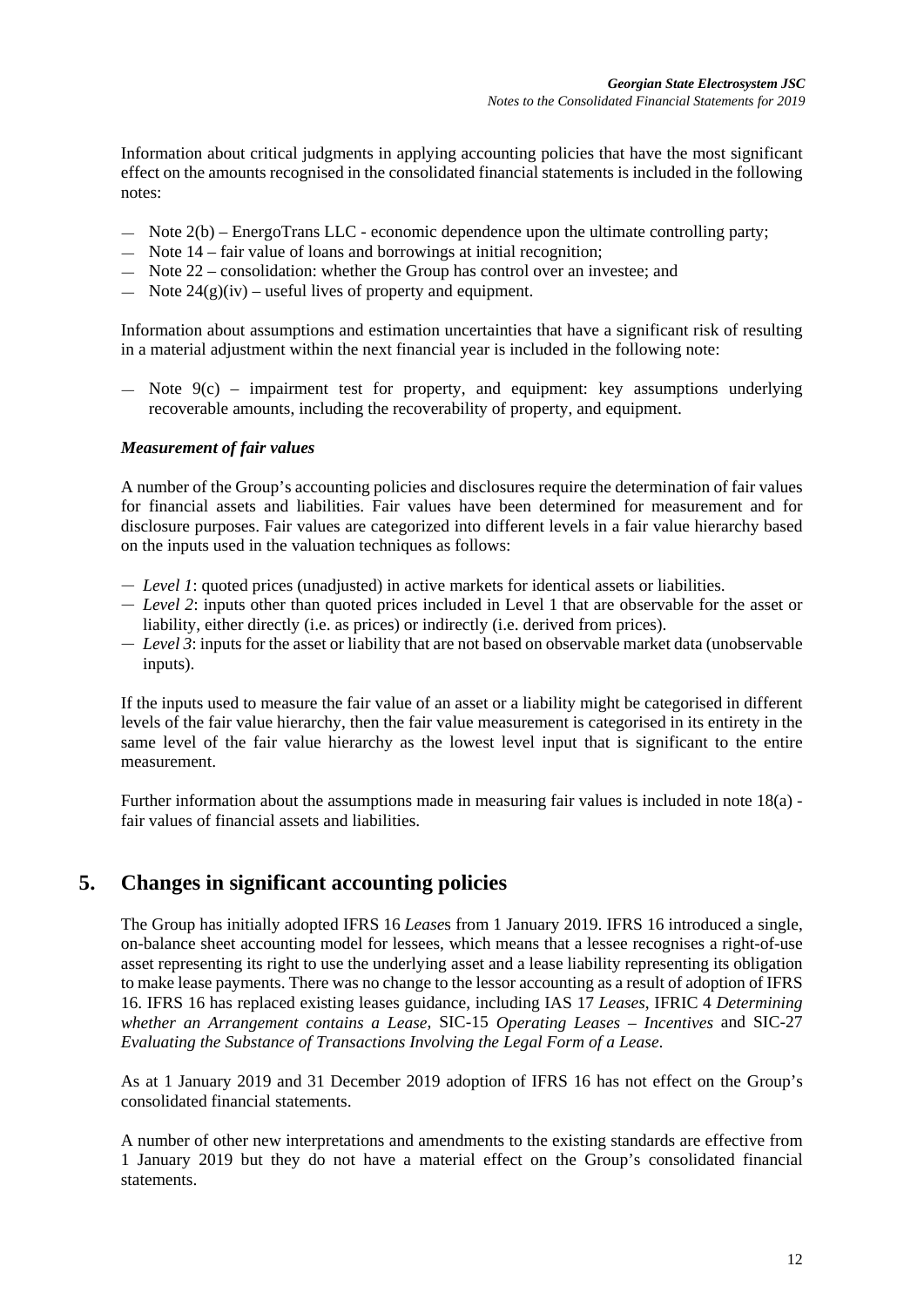# **6. Revenue**

| '000 GEL                                     | 2019    | 2018    |
|----------------------------------------------|---------|---------|
| <b>Revenue from contracts with customers</b> |         |         |
| Revenue from transmission of electricity     | 182,438 | 181,778 |
| Revenue from dispatching of electricity      | 44.143  | 32,756  |
| Revenue from exporting electricity           | 5,221   | 12.264  |
| Revenue from transit                         | 1,680   | 202     |
| Other revenue                                | 1,528   | 50      |
| <b>Total revenues</b>                        | 235,010 | 227,050 |

Revenue from export includes both revenue from transmission and dispatching of electricity.

The revenue is calculated based on the transmission and dispatch tariffs established by GNERC. The tariffs have not been changed since 2018.

#### **(a) Disaggregation of revenue from contracts with customers**

In the following table, revenue from contracts with customers is disaggregated by the primary geographical markets, the major revenue streams and timing of revenue recognition.

| '000 GEL                            | 2019    | 2018    |
|-------------------------------------|---------|---------|
| <b>Primary geographical markets</b> |         |         |
| Domestic                            | 233,330 | 226,848 |
| Foreign                             | 1.680   | 202     |
| <b>Total revenues</b>               | 235,010 | 227,050 |

#### **(b) Contract balances**

The following table provides information about receivables, contract assets and contract liabilities form contract with customers.

| '000 GEL                                                         | 2019   | 2018   |
|------------------------------------------------------------------|--------|--------|
| Receivables, which are included in 'trade and other receivables' | 26.537 | 23.554 |

Due to the nature of the business operations, there are no contract balances from the contracts with customers.

### **(c) Performance obligations and revenue recognition policies**

The Group recognises revenue when it transfers control over a good or service to a customer, see note 24(b).

# **7. Other operating expenses**

| '000 GEL                                      | 2019   | 2018   |
|-----------------------------------------------|--------|--------|
| Lost electricity cost*                        | 29,561 | 22,157 |
| Fines on non-repayment of loans (Note 14 (b)) | 8,337  | 4,961  |
| Taxes other than on income                    | 5,675  | 6,509  |
| Security expenses                             | 2,894  | 2,704  |
| Audit and consultation expenses               | 2,308  | 7,002  |
| <b>Transportation costs</b>                   | 1,858  | 1,753  |
| Business trip expenses                        | 1,776  | 1,579  |
| Insurance expenses                            | 1,654  | 1,196  |
| Maintenance and repair expenses               | 1,304  | 750    |
| Penalties                                     | 769    | 1,424  |
| Other                                         | 8,272  | 3,843  |
|                                               | 64,408 | 53,878 |

\*On 4 May 2018, Ministry of Economy and Sustainable Development of Georgia issued an order, according to which the Group is obliged to reimburse the cost of lost electricity during transmission process to Electricity Market Operator ESCO.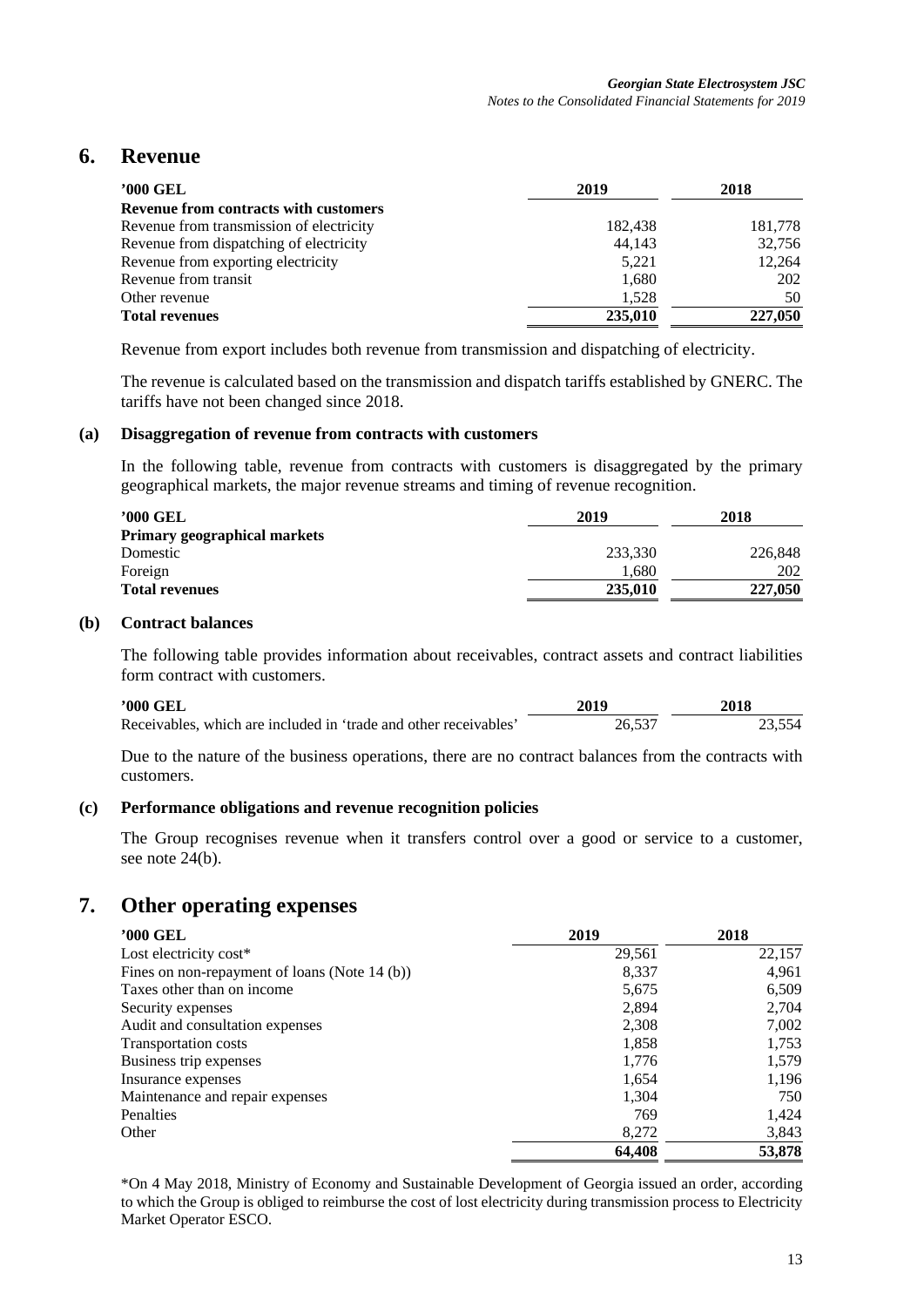# **8. Finance income and finance costs**

| '000 GEL                                          | 2019      | 2018      |
|---------------------------------------------------|-----------|-----------|
| Recognised in profit or loss                      |           |           |
| Interest income on bank balances                  | 14,595    | 6,636     |
| Net foreign exchange gain                         |           | 1,143     |
| <b>Finance income</b>                             | 14,595    | 7,779     |
| Interest expense on loans and borrowings          | (20, 804) | (20,940)  |
| Unwinding of discount on restructured liabilities | (4,825)   | (5,799)   |
| Net foreign exchange loss                         | (55, 493) |           |
| <b>Finance costs</b>                              | (81, 122) | (26, 739) |
| Net finance costs recognised in profit or loss    | (66, 527) | (18,960)  |

In 2019 the Group capitalised interest on loans and borrowings of GEL 6,813 thousand (2018: GEL 5,521 thousand), note 9(b).

# **9. Property and equipment**

| '000 GEL                           | Land,<br>buildings and<br>constructions | Power<br>transmission<br>lines | Equipment,<br>vehicles and<br>other | <b>Under</b><br>construction | <b>Total</b> |
|------------------------------------|-----------------------------------------|--------------------------------|-------------------------------------|------------------------------|--------------|
| Cost or deemed cost                |                                         |                                |                                     |                              |              |
| Balance at 1 January 2018          | 128,684                                 | 455,727                        | 821,212                             | 194,763                      | 1,600,386    |
| Additions                          | 1,430                                   |                                | 2,323                               | 75,489                       | 79,242       |
| Disposals/write off                | (28)                                    |                                | (6,527)                             | (7,281)                      | (13,836)     |
| Transfers                          | 1,970                                   | 3,538                          | 10,107                              | (15, 615)                    |              |
| <b>Balance at 31 December 2018</b> | 132,056                                 | 459,265                        | 827,115                             | 247,356                      | 1,665,792    |
| Balance at 1 January 2019          | 132,056                                 | 459,265                        | 827,115                             | 247,356                      | 1,665,792    |
| Additions                          | 2,391                                   |                                | 814                                 | 78,579                       | 81,784       |
| Disposals/write off                | (11)                                    |                                | (120)                               | (5,498)                      | (5,629)      |
| <b>Transfers</b>                   | 2,859                                   | 3,142                          | 51,952                              | (57, 953)                    |              |
| <b>Balance at 31 December 2019</b> | 137,295                                 | 462,407                        | 879,761                             | 262,484                      | 1,741,947    |
| Depreciation and impairment        |                                         |                                |                                     |                              |              |
| loss                               |                                         |                                |                                     |                              |              |
| Balance at 1 January 2018          | (38, 723)                               | (205, 390)                     | (339, 543)                          | (14, 552)                    | (598, 208)   |
| Depreciation for the year          | (3,628)                                 | (14, 737)                      | (28,053)                            |                              | (46, 418)    |
| Disposals                          | 10                                      |                                | 5,344                               | 57                           | 5,411        |
| <b>Impairment</b> loss             | (2, 419)                                | (11,990)                       | (25, 673)                           | (2,623)                      | (42,705)     |
| <b>Balance at 31 December 2018</b> | (44,760)                                | (232, 117)                     | (387, 925)                          | (17, 118)                    | (681, 920)   |
| Balance at 1 January 2019          | (44,760)                                | (232, 117)                     | (387, 925)                          | (17, 118)                    | (681,920)    |
| Depreciation for the year          | (3,522)                                 | (12, 490)                      | (27, 924)                           |                              | (43,936)     |
| Disposals                          | 3                                       |                                | 17                                  | 59                           | 79           |
| Impairment loss                    | (282)                                   | (1, 418)                       | (3,000)                             | (338)                        | (5,038)      |
| <b>Balance at 31 December 2019</b> | (48, 561)                               | (246, 025)                     | (418, 832)                          | (17, 397)                    | (730, 815)   |
| <b>Carrying amounts</b>            |                                         |                                |                                     |                              |              |
| At 1 January 2018                  | 89,961                                  | 250,337                        | 481,669                             | 180,211                      | 1,002,178    |
| At 31 December 2018                | 87,296                                  | 227,148                        | 439,190                             | 230,238                      | 983,872      |
| At 31 December 2019                | 88,734                                  | 216,382                        | 460,929                             | 245,087                      | 1,011,132    |

During 2019 immediate parent contributed to the Company's capital land plots, comprising GEL 2,388 thousand (2018: GEL 1,725 thousand of land plots, transmission line and related equipment) in the form of an increase in share capital. At the contribution dates nominal value of the contributed assets approximated to their fair values.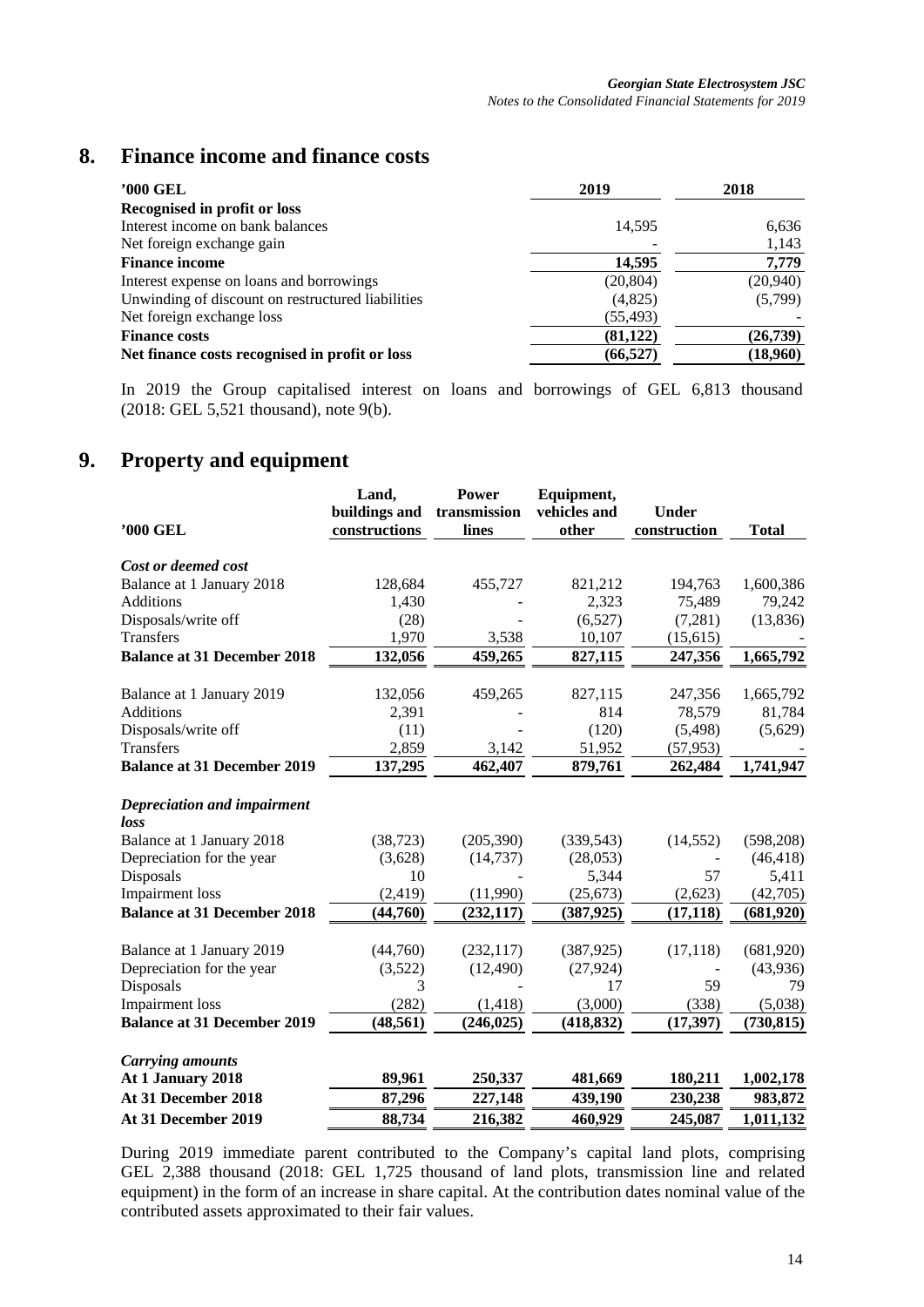### **(a) Security**

 At 31 December 2019 items of property and equipment (land plots with power-transmission lines and related technical equipment) with a carrying amount of GEL 48,090 thousand (2018: GEL 55,980 thousand) are pledged as a security against loans and borrowings from and restructured liabilities to the Ministry of Finance of Georgia (see notes 14 and 15).

#### **(b) Under construction**

Construction in progress amounting GEL 245,087 thousand as at 31 December 2019 (2018: GEL 230,238 thousand), include GEL 22,665 thousand (2018: GEL 37,769 thousand) spare parts and stand-by equipment held to support the operations of property and equipment, GEL 222,422 thousand (2017: GEL 186,948 thousand) construction in progress. Capitalized borrowing costs related to the construction and enhancement of Ksani electricity transmission lines and substations, transmission grid strengthening project, as well as other transmission network rehabilitation projects amounted GEL 6,813 thousand (2018: GEL 5,521 thousand thousand), with a capitalisation rate of 2.78% (2018: 2.69%)

#### **(c) Impairment test for property and equipment**

At 31 December 2019 the management identified an indicator that the Group's subsidiary, EnergoTrans LLC's property and equipment (referred as "the CGU") may be impaired due to the fact, that in 2019 EnergoTrans LLC' net operating cash inflows were lower than projected, which was mainly driven by the shortfall from budgeted cash flows from the transit of electricity. The recoverable amount of the CGU was based on its value in use, determined by discounting future cash flows to be generated from the continuing use of the CGU.

The carrying amount of the CGU of GEL 223,695 thousand was determined to be higher than its recoverable amount of GEL 218,658 thousand and the respective impairment loss of GEL 5,038 thousand was recognized in the impairment loss during 2019, which was allocated to the CGU on the pro-rata basis.

The following key assumptions are used in the estimation of the recoverable amount:

Cash flows are projected for 26 years. Management believes that using 26 years is justified as the period represents the weighted average remaining useful life of the CGU, to account for reimbursement of investments in the CGU and the required rate of return of the investors, as defined by tariff setting methodology approved by the Georgian National Energy and Water Supply Regulatory Commission (GNERC);

- The load factor for the 400 kW energy transmission line projected in the forecasted period of 17.53%. The load factor is calculated as the net projected export/import figure divided by the potential capacity of the transmission line.
- Cash inflows are expected from two main streams of revenue: transmission and export of electricity;
- Revenue from transmission and export of electricity is projected based on actual operating results and EnergoTrans LLC's five-year business plan, which is developed according to the ten-year development plan of the Georgian energy-transmission network, approved by the Government of Georgia;
- Due to the significant shortfall from budgeted amounts and external market information available, revenue from transit of electricity is assumed to be equal to nil.
- A pre-tax discount rate of 14.04% (2018: 13.6%) is applied in determining the present value of the future cash flows. The discount rate reflects the nominal required rate of return for the cash flows on the invested capital of the companies denominated in GEL.

The above estimates are particularly sensitive towards change in the discount rate. An increase of 1% point in the discount rate would have resulted in an increase in the impairment loss of approximately GEL 9,072 thousand.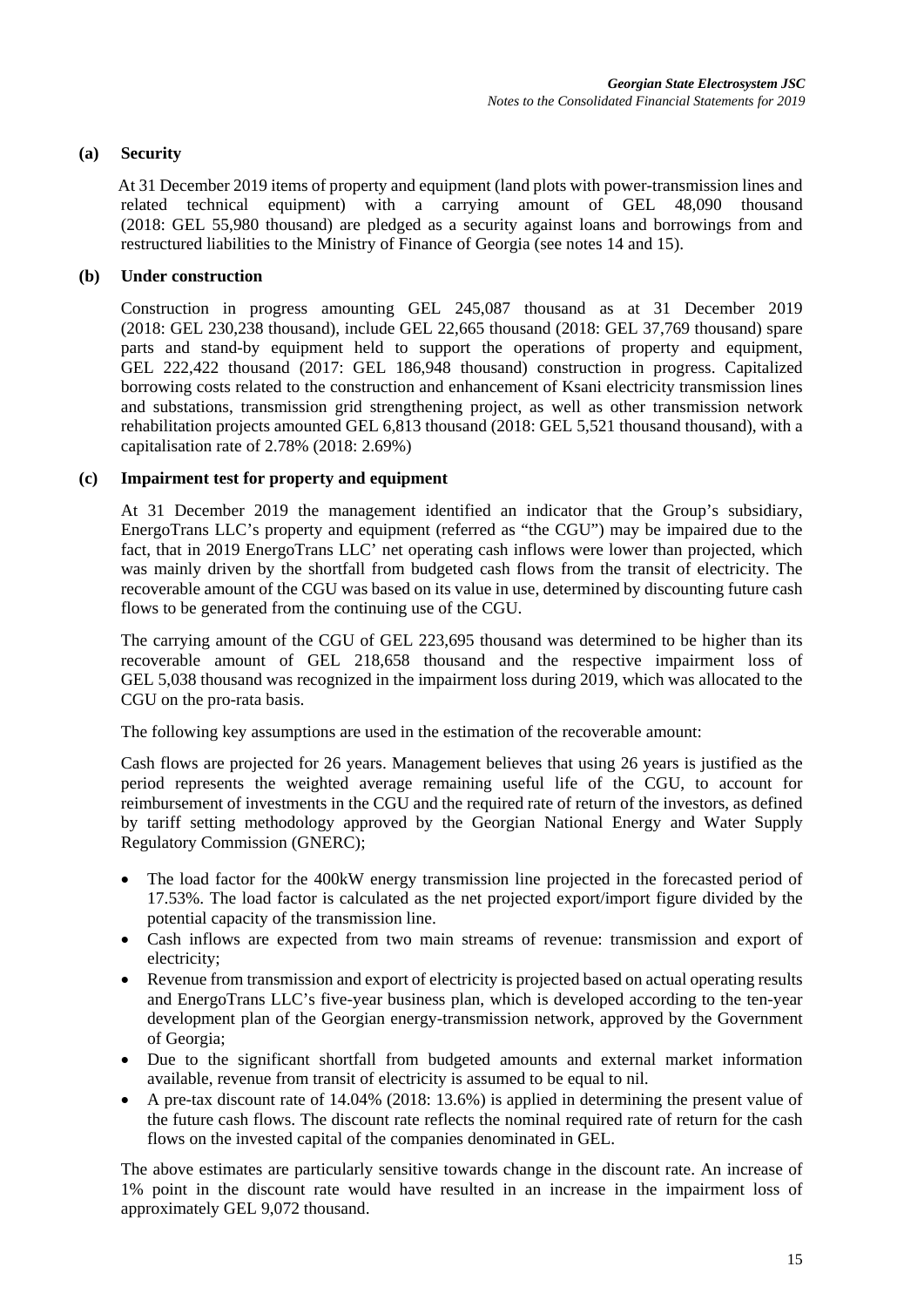# **10. Trade and other receivables**

| '000 GEL                                       | 2019     | 2018     |
|------------------------------------------------|----------|----------|
| <b>Non-current receivables</b>                 |          |          |
| Taxes receivable                               | 1,211    | 6,140    |
| <b>Current receivables</b>                     |          |          |
| Trade receivables                              | 40.194   | 38,808   |
| Impairment allowance on trade receivables      | (16,908) | (15,254) |
| Trade receivables, net of impairment allowance | 23,286   | 23,554   |
| Taxes receivable                               | 5,910    | 3,717    |
| Other receivables                              | 1,845    | 2,868    |
| Receivable from owner                          | 846      |          |
| Impairment allowance on other receivables      | (2,138)  | (2,178)  |
|                                                | 29,749   | 27,961   |

The Group's exposure to credit and currency risks and impairment losses related to trade and other receivables are disclosed in note 18.

# **11. Cash and cash equivalents**

| '000 GEL                                                                                         | 2018    | 2018   |
|--------------------------------------------------------------------------------------------------|---------|--------|
| <b>Bank balances</b>                                                                             | 101.430 | 71.016 |
| Cash and cash equivalents in the consolidated statements<br>of financial position and cash flows | 101.430 | 71.016 |

No cash and cash equivalents are impaired or past due.

The Group's exposure to interest rate risk and a sensitivity analysis for financial assets and liabilities are disclosed in note 18.

# **12. Equity**

# **(a) Share capital**

|                                          | <b>Ordinary shares</b> |             |
|------------------------------------------|------------------------|-------------|
| Number of shares unless otherwise stated | 2019                   | 2018        |
| Par value                                | GEL                    | GEL.        |
| On issue at 31 December, fully paid      | 645,065,000            | 642,677,000 |

#### **Ordinary shares**

The holders of ordinary shares are entitled to receive dividends as declared from time to time, and are entitled to one vote per share at meetings of the Company.

During 2019 the general meeting of shareholders of the Company approved the issue of 2,388 thousand ordinary shares at a price of GEL 1 per share The issued shares were paid by noncash contribution in form of land plots, please refer to Note 9.

During 2018 issued 3,625,121 ordinary shares at par value of GEL1 per share, out of which 1,900,000 ordinary shares were paid in cash and 1,725,000 ordinary shares: by property and equipment (Note 9).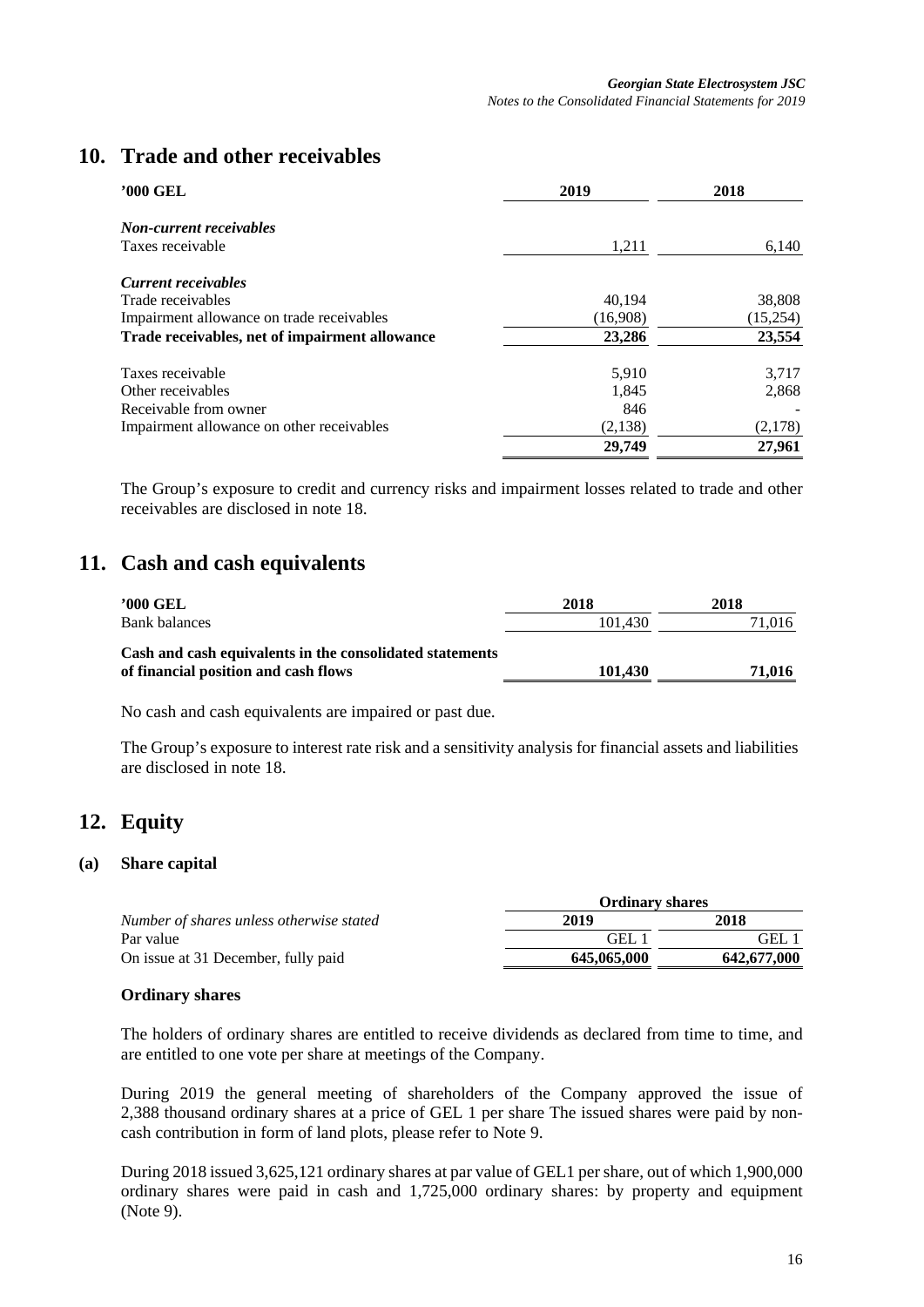#### **(b) Unregistered capital**

The unregistered capital comprises contributions of assets made by shareholders which are in the ownership of the Company but have not been registered in the Company's charter and any difference between the registered amount of share capital and the fair value of the assets contributed by the shareholders.

#### **(c) Dividends**

In accordance with Georgian legislation the Company's distributable reserves are limited to the balance of retained earnings as recorded in the Company's statutory financial statements prepared in accordance with International Financial Reporting Standards.

#### **(d) Translation reserve**

The translation reserve comprises all foreign currency differences arising from the translation of the financial statements of foreign operations.

### **(e) Additional paid in capital**

Additional paid in capital is related to the modification of the loan from Ministry of Finance of Georgia to EnergoTrans LLC.

On 13 September 2019 new repayment schedule was agreed between EnergoTrans LLC and the Ministry of Finance of Georgia, according to which loan maturity is extended till 2029. Original maturity was 30 December 2020. The difference between the net present value of amended and original cash outflows is accounted as an additional paid in capital (note 14).

# **13. Capital management**

The Group has no formal policy for capital management but management seeks to maintain a sufficient capital base for meeting the Group's operational and strategic needs as well as the main objectives of the Rehabilitation Plan (see note 15). This is achieved with efficient cash management, constant monitoring of the Group's revenues and profit, and long-term investment plans mainly financed by the Group's operating cash flows as well as loans and borrowings.

There were no changes in the Group's approach to capital management during the year.

Neither the Company nor any of its subsidiaries are subject to externally imposed capital requirements.

# **14. Loans and borrowings**

This note provides information about the contractual terms of the Group's interest-bearing loans and borrowings, which are measured at amortised cost. For more information about the Group's exposure to interest rate, foreign currency and liquidity risk, see note 18.

| '000 GEL                                                       | 2019    | 2018    |
|----------------------------------------------------------------|---------|---------|
| <b>Non-current liabilities</b>                                 |         |         |
| Unsecured loans from financial institutions                    | 944.164 | 460,278 |
| Secured loan from related party                                | 10,600  |         |
| Secured loans from financial institutions                      | 13,028  | 21,132  |
|                                                                | 967,792 | 481,410 |
| <b>Current liabilities</b>                                     |         |         |
| Current portion of unsecured loans from financial institutions | 62,613  | 516,294 |
| Current portion of secured loans from financial institutions   | 9.856   | 9.524   |
| Current portion of secured loan from related party             | 10,056  | 30,640  |
|                                                                | 82,525  | 556,458 |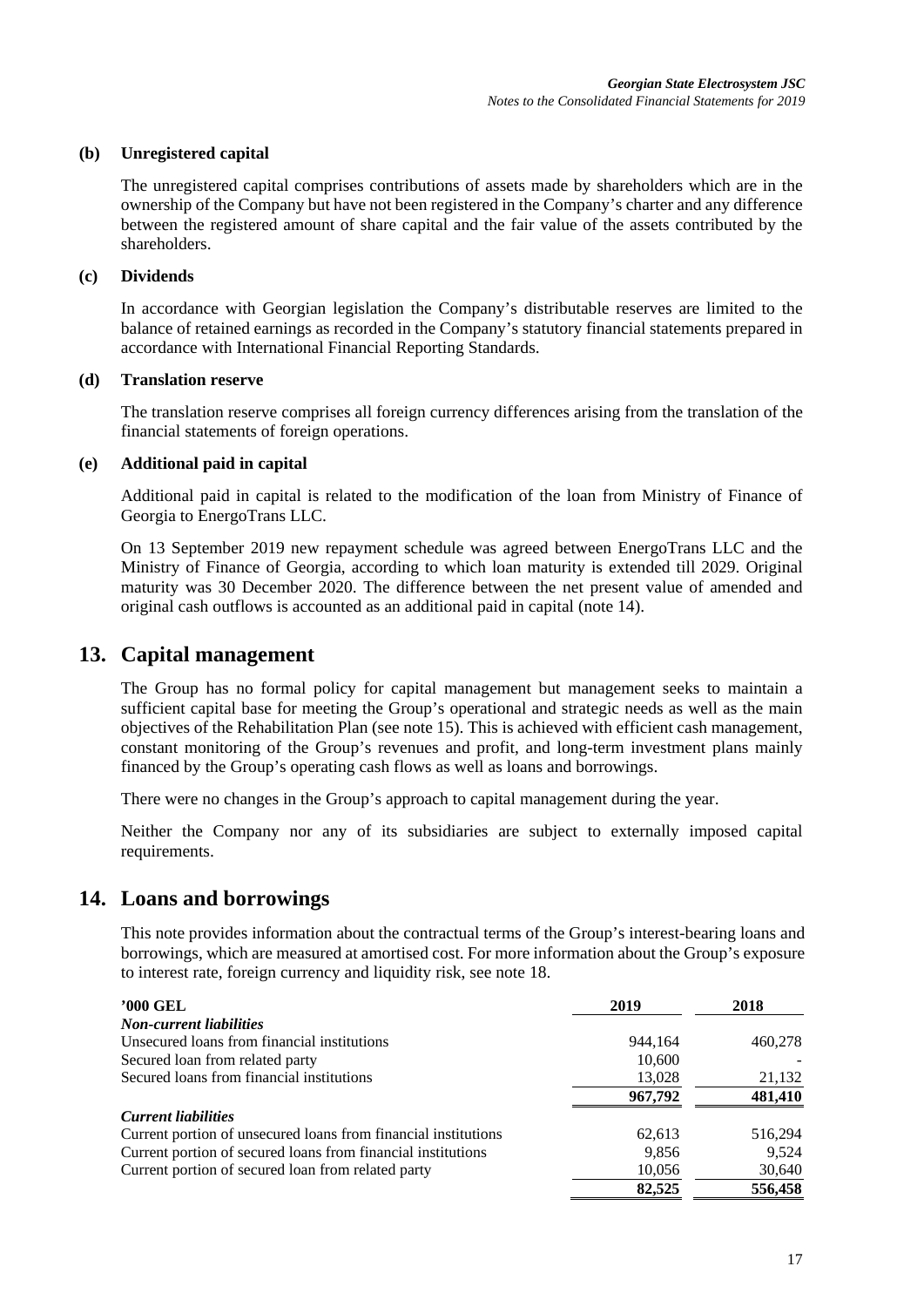*Notes to the Consolidated Financial Statements for 2019* 

#### **(a) Terms and debt repayment schedule**

Terms and conditions of outstanding loans were as follows:

|                                                     |                 |                                 |                     | 31 December 2019 |                    | <b>31 December 2018</b> |                    |
|-----------------------------------------------------|-----------------|---------------------------------|---------------------|------------------|--------------------|-------------------------|--------------------|
| '000 GEL                                            | <b>Currency</b> | <b>Nominal</b><br>interest rate | Year of<br>maturity | Face<br>value    | Carrying<br>amount | Face<br>value           | Carrying<br>amount |
|                                                     |                 |                                 |                     |                  |                    |                         |                    |
| <b>Unsecured loans from financial institutions:</b> |                 |                                 |                     |                  |                    |                         |                    |
| Ministry of Finance of Georgia – KfW                | <b>EUR</b>      | KfW reference rate $+4\%$       | 2027                | 253,047          | 253,047            | 247,322                 | 247,322            |
| Ministry of Finance of Georgia - KfW                | <b>EUR</b>      | 2.20%                           | 2025                | 73,937           | 73,937             | 73,869                  | 73,869             |
| Ministry of Finance of Georgia - EIB                | <b>EUR</b>      | Euribor+ $0.75\%$               | 2033                | 203,514          | 203,514            | 198,907                 | 198,907            |
| Ministry of Finance of Georgia - EBRD               | <b>EUR</b>      | Euribor+ $1\%$                  | 2025-2028           | 162,850          | 162,850            | 164,494                 | 164,494            |
| Ministry of Finance of Georgia - KfW                | <b>EUR</b>      | $1\% - 1.5\%$                   | 2025-2037           | 43,974           | 43,974             | 45,879                  | 45,879             |
| Ministry of Finance of Georgia - ADB                | <b>USD</b>      | $1\% - 1.5\%$                   | 2044                | 124,929          | 124,929            | 116,604                 | 116,604            |
| Ministry of Finance of Georgia – IBRD               |                 | World Bank's lending            |                     |                  |                    |                         |                    |
|                                                     | <b>USD</b>      | treasury rates                  | 2038                | 139,711          | 139,711            | 125,367                 | 125,367            |
| Ministry of Finance of Georgia - IBRD               | <b>EUR</b>      | Variable interest rate          | 2044                | 496              | 496                |                         |                    |
| Loan from MOF (KfW New)                             | <b>EUR</b>      | $0.25\% - 0.05\%$               | 2032                | 4,318            | 4,318              | 4,130                   | 4,130              |
| Secured loans from financial institutions:          |                 |                                 |                     |                  |                    |                         |                    |
| Ministry of Finance of Georgia - KfW                | <b>EUR</b>      | 4%                              | 2021                | 4,841            | 4,841              | 6,947                   | 6,947              |
| Ministry of Finance of Georgia - IDA                |                 | World Bank's lending            |                     |                  |                    |                         |                    |
|                                                     | <b>USD</b>      | treasury rates                  | 2022                | 18,044           | 18,044             | 23,709                  | 23,709             |
| Secured loan from related party:                    |                 |                                 |                     |                  |                    |                         |                    |
| Ministry of Finance of Georgia                      | <b>EUR</b>      | 7.50%                           | 2029                | 32,336           | 20,656             | 30,640                  | 30,640             |
| <b>Total interest-bearing liabilities</b>           |                 |                                 |                     | 1,061,997        | 1,050,317          | 1,037,868               | 1,037,868          |

At 31 December 2019 items of property and equipment (land plots with power-transmission lines and related technical equipment) with a carrying amount of GEL 48,090 thousand (2018: GEL 55,980 thousand) are pledged as a security against loans and borrowings from and restructured liabilities to the Ministry of Finance of Georgia (note 15).

#### *Breach of financial covenant*

In relation to the loans received from EIB, EBRD and KfW on EnergoTrans LLC's level, in accordance with the loan and related project implementation agreements, the Group should maintain a Debt Service Coverage ratio of not less than 1.1.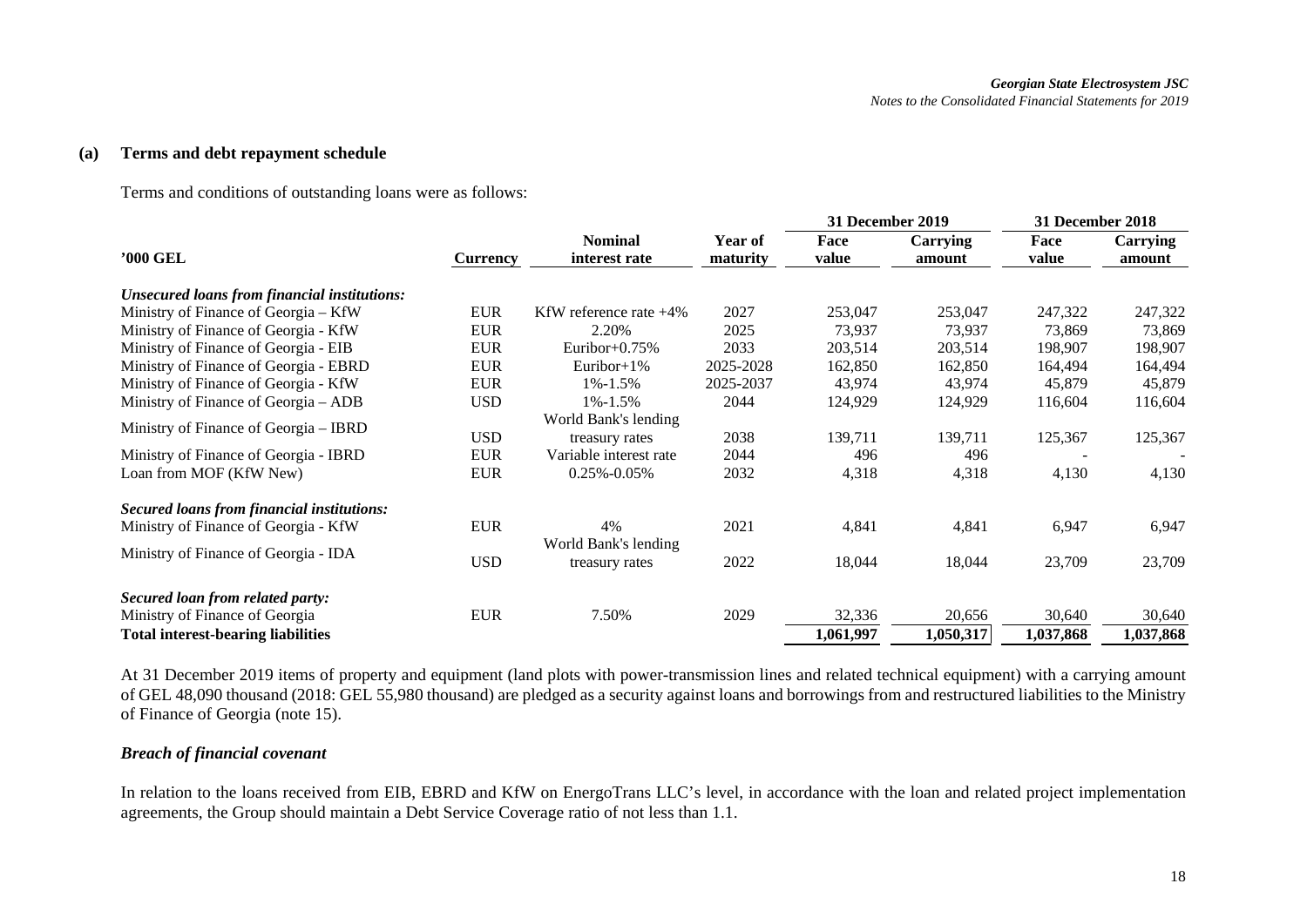The covenant has been permanently waived for EIB, as for EBRD and KfW, respected waivers have been received in December of 2019.

The management calculates the above financial covenant at the end of each year based on both, standalone financial information of the Company and consolidated financial statements of the Group prepared in accordance with IFRSs.

As at 31 December 2018 the Group was in breach of the financial covenant as the ratio of current assets to current liabilities based on consolidated financial statement of the Group prepared in accordance with IFRSs was less than 1. As at 31 December 2018 the loan with the amount of GEL 125,367 thousand was classified as current in the consolidated statement of financial position.

#### **(b) Changes of contractual terms**

According to the addendums formed on 13 September 2019 between EnergoTrans LLC and the Ministry of Finance of Georgia, principal amounts due in 2020 were postponed to 2027, 2028 and 2029, in case of EBRD, EIB and Ministry of Finance of Georgia, respectively. As a result of addendum, maturity dates are extended in case of loans from EBRD and Ministry of Finance of Georgia.

Extension of maturity of the loan from Ministry of Finance of Georgia till 2029 resulted in significant modification of contractual terms as a result of which the modification gain calculated between the original and new cash flows of financial instrument is recognized as an additional paid in capital at amount of GEL 11,475 thousand. (note 12(e)).

EnergoTrans LLC agreed with the Ministry of Finance of Georgia to repay the principal amounts due in 2019 till the end of 2020; As a result of restructuring of loan terms with the Government of Georgia, there are no breach of contractual terms as at 31 December 2019.

Late payment penalty of GEL 8,337 thousand (2018: GEL 4,961 thousand), imposed by the Ministry of Finance of Georgia, is included in other expenses.

During 2018, due to the cash shortage, the contractual amounts falling due under Subsidiary Loan Agreements (KfW, EBRD) concluded between EnergoTrans LLC and the Government of Georgia were not repaid on time. EnergoTrans LLC failed to negotiate restructuring of loan terms with the Government of Georgia in 2018, accordingly no formal consent for postponement of payments falling due in 2018 were obtained from the Government of Georgia. The breach of contractual terms represents the Event of Default under the Subsidiary Loan Agreements (KfW, EBRD) which gives the Government of Georgia an unconditional right to request an immediate repayment of loans and borrowings of GEL 385,287 thousand as at 31 December 2018 (see note 18 (b)(iii)). As at31 December 2018 the loans were reclassified as current on the statement of financial position of the Group.

#### **(c) Reconciliation of movements of liabilities to cash flows arising from financing activities**

|                                                 | <b>Liabilities</b> | <b>Liabilities</b>  | <b>Equity</b> |              |
|-------------------------------------------------|--------------------|---------------------|---------------|--------------|
|                                                 | Loans and          | <b>Restructured</b> | <b>Share</b>  |              |
| '000 GEL                                        | borrowings         | liability           | capital       | <b>Total</b> |
| <b>Balance at 1 January 2019</b>                | 1,037,868          | 53,874              | 642,677       | 1,734,419    |
| Proceeds from borrowings                        | 15,815             |                     |               | 15,815       |
| Repayment of borrowings                         | (40,502)           |                     |               | (40, 502)    |
| Repayment of restructured liabilities           |                    | (17,000)            |               | (17,000)     |
| Total changes from financing cash flows         | (24, 687)          | (17,000)            |               | (41, 687)    |
| The effect of changes in foreign exchange rates | 53,439             | 681                 |               | 54,120       |
| Interest expense                                | 20,804             |                     |               | 20,804       |
| Capitalized borrowing cost                      | 6,813              |                     |               | 6,813        |
| Unwinding of discount                           |                    | 4,825               |               | 4.825        |
| Interest paid                                   | (32,240)           |                     |               | (32,240)     |
| Modification of gain on loan                    | (11,680)           |                     |               | (11,680)     |
| Owner's contribution non-cash                   |                    |                     | $2,388 -$     | 2,388        |
| <b>Total other changes</b>                      | (16,303)           | 4,825               | 2,388         | (9,090)      |
| <b>Balance at 31 December 2019</b>              | 1.050.317          | 42.380              | 645,065       | 1,737,762    |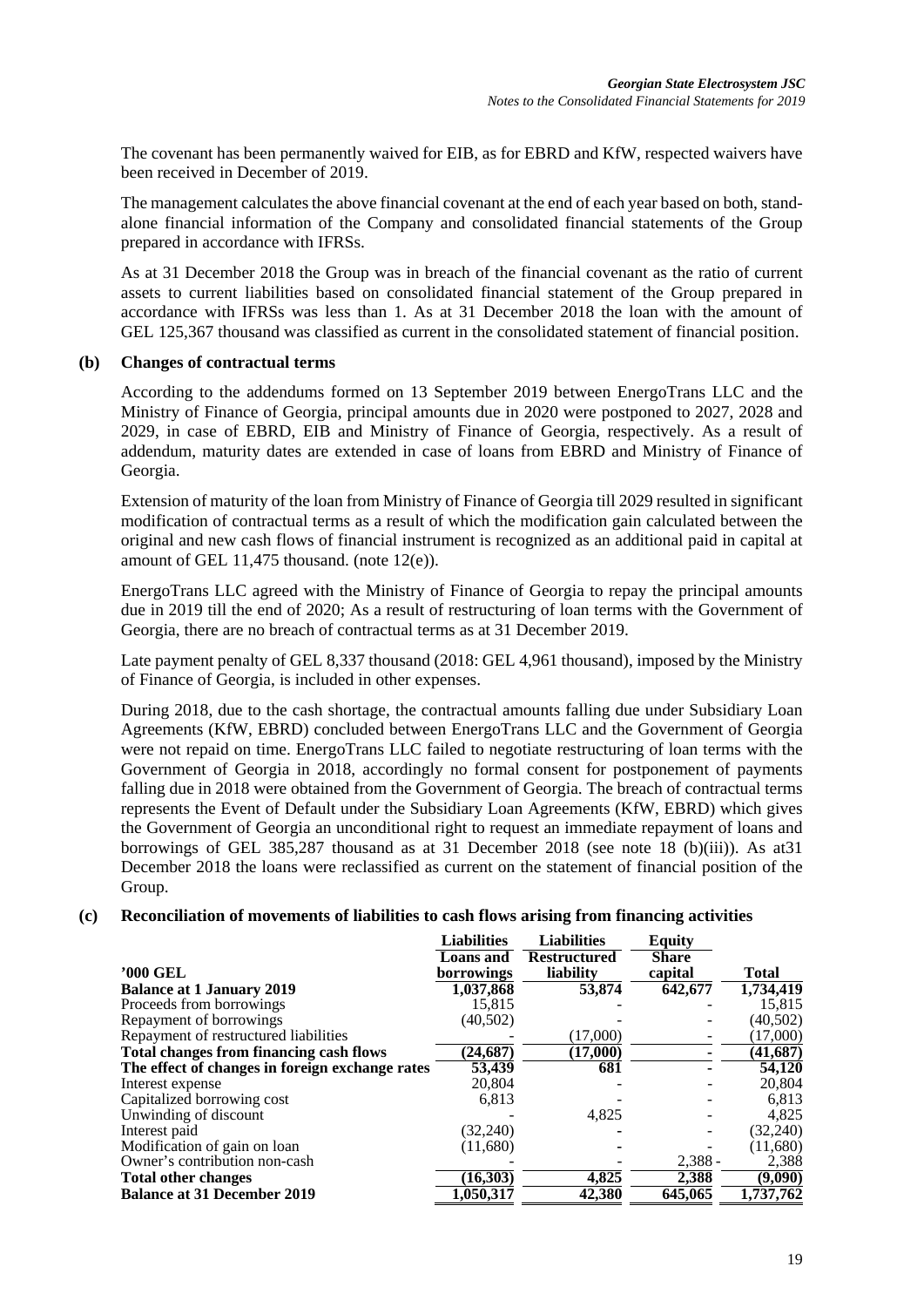|                                                 | <b>Liabilities</b> | <b>Liabilities</b>  | <b>Equity</b> |              |
|-------------------------------------------------|--------------------|---------------------|---------------|--------------|
|                                                 | <b>Loans</b> and   | <b>Restructured</b> | <b>Share</b>  |              |
| '000 GEL                                        | borrowings         | liability           | Capital       | <b>Total</b> |
| <b>Balance at 1 January 2018</b>                | 1,054,283          | 62,875              | 639,052       | 1,756,210    |
| Proceeds from borrowings                        | 32,381             |                     |               | 32,381       |
| Repayment of borrowings                         | (52, 628)          |                     |               | (52, 628)    |
| Repayment of restructured liabilities           |                    | (15,000)            |               | (15,000)     |
| Owner's contribution cash                       |                    |                     | 1,900         | 1,900        |
| <b>Total changes from financing cash flows</b>  | (20, 247)          | (15,000)            | 1,900         | (33, 347)    |
| The effect of changes in foreign exchange rates | (1,383)            | <b>200</b>          |               | (1, 183)     |
| Interest expense                                | 20,940             |                     |               | 20,940       |
| Capitalized borrowing cost                      | 5,521              |                     |               | 5,521        |
| Unwinding of discount                           |                    | 5,799               |               | 5,799        |
| Interest paid                                   | (21, 246)          |                     |               | (21, 246)    |
| Owner's contribution non-cash                   |                    |                     | 1,725         | 1,725        |
| <b>Total other changes</b>                      | 5,215              | 5,799               | 1,725         | 12,739       |
| <b>Balance at 31 December 2018</b>              | 1,037,868          | 53,874              | 642,677       | 1,734,419    |

# **15. Restructured liabilities**

| '000 GEL                         | 2019    | 2018      |
|----------------------------------|---------|-----------|
| Payables to the State budget     | 19.207  | 35,029    |
| Trade payables                   | 29,538  | 28,936    |
| Loans and interest accrued       | 1,473   | 2,572     |
|                                  | 50,218  | 66,537    |
| Amortized cost adjustment        | (7,838) | (12, 663) |
| <b>Balance at 31 December</b>    | 42,380  | 53,874    |
| Current liabilities              | 19,267  | 17,000    |
| Non-current liabilities          | 23,113  | 36,874    |
| <b>Balance as at 31 December</b> | 42,380  | 53,874    |

Restructured liabilities represent the amounts originated before 2006, the repayments of which have been deferred due to the financial difficulties of the Group. According to the Rehabilitation Plan, drawn-up initially in 2006 through court proceedings and agreed with the majority of creditors, the repayments of these debts have been deferred until 2011, thereafter the amounts will be repaid by instalments until 2023, the end of the rehabilitation period.

The Rehabilitation Plan sets out the strategic targets of the Group for the 15 years, as well as defines the main operating and financial objectives of the Group. According to the Rehabilitation Plan, the Rehabilitation Manager has been appointed to undertake the governance of the Group throughout the entire rehabilitation period. The main creditor of the Group is the Ministry of Finance of Georgia. The amounts payable to the Ministry of Finance of Georgia are taxes and duties, as well as loans and interest accrued. Restructured liabilities are presented at discounted amounts. Following the approval of the new Rehabilitation Plan in 2008, the Group has estimated the fair value of deferred payables, to effect the amendments in the repayment terms. The fair value of these liabilities on the Rehabilitation Plan approval date has been determined by discounting future cash flows at an average market interest rate of 9.57 %.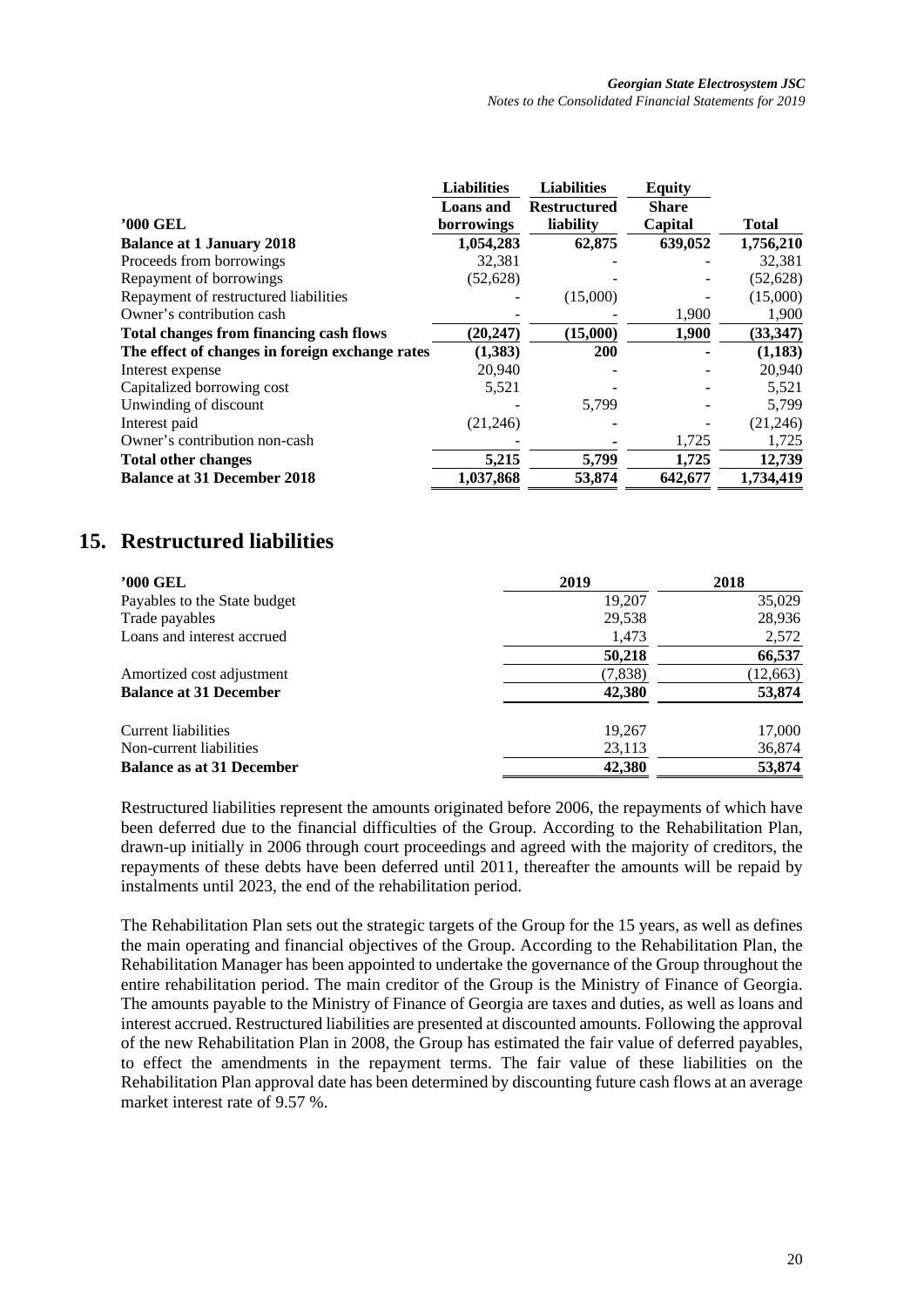# **16. Grants related to assets**

| '000 GEL                                    | 2019    | 2018    |
|---------------------------------------------|---------|---------|
| Balance at 1 January                        | 110,544 | 112,728 |
| Credited to other income in profit and loss | (4,988) | (4,971) |
| Received during the year                    | 15      | 2,788   |
| <b>Balance at 31 December</b>               | 105.571 | 110,545 |
| Non-current                                 | 102,736 | 105,579 |
| Current                                     | 2,835   | 4,966   |
|                                             | 105,571 | 110,545 |

In 2019 new tranche of grant has not been received from KfW.

In 2018, KfW provided a grant related to the construction of the 500/220 KW Jvari substation comprising GEL 1,476 thousand. In addition, GEL 1,312 thousand was received in 2018 from KfW for a feasibility study for the Extension of the Transmission Network.

The financial contribution is not repayable unless the Group misuses the funds received or seriously jeopardizes the implementation of the project.

# **17. Trade and other payables**

| '000 GEL                                  | 2019   | 2018   |
|-------------------------------------------|--------|--------|
| Payables for construction works performed | 30.039 | 32,365 |
| Other payables                            | 12.811 | 12.337 |
| Prepayments received                      | 13,086 | 10.058 |
|                                           | 55,936 | 54,760 |

The Group's exposure to currency and liquidity risk related to trade and other payables is disclosed in note 18.

# **18. Fair values and risk management**

# **(a) Fair values of financial assets and liabilities**

The estimates of fair value are intended to approximate the price that would be received to sell an asset or paid to transfer a liability in an orderly transaction between market participants at the measurement date. However, given the uncertainties and the use of subjective judgment, the fair value should not be interpreted as being realizable in an immediate sale of the assets or transfer of liabilities.

The Group has determined the fair values of financial assets and liabilities using valuation techniques. The objective of the valuation techniques is to arrive at a fair value determination that reflects the price that would be received to sell the asset or paid to transfer the liability in an orderly transaction between market participants at the measurement date. The valuation technique used is the discounted cash flow model. Fair value of all financial assets and liabilities is calculated based on the present value of future principal and interest cash flows, discounted at the market rate of interest at the reporting date.

Management believes that the fair values of the Group's financial assets and liabilities approximate their carrying amounts.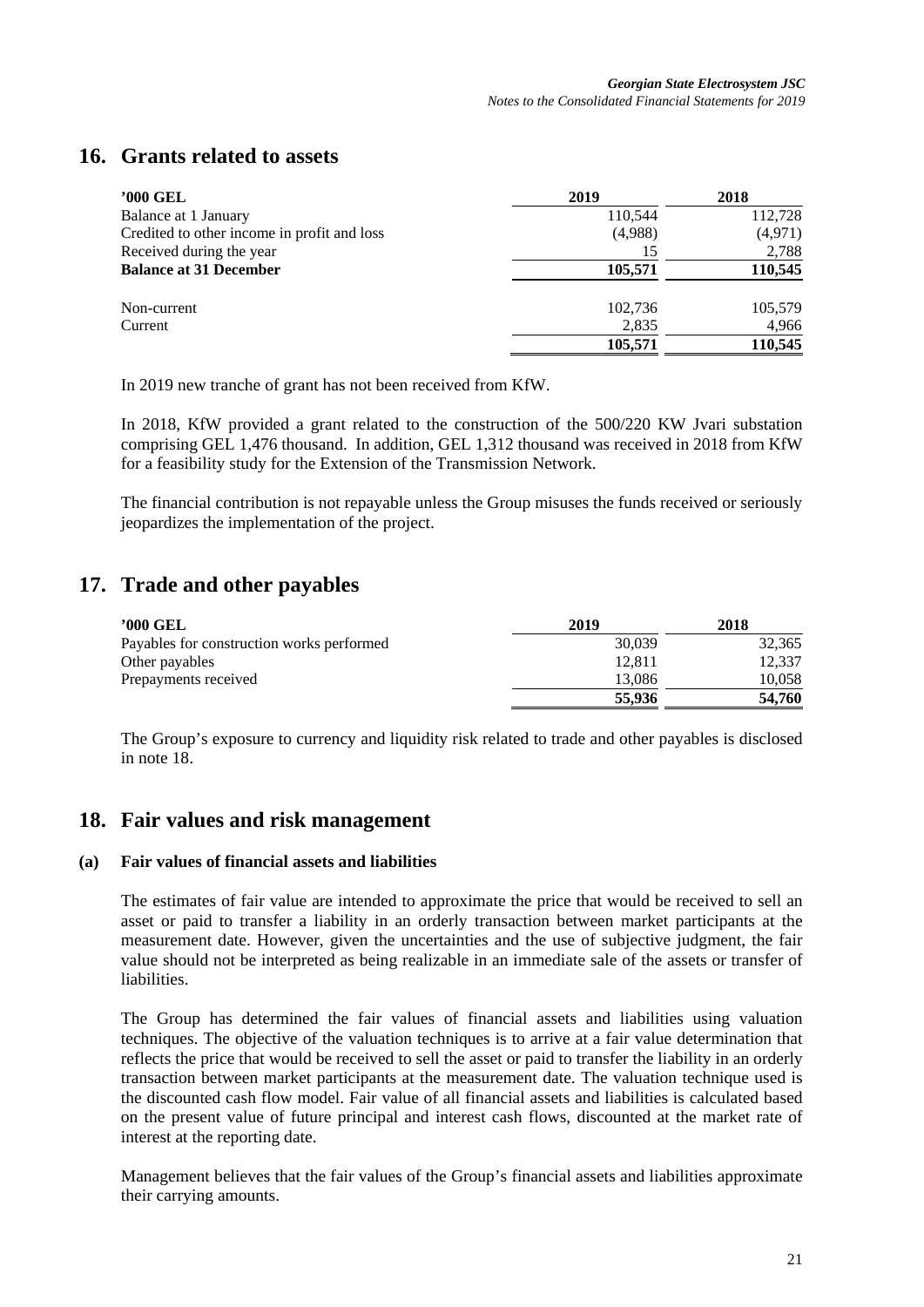#### **(b) Financial risk management**

The Group has exposure to the following risks from its use of financial instruments:

- $\hbox{--}$  credit risk note 18 (b)(ii);
- $-$  liquidity risk note 18 (b)(iii);
- $-$  market risk note 18 (b)(iv).

This note presents information about the Group's exposure to each of the above risks, the Group's objectives, policies and processes for measuring and managing risk, and the Group's management of capital. Further quantitative disclosures are included throughout these consolidated financial statements.

#### *(i) Risk management framework*

The Management Board has overall responsibility for the establishment and oversight of the Group's risk management framework.

The Group's risk management policies are established to identify and analyse the risks faced by the Group, to set appropriate risk limits and controls, and to monitor risks and adherence to limits. Risk management policies and systems are reviewed regularly to reflect changes in market conditions and the Group's activities. The Group, through its training and management standards and procedures, aims to develop a disciplined and constructive control environment in which all employees understand their roles and obligations.

The Management Board is assisted in its oversight role by Internal Audit. Internal Audit undertakes both regular and ad hoc reviews of risk management controls and procedures, the results of which are reported to the Management Board.

#### *(ii) Credit risk*

Credit risk is the risk of financial loss to the Group if a customer or counterparty to a financial instrument fails to meet its contractual obligations and arises principally from the Group's receivables from customers and bank balances.

The carrying amount of financial assets represents the maximum credit risk exposure.

#### **Trade and other receivables**

The Group's exposure to credit risk is influenced mainly by the individual characteristics of each customer. Geographically, the credit risk is concentrated mainly in Georgia.

Management has established a credit policy under which each new customer is analyzed individually for creditworthiness before the Group's standard payment and delivery terms and conditions are offered. The Group's review includes external ratings, when available, and in some cases bank references. Approximately 45% (2018: 42%) of the Group's revenue is attributable to sales transactions with a single customer.

More than 70% of the Group's customers have been transacting with the Group for over five years.

No collateral in respect of trade and other receivables is generally required.

The Group establishes an allowance for impairment that represents its estimate of expected losses in respect of trade and other receivables. The main component of this allowance is a specific loss component that relates to individually significant exposures. The major part of the credit losses are older than 3 years.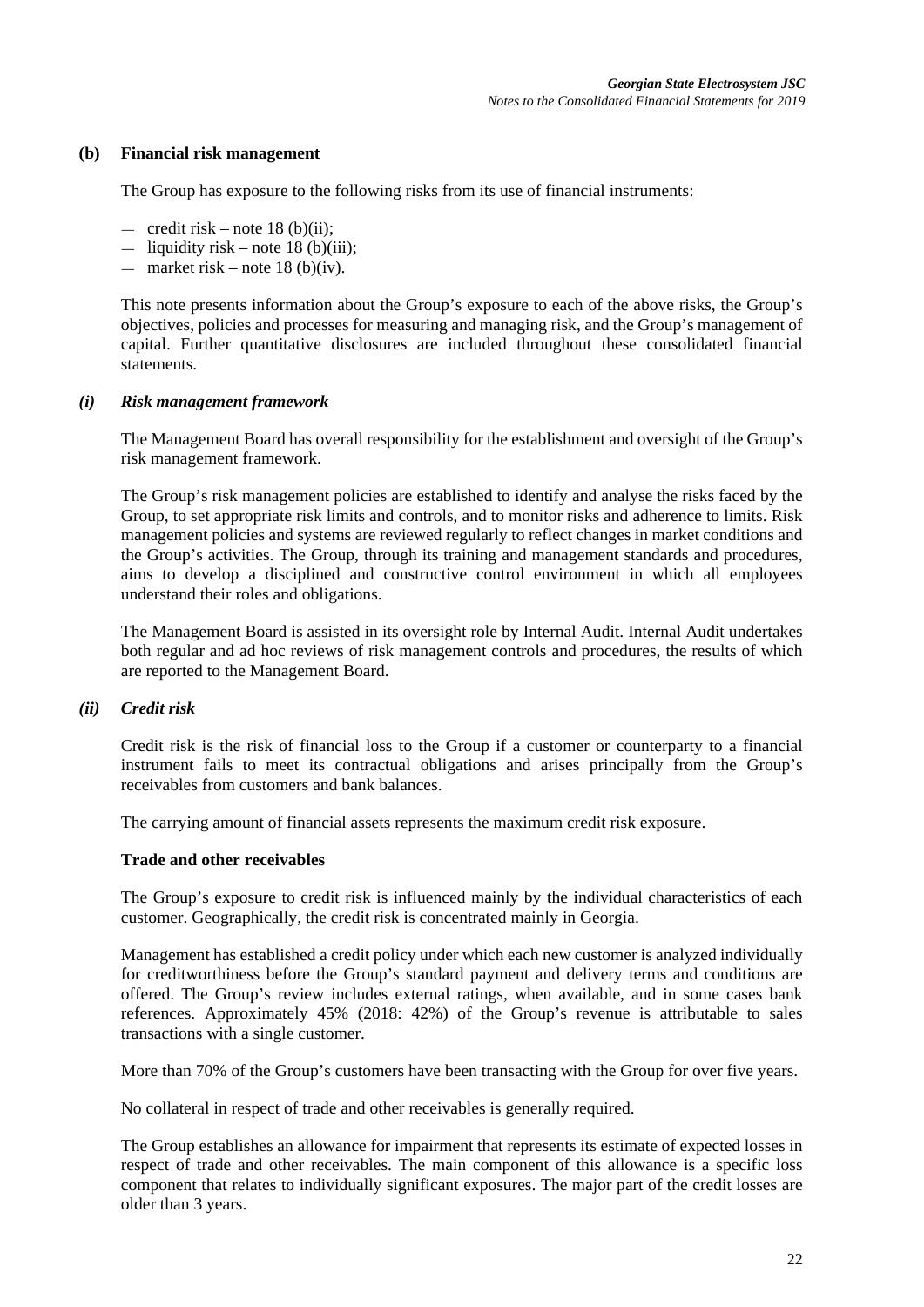The maximum exposure to credit risk for trade receivables at the reporting date by geographic region was:

|                 | Carrying amount |        |
|-----------------|-----------------|--------|
| <b>'000 GEL</b> | 2019            | 2018   |
| Domestic        | 23,286          | 23,554 |

#### **Impairment losses**

The aging of trade receivables at the reporting date was:

|                             | Gross  | Impairment | Gross  | Impairment |
|-----------------------------|--------|------------|--------|------------|
| '000 GEL                    | 2019   | 2019       | 2018   | 2018       |
| Not past due                | 23.286 | -          | 23.554 |            |
| Past due more than one year | 16.908 | 16.908     | 15.254 | 15.254     |
|                             | 40.194 | 16.908     | 38,808 | 15,254     |

The movement in the allowance for impairment in respect of trade receivables during the year was as follows:

| '000 GEL                         | Individual impairments |        |  |
|----------------------------------|------------------------|--------|--|
|                                  | 2019                   | 2018   |  |
| Balance at beginning of the year | 15.254                 | 15.157 |  |
| Bad debt allowance               | 1.654                  |        |  |
| Balance at end of the year       | 16.908                 | 15.254 |  |

The allowance account in respect of trade receivables is used to record impairment losses until all possible opportunities for recovery have been exhausted; at that point the amounts are written off against the financial asset directly.

Based on historic default rates, the Group believes that, apart from the above, no impairment allowance is necessary in respect of trade receivables.

#### **Cash and cash equivalents**

The cash and cash equivalents are held with bank, which is rated B based on rating agency Fitch ratings.

#### *(iii) Liquidity risk*

Liquidity risk is the risk that the Group will encounter difficulty in meeting the obligations associated with its financial liabilities that are settled by delivering cash or another financial asset. The Group's approach to managing liquidity is to ensure, as far as possible, that it will always have sufficient liquidity to meet its liabilities when due, under both normal and stressed conditions, without incurring unacceptable losses or risking damage to the Group's reputation.

The Group manages liquidity requirements by the use of both short-term and long-term projections. Management regularly monitors monthly forecasts of the Group's cash flows. The Company has established an annual budgeting process with the Owner. The budget is reviewed by the Supervisory Board and approved by the Owner. The budget is updated on a monthly basis based on the actual results. The Group aims to maintain the level of cash and cash equivalents at an amount in excess of expected cash outflows on financial liabilities over the next 60 days.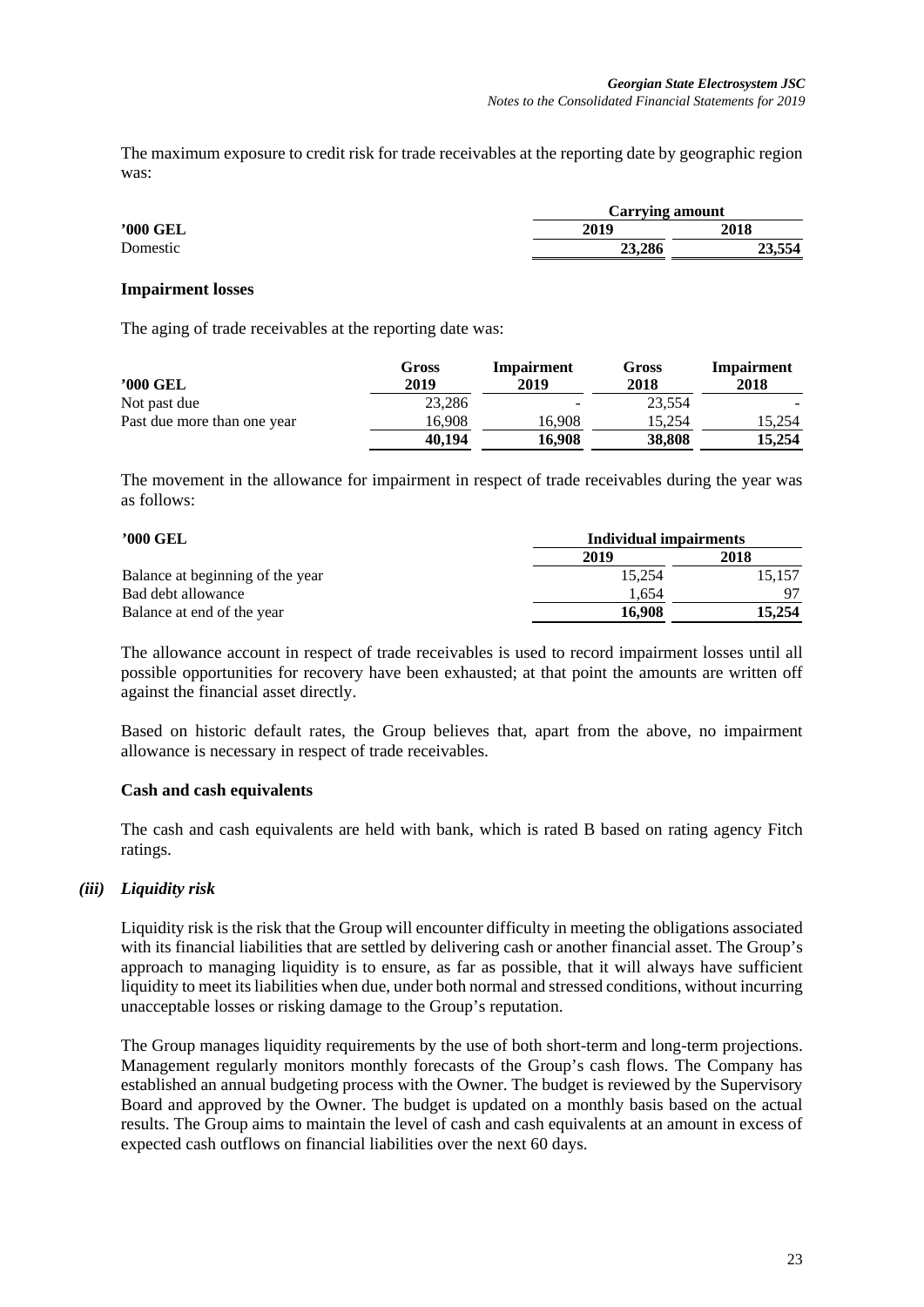As at 31 December 2019 the Group has sufficient liquidity to meet its liabilities, as there is significant increase in net cash flows from operating activities in 2019. As tariff change has not been applicable throughout 2019, there are negotiations undergoing between GNERC and EnergoTrans LLC regarding possible tariff increase. Management expects that electricity transmit activities will increase due to overall increase in consumption, which will stipulate further increase in tariffs and respectively revenues of the Group. Increase in consumption has been growing during recent periods and Management anticipates that this tendency will continue further.

The Group has contractual commitments to purchase property and equipment of GEL 138,656 thousand (see note 18). Capital commitments are attributable to various project-related construction works and will be funded by undisbursed loan facilities from international financial institutions. Undisbursed loan facilities as at 31 December 2019 amounted to GEL 465,387 thousand.

The following are the remaining contractual maturities of financial liabilities at the reporting date. The amounts are gross and undiscounted, include estimated interest payments and exclude the impact of netting agreements.

#### **31 December 2019**

|                                             | <b>Carrying</b> | <b>Contractual</b> | Up to   | $1-5$   | Over        |
|---------------------------------------------|-----------------|--------------------|---------|---------|-------------|
| '000 GEL                                    | amount          | cash flows         | 1 year  | vears   | 5 years     |
| <b>Non-derivative financial liabilities</b> |                 |                    |         |         |             |
| Unsecured loans from financial institutions | 1,006,777       | 1,163,646          | 67,868  | 432,178 | 663,600     |
| Secured loans from financial institutions   | 22,884          | 24,190             | 10,380  | 13,810  |             |
| Secured loans from related party            | 20,656          | 32,945             | 10,056  |         | 22,889      |
| Restructured liabilities                    | 42,380          | 50,218             | 19,000  | 31,218  |             |
| Trade and other payables                    | 42,850          | 42,850             | 42,850  |         |             |
|                                             | 1,135,547       | 1,313,849          | 150,154 | 477,206 | 686,489     |
| 31 December 2018                            |                 |                    |         |         |             |
|                                             | Carrying        | <b>Contractual</b> | Up to   | $1-5$   | <b>Over</b> |
| '000 GEL                                    | amount          | cash flows         | 1 year  | vears   | 5 years     |
| <b>Non-derivative financial liabilities</b> |                 |                    |         |         |             |
| Unsecured loans from financial institutions | 976,572         | 1,065,652          | 557,263 | 165,457 | 342,932     |
| Secured loans from financial institutions   | 30,656          | 33,932             | 10,433  | 23,499  |             |
| Secured loans from related party            | 30,640          | 32,586             | 32,586  |         |             |
| Restructured liabilities                    | 53,874          | 66,537             | 17,000  | 49,537  |             |
| Trade and other payables                    | 44,702          | 44,702             | 44,702  |         |             |
|                                             | 1,136,444       | 1,243,409          | 661,984 | 238,493 | 342,932     |

It is not expected that the cash flows included in the maturity analysis could occur significantly earlier, or at significantly different amounts.

#### *(iv) Market risk*

Market risk is the risk that changes in market prices, such as foreign exchange rates, interest rates and equity prices will affect the Group's income or the value of its holdings of financial instruments. The objective of market risk management is to manage and control market risk exposures within acceptable parameters, while optimising the return.

The Group does not apply hedge accounting in order to manage volatility in profit or loss.

#### **Currency risk**

Foreign currency risk is the risk that the fair value or future cash flows of a financial instrument will fluctuate because of changes in foreign exchange rates. The Group's exposure to the risk of changes in foreign exchange rates relates primarily to the financial liabilities denominated in foreign currencies.

The Group does not hedge its exposure to currency risk.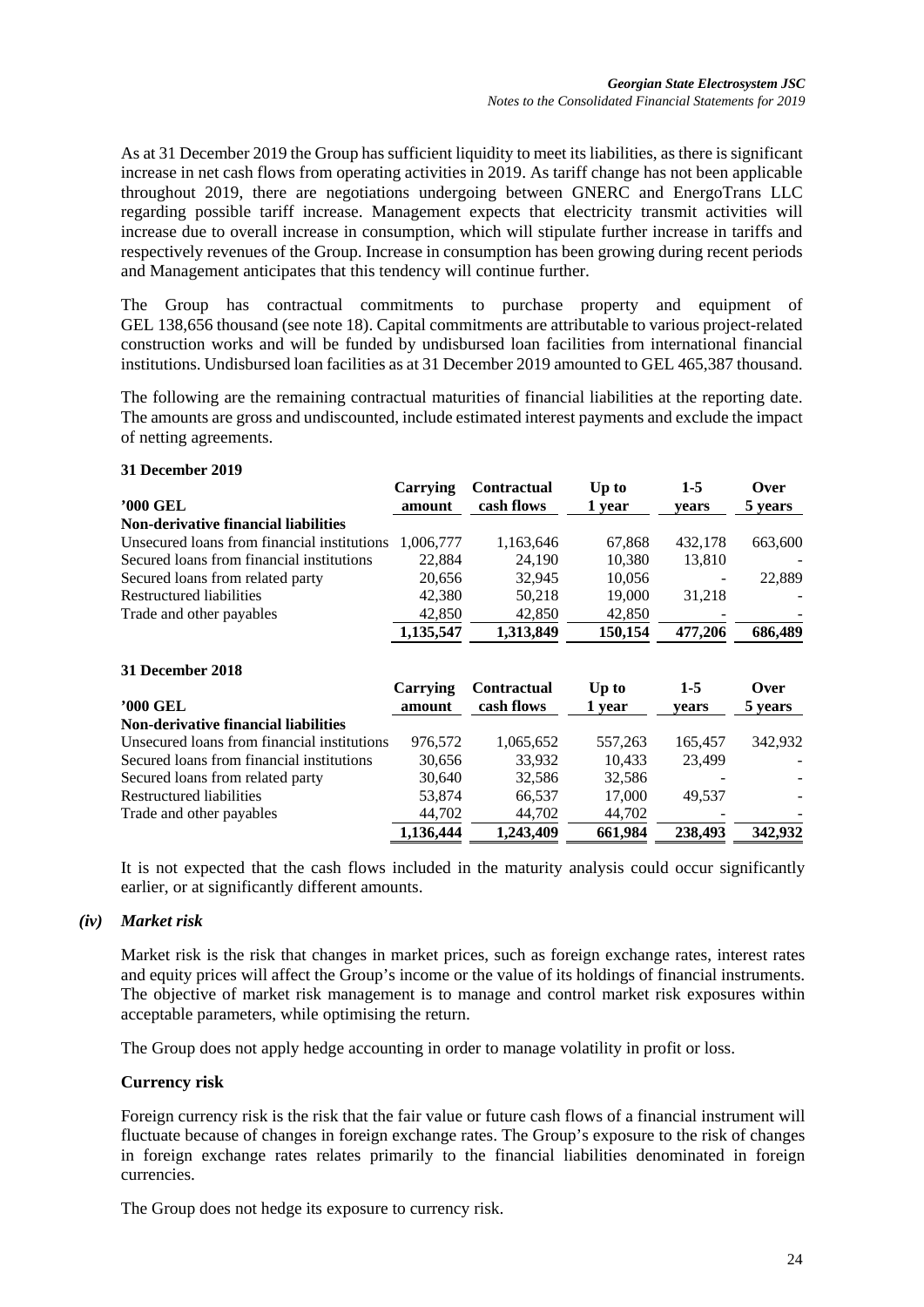### **Exposure to currency risk**

The Group's exposure to foreign currency risk was as follows based on notional amounts:

| '000 GEL                    | USD-<br>denominated<br>2019 | EUR-<br>denominated<br>2019 | USD-<br>denominated<br>2018 | EUR-<br>denominated<br>2018 |
|-----------------------------|-----------------------------|-----------------------------|-----------------------------|-----------------------------|
| Trade and other receivables | 1.313                       | 59                          | 433                         | 19                          |
| Cash and cash equivalents   | 12.264                      | 3                           | 8.045                       | 11                          |
| Loans and borrowings        | (282, 684)                  | (767, 633)                  | (265,680)                   | (772, 188)                  |
| Trade and other payables    | (12,043)                    | (17,378)                    | (7,213)                     | (21,313)                    |
| Restructured liabilities    | (2,242)                     | (1,009)                     | (2,340)                     | (1,302)                     |
| Net exposure                | (283, 392)                  | (785,958)                   | (266, 755)                  | (794, 773)                  |

The following significant exchange rates applied during the year:

| in GEL           | Average rate |        | Reporting date spot rate |        |
|------------------|--------------|--------|--------------------------|--------|
|                  | 2019         | 2018   | 2019                     | 2018   |
| USD <sub>1</sub> | 2.8192       | 2.5345 | 2.8677                   | 2.6766 |
| EUR 1            | 3.1553       | 2.9913 | 3.2095                   | 3.0701 |

### **Sensitivity analysis**

A strengthening/weakening of the GEL, as indicated below, against the USD and EUR at 31 December would have increased (decreased) profit or loss by the amounts shown below. There would have been no impact on other comprehensive income or directly on equity. This analysis is based on foreign currency exchange rate variances that the Group considered to be reasonably possible at the end of the reporting period. The analysis assumes that all other variables, in particular interest rates, remain constant.

The analysis is performed on the same basis for 2018.

| '000 GEL             | <b>Strengthening</b> | Weakening<br>(Loss) |  |
|----------------------|----------------------|---------------------|--|
|                      | Profit               |                     |  |
| 31 December 2019     |                      |                     |  |
| $USD(10\%$ movement) | 28,339               | (28, 339)           |  |
| EUR (10% movement)   | 78.596               | (78, 596)           |  |
| 31 December 2018     |                      |                     |  |
| $USD(10\%$ movement) | 26,676               | (26,676)            |  |
| EUR (10% movement)   | 79.477               | (79, 477)           |  |

#### **Interest rate risk**

Changes in interest rates impact primarily loans and borrowings by changing either their fair value (fixed rate debt) or their future cash flows (variable rate debt). Management does not have a formal policy of determining how much of the Group's exposure should be to fixed or variable rates. However, at the time of raising new loans or borrowings management uses its judgment to decide whether it believes that a fixed or variable rate would be more favourable to the Group over the expected period until maturity.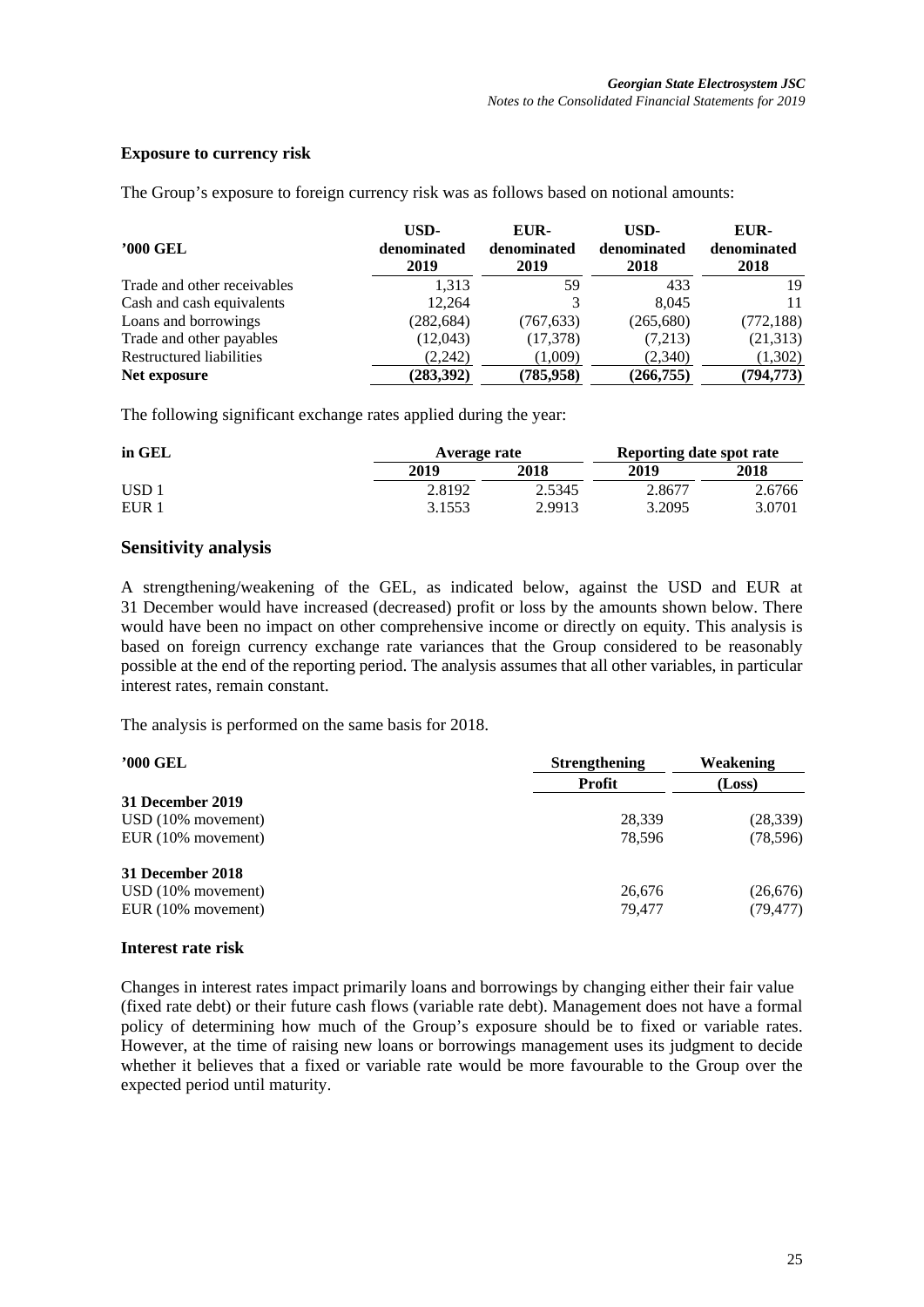# **Profile**

At the reporting date the interest rate profile of the Group's interest-bearing financial instruments was:

| '000 GEL                      | Carrying amount |            |
|-------------------------------|-----------------|------------|
|                               | 2019            | 2018       |
| <b>Fixed rate instruments</b> |                 |            |
| Financial assets              | 101,430         | 71,016     |
| <b>Financial liabilities</b>  | (272, 655)      | (278,069)  |
|                               | (171, 225)      | (207, 053) |
| Variable rate instruments     |                 |            |
| Financial liabilities         | (777,662)       | (759,799)  |
|                               | (777, 662)      | (759, 799) |

#### **Fair value sensitivity analysis for fixed rate instruments**

The Group does not account for any fixed rate financial instruments as fair value through profit or loss or as available-for-sale. Therefore, a change in interest rates at the reporting date would not have an effect in profit or loss or in equity.

#### **Cash flow sensitivity analysis for variable rate instruments**

A change of 100 basis points in interest rates at the reporting date would have increased (decreased) equity and profit or loss by the amounts shown below. This analysis assumes that all other variables, in particular foreign currency rates, remain constant. The analysis is performed on the same basis for 2018.

|                                    | <b>Profit or (loss)</b> |                 |  |
|------------------------------------|-------------------------|-----------------|--|
| '000 GEL                           | 100 bp increase         | 100 bp decrease |  |
| 2019                               |                         |                 |  |
| Variable rate instruments          | 7,776                   | (7,776)         |  |
| <b>Cash flow sensitivity (net)</b> | 7,776                   | (7,776)         |  |
| 2018                               |                         |                 |  |
| Variable rate instruments          | 7,598                   | (7,598)         |  |
| <b>Cash flow sensitivity (net)</b> | 7.598                   | (7,598)         |  |

# **19. Capital commitments**

As at 31 December 2019 the Group had long-term contractual commitments to purchase equipment for the construction and rehabilitation of energy-transmission lines for GEL 138,656 thousand (2018: GEL 154,353 thousand).

Capital commitments are attributable to various project-related construction works and will be funded by undisbursed loan facilities from international financial institutions.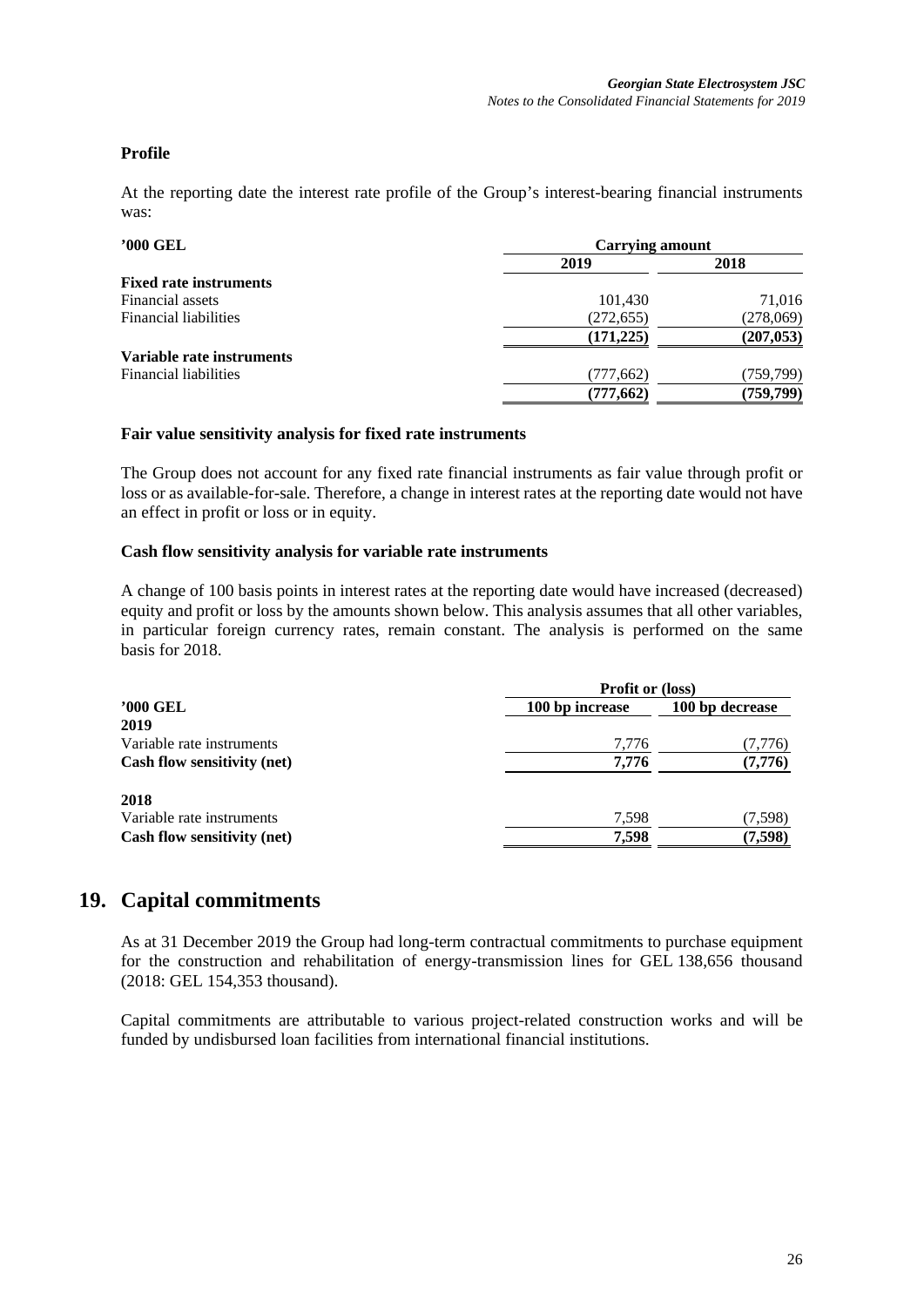# **20. Contingencies**

### **(a) Insurance**

The insurance industry in Georgia is in a developing state and many forms of insurance protection common in other parts of the world are not yet generally available. The Group does not have full coverage for its plant facilities, business interruption, or third party liability in respect of property or environmental damage arising from accidents on Group property or relating to Group operations. Until the Group obtains adequate insurance coverage, there is a risk that the loss or destruction of certain assets could have a material adverse effect on the Group's operations and financial position.

# **(b) Litigation**

In the ordinary course of business, the Group is subject to legal actions, litigations and complaints. Management believes that the ultimate liability, if any, arising from such actions or complaints will not have a material adverse effect on the financial condition or the results of future operations.

### **(c) Taxation contingencies**

The taxation system in Georgia is relatively new and is characterised by frequent changes in legislation, official pronouncements and court decisions, which are sometimes unclear, contradictory and subject to varying interpretation. In the event of a breach of tax legislation, no liabilities for additional taxes, fines or penalties may be imposed by the tax authorities after three years have passed since the end of the year in which the breach occurred.

These circumstances may create tax risks in Georgia that are more significant than in other countries. Management believes that it has provided adequately for tax liabilities based on its interpretations of applicable Georgian tax legislation, official pronouncements and court decisions. However, the interpretations of the relevant authorities could differ and the effect on these consolidated financial statements, if the authorities were successful in enforcing their interpretations, could be significant.

# **21. Related party transactions**

# **(a) Control relationships**

The Company's immediate and ultimate parent company is Partnership Fund JSC and the Company's ultimate controlling party is the Government of Georgia. Partnership Fund JSC produces publicly available financial statements in accordance with IFRSs which are available on the entity's website.

#### **(b) Transactions with key management personnel**

#### *(i) Key management remuneration*

Key management received the following remuneration during the year, which is included in wages and salaries:

| '000 GEL             | 2019  | 2018  |
|----------------------|-------|-------|
| Salaries and bonuses | 2.248 | 2.120 |

#### **(c) Transactions with Government related entities**

The Group transacts in its daily operations with a number of entities that are either controlled, jointly controlled or under significant influence of the Government of Georgia. The Group has opted to apply the exemption in IAS 24 *Related Party Disclosures* that allows the presentation of reduced related party disclosures regarding transactions with government-related entities.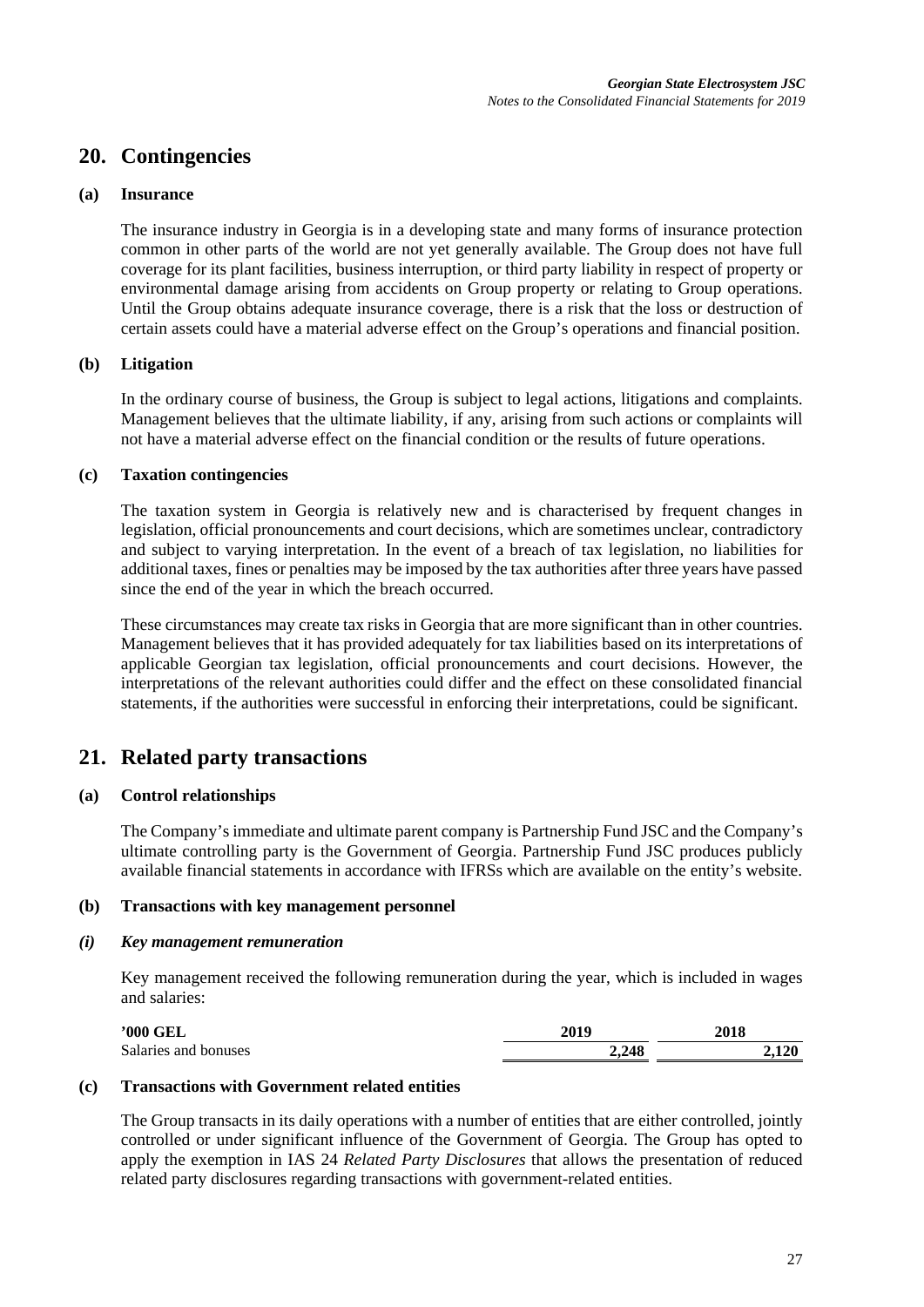All of the Group's loans and borrowings and interest expense on loans and borrowings are payable to the Ministry of Finance of Georgia. The Group's grants related to assets are mainly received in the transactions where the Government of Georgia acted as an intermediary. The Group's restructured liabilities mainly consist of payables to the Government of Georgia or Government bodies.

Approximately 24% of the Group's revenue (2018: 23%) is from three entities significantly influenced or controlled by the Government of Georgia.

# **22. Subsidiaries**

|                              | Country of    | 2019             | 2018             |
|------------------------------|---------------|------------------|------------------|
| <b>Subsidiary</b>            | incorporation | Ownership/voting | Ownership/voting |
| EnergoTrans LLC              | Georgia       | 100%             | 100%             |
| Karcal Energy JSC            | Turkey        | 100%             | 100%             |
| Georgian Energy Exchange JSC | Georgia       | 50%              | 50%              |

Georgian Energy Exchange JSC was established in December 2019, with 50% participation of the Company. Georgian Energy Exchange JSC is an operator of organized electricity markets and ensures establishment of daily markets and operation though software services of Nord Pool Consulting Company. During 2019, the Company made investment of GEL 1,541 thousand for purchase/installation of software required for subsidiary's operations.

As at 31 December 2019 the Company has consolidated balances of Georgian Energy Exchange JSC as management has determined, based on the terms of agreements under which this entity was established, that the Group controls Georgian Energy Exchange JSC.

# **23. Basis of measurement**

The consolidated financial statements are prepared on the historical cost basis.

# **24. Significant accounting policies**

The accounting policies set out below have been applied consistently to all periods presented in these consolidated financial statements and have been applied consistently by Group entities.

# **(a) Basis of consolidation**

# *(i) Non-controlling interests*

Non-controlling interests are measured at their proportionate share of the acquiree's identifiable net assets at the acquisition date.

Changes in the Group's interest in a subsidiary that do not result in a loss of control are accounted for as equity transactions.

#### *(ii) Subsidiaries*

Subsidiaries are entities controlled by the Group. The Group controls an entity when it is exposed to, or has rights to, variable returns from its involvement with the entity and has the ability to affect those returns through its power over the entity. The financial statements of subsidiaries are included in the consolidated financial statements from the date that control commences until the date that control ceases. The accounting policies of subsidiaries have been changed when necessary to align them with the policies adopted by the Group. Losses applicable to the non-controlling interests in a subsidiary are allocated to the non-controlling interests even if doing so causes the non-controlling interests to have a deficit balance.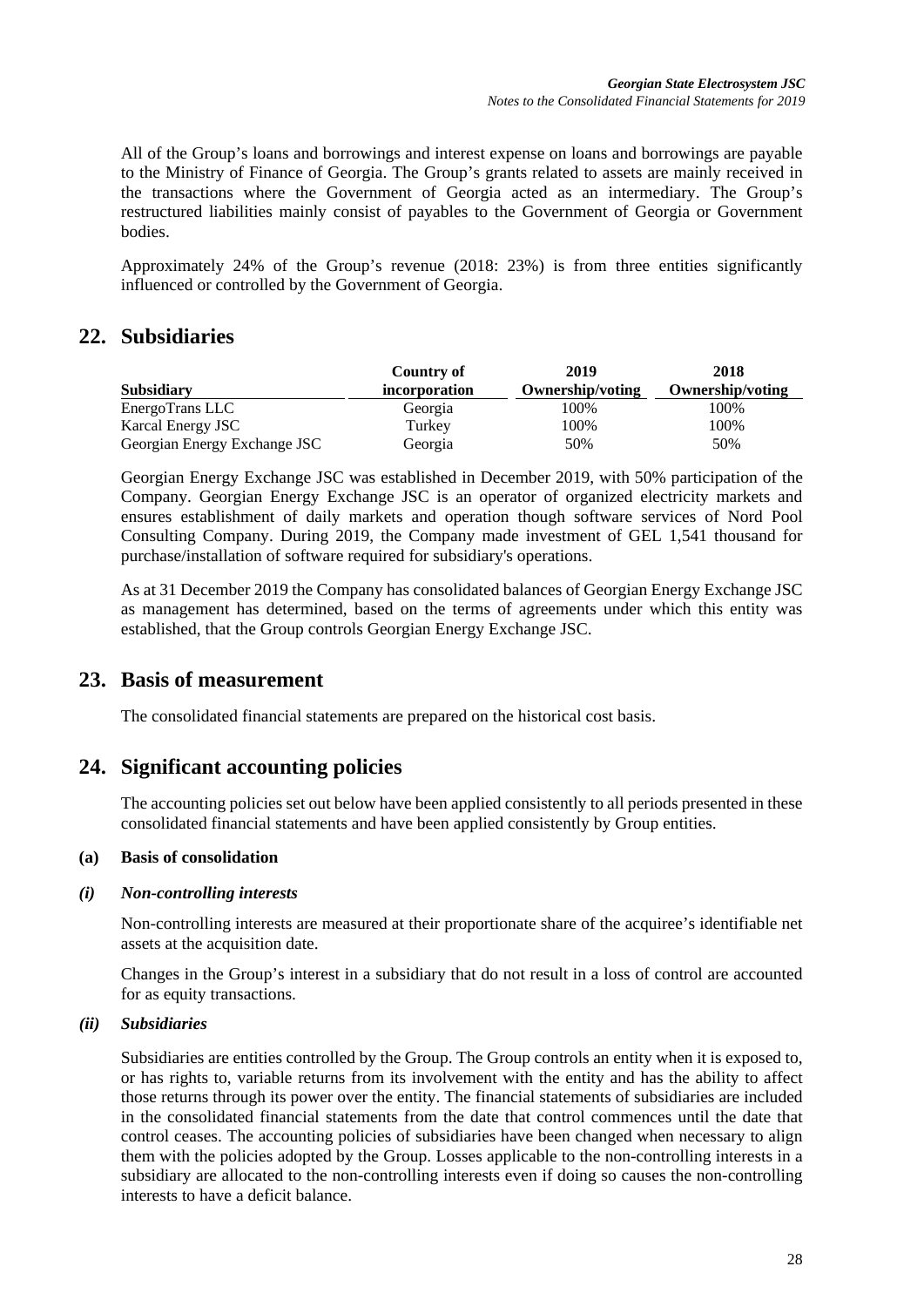### *(iii) Loss of control*

Upon the loss of control, the Group derecognises the assets and liabilities of the subsidiary, any noncontrolling interests and the other components of equity related to the subsidiary. Any surplus or deficit arising on the loss of control is recognised in profit or loss. If the Group retains any interest in the previous subsidiary, then such interest is measured at fair value at the date that control is lost. Subsequently it is accounted for as an equity-accounted investee or as an available-for-sale financial asset depending on the level of influence retained.

#### *(iv) Transactions eliminated on consolidation*

Intra-group balances and transactions, and any unrealised income and expenses arising from intragroup transactions, are eliminated in preparing the consolidated financial statements.

#### **(b) Revenue**

#### *(i) Services*

The Group recognizes revenue when it transfers control over a good or service to a customer. The Group primarily derives revenue from transmission of electric power. Revenue is recognized over time as services are provided, based on the monthly volume of transmitted and dispatched electricity and the tariff set by the Regulator. The agreements with counterparties do not have discounts and the invoices are payable on a monthly basis.

The measure of progress is based on the actual volume of transmitted and dispatched electricity. In case of transit of electricity, tariffs for the services are provided in agreements with counterparties.

#### *(ii) Government grants*

Government grants are recognised initially as deferred income at fair value when there is reasonable assurance that they will be received and that the Group will comply with the conditions associated with the grant and are then recognised in profit or loss as other income on a systematic basis over the useful life of the asset. Grants that compensate the Group for expenses incurred are recognised in profit or loss as other income on a systematic basis in the same periods in which the expenses are recognised.

#### **(c) Finance income and costs**

The Group's finance income and finance costs include:

- interest income on funds invested;
- interest expense on financial liabilities measured at amortized cost;
- the foreign currency gain or loss on financial assets and financial liabilities.

Interest income or expense is recognised using the effective interest method. Borrowing costs that are not directly attributable to the acquisition, construction or production of a qualifying asset are recognised in profit or loss using the effective interest method. Foreign currency gains and losses are reported on a net basis as either finance income or finance cost depending on whether foreign currency movements are in a net gain or net loss position.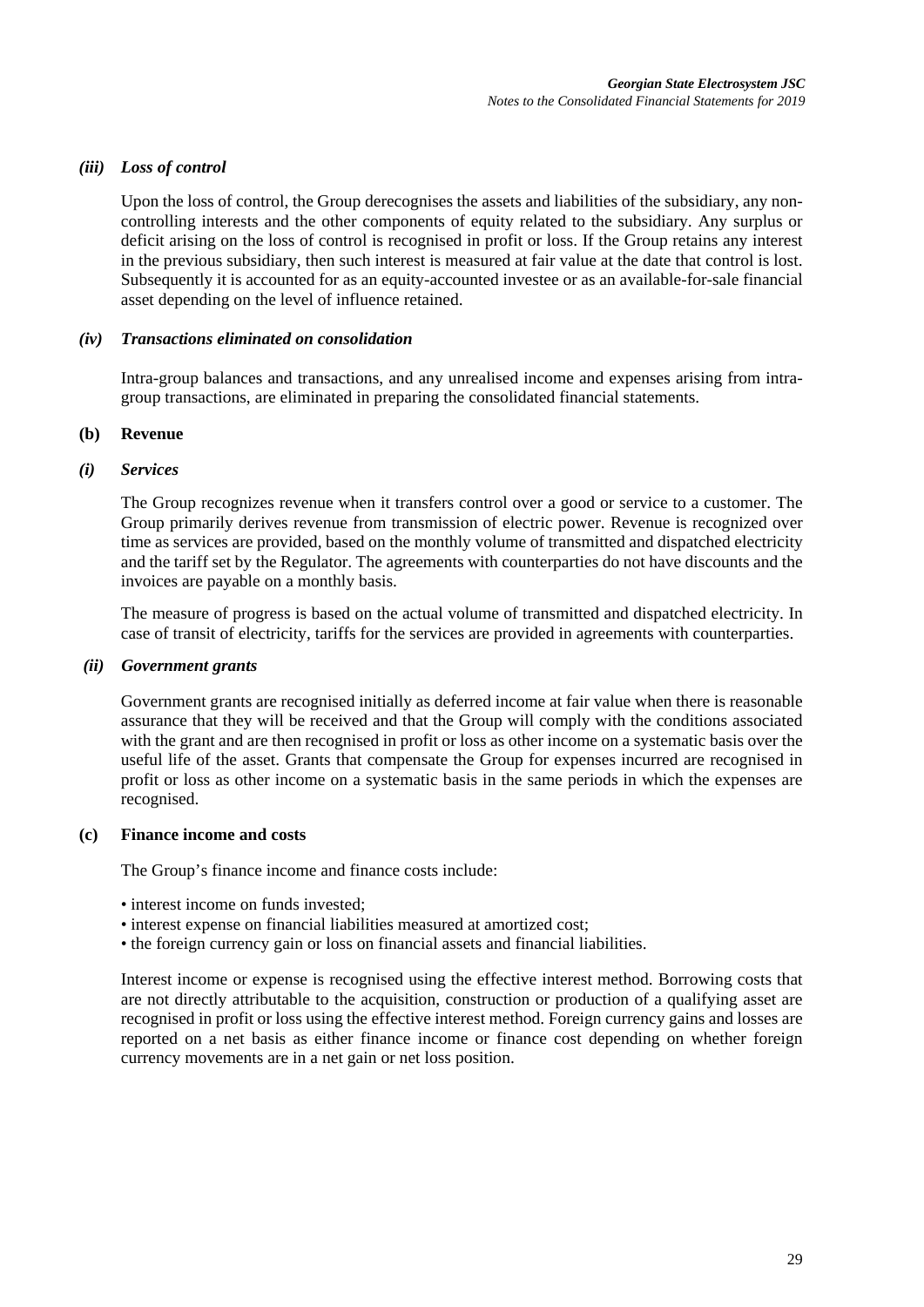#### **(d) Foreign currency transactions**

#### *(i) Foreign currency transactions*

Transactions in foreign currencies are translated to the respective functional currencies of Group entities at exchange rates at the dates of the transactions. Monetary assets and liabilities denominated in foreign currencies at the reporting date are retranslated to the functional currency at the exchange rate at that date. The foreign currency gain or loss on monetary items is the difference between amortised cost in the functional currency at the beginning of the period, adjusted for effective interest and payments during the period, and the amortised cost in foreign currency translated at the exchange rate at the end of the reporting period.

Non-monetary items in a foreign currency that are measured based on historical cost are translated using the exchange rate at the date of the transaction.

Foreign currency differences arising in retranslation are recognised in profit or loss.

#### *(ii) Foreign operations*

The assets and liabilities of foreign operations are translated to GEL at the exchange rates at the reporting date. The income and expenses of foreign operations are translated to GEL at exchange rates at the dates of the transactions.

Foreign currency differences are recognized in other comprehensive income and are presented in the foreign currency translation reserve in equity. When a foreign operation is disposed of such that control, significant influence or joint control is lost, the cumulative amount in the translation reserve related to that foreign operation is reclassified to profit or loss as part of the gain or loss on disposal.

#### **(e) Short term employee benefits**

Short-term employee benefit obligations are measured on an undiscounted basis and are expensed as the related service is provided. A liability is recognised for the amount expected to be paid under short-term cash bonus or profit-sharing plans if the Group has a present legal or constructive obligation to pay this amount as a result of past service provided by the employee, and the obligation can be estimated reliably.

#### **(f) Provisions**

A provision is recognised if, as a result of a past event, the Group has a present legal or constructive obligation that can be estimated reliably, and it is probable that an outflow of economic benefits will be required to settle the obligation. Provisions are determined by discounting the expected future cash flows at a pre-tax rate that reflects current market assessments of the time value of money and the risks specific to the liability. The unwinding of the discount is recognised as finance cost.

#### **(g) Income tax**

Income tax expense comprises current and deferred tax. It is recognized in the profit or loss except to the extent that it relates to a business combination, or items recognized directly in equity or in other comprehensive income.

#### *(i) Current tax*

Current tax comprises the expected tax payable or receivable on the taxable income or loss for the year, using tax rates enacted or substantively enacted at the reporting date, and any adjustment to tax payable in respect of previous years. Current tax payable also includes any tax liability arising from dividends.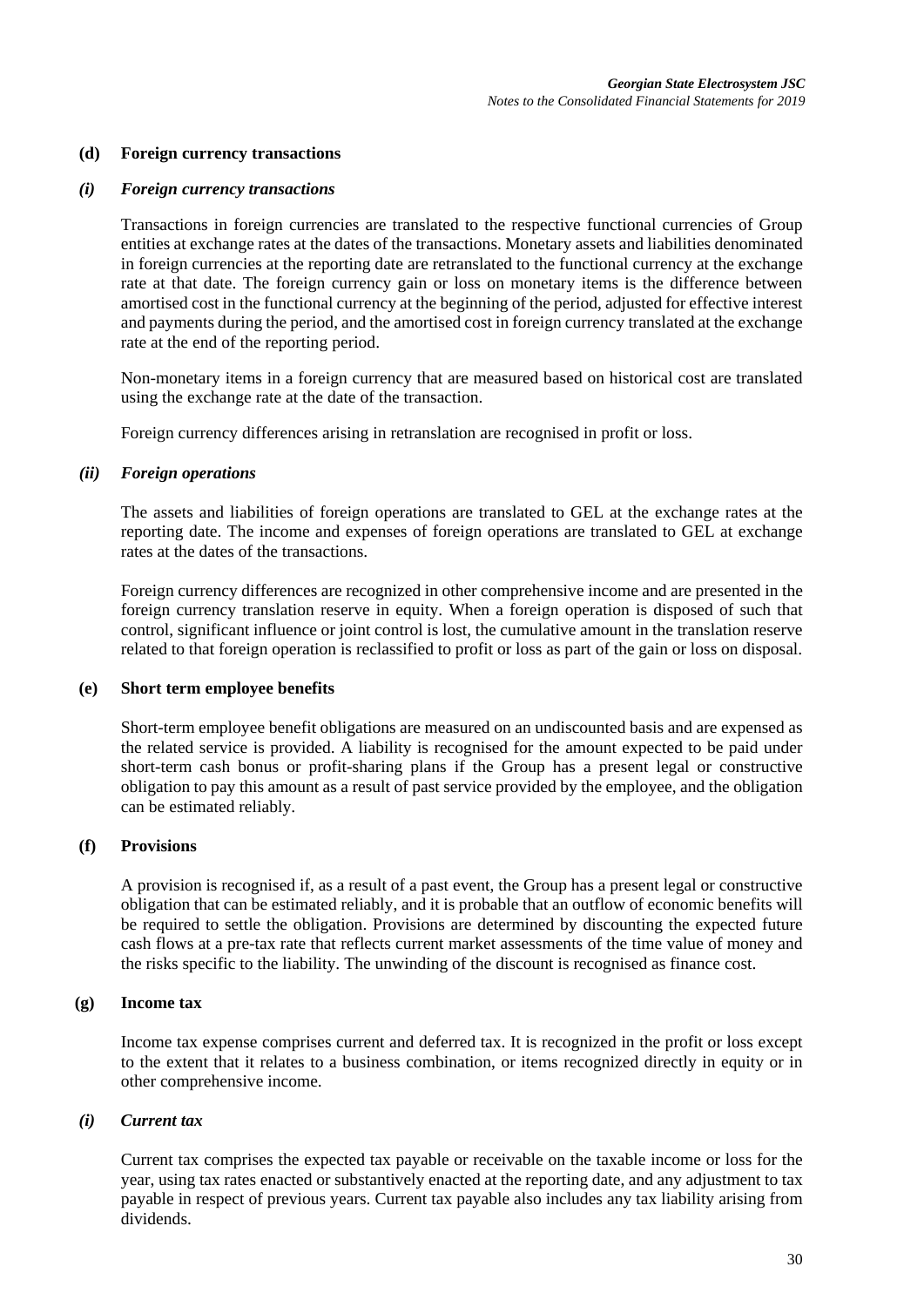On 13 May 2016 the Parliament of Georgia passed the bill on corporate income tax reform (also known as the Estonian model of corporate taxation), which mainly moves the moment of taxation from when taxable profits are earned to when they are distributed. The law entered into force in 2016 and is effective for tax periods starting after 1 January 2017 for all entities except for financial institutions (such as banks, insurance companies, microfinance organizations, pawnshops), for which the law will become effective from 1 January 2023.

The new system of corporate income taxation does not imply exemption from Corporate Income Tax (CIT), rather CIT taxation is shifted from the moment of earning the profits to the moment of their distribution; i.e. the main tax object is distributed earnings. The Tax Code of Georgia defines Distributed Earnings (DE) to mean profit distributed to shareholders as a dividend. However some other transactions are also considered as DE, for example non-arm's length cross-border transactions with related parties and/or with persons exempted from tax are also considered as DE for CIT purposes. In addition, the tax object includes expenses or other payments not related to the entity's economic activities, free of charge supply and over-limit representative expenses.

Tax reimbursement is available for the current tax paid on the undistributed earnings in the years 2008-2016, if those earnings are distributed in 2017 or further years.

The corporate income tax arising from the payment of dividends is accounted for as an expense in the period when dividends are declared, regardless of the actual payment date or the period for which the dividends are paid. The amount of tax payable on a dividend distribution is calculated as 15/85 of the amount of the net distribution.

The Tax Code of Georgia provides for charging corporate income tax on certain transactions not related to the entity's economic activities, free of charge supplies and representative expenses over the allowed limit. The Group considers the taxation of such transaction as outside of the scope of IAS 12 Income Taxes and accounts for the tax on such items as taxes other than on income.

# *(ii) Deferred Tax*

Due to the nature of the new taxation system described above, the entities registered in Georgia do not have any differences between the tax bases of assets and their carrying amounts and hence, no deferred income tax assets and liabilities arise.

Tax losses accrued in the prior periods cannot be utilized against the future taxable profits.

# **(h) Inventories**

Inventories are measured at the lower of cost and net realisable value. The cost of inventories is based on the weighted average cost principle, and includes expenditure incurred in acquiring the inventories, production or conversion costs and other costs incurred in bringing them to their existing location and condition.

Net realisable value is the estimated selling price in the ordinary course of business, less the estimated costs of completion and selling expenses.

# **(i) Property and equipment**

# *(i) Recognition and measurement*

Items of property and equipment, except for land, are measured at cost less accumulated depreciation and any accumulated impairment losses. Land is measured at cost less any accumulated impairment losses.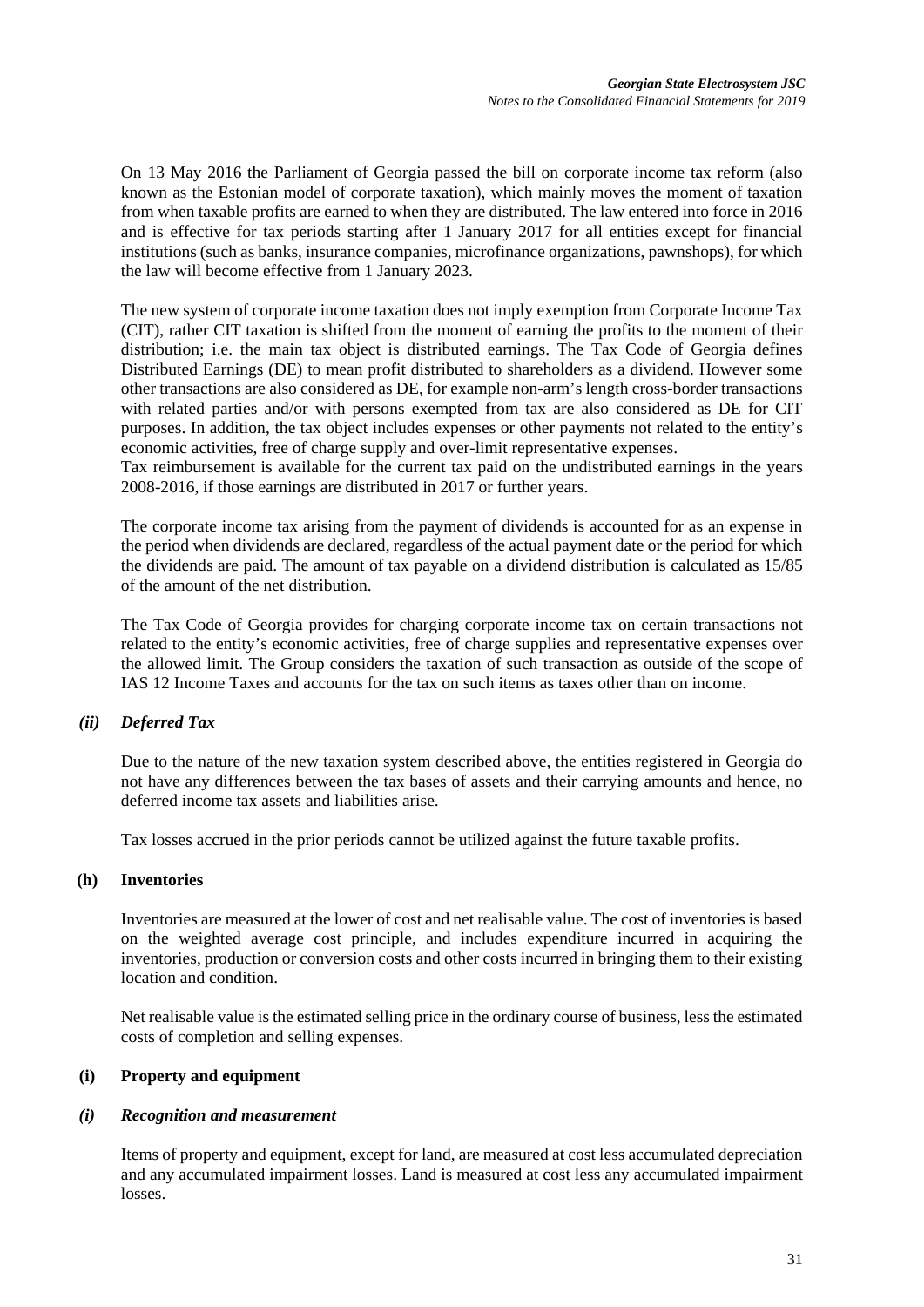Cost includes expenditure that is directly attributable to the acquisition of the asset. The cost of selfconstructed assets includes the cost of materials and direct labour, any other costs directly attributable to bringing the asset to a working condition for their intended use, the costs of dismantling and removing the items and restoring the site on which they are located, and capitalised borrowing costs. Purchased software that is integral to the functionality of the related equipment is capitalised as part of that equipment. If significant parts of an item of property and equipment have different useful lives, they are accounted for as separate items (major components) of property and equipment.

Any gain or loss on disposal of an item of property and equipment is determined by comparing the proceeds from disposal with the carrying amount of property and equipment, and is recognised net within other income/other expenses in profit or loss. When revalued assets are sold, any related amount included in the revaluation reserve as revaluation surplus is transferred to retained earnings.

### *(ii) Subsequent expenditure*

The cost of replacing a component of an item of property and equipment is recognised in the carrying amount of the item if it is probable that the future economic benefits embodied within the component will flow to the Group, and its cost can be measured reliably. The carrying amount of the replaced component is derecognised. The costs of the day-to-day servicing of property and equipment are recognised in profit or loss as incurred.

# *(iii) Depreciation*

Items of property and equipment are depreciated from the date that they are installed and are ready for use, or in respect of internally constructed assets, from the date that the asset is completed and ready for use. Depreciation is based on the cost of an asset less its estimated residual value.

Depreciation is generally recognised in profit or loss on a straight-line basis over the estimated useful lives of each part of an item of property and equipment, since this most closely reflects the expected pattern of consumption of the future economic benefits embodied in the asset. Leased assets are depreciated over the shorter of the lease term and their useful lives unless it is reasonably certain that the Group will obtain ownership by the end of the lease term. Land is not depreciated.

The estimated useful lives of significant items of property and equipment for the current and comparative periods are as follows:

| — buildings and constructions | $15-25$ years; |
|-------------------------------|----------------|
| - power transmission lines    | 20-35 years;   |
| — equipment                   | $10-25$ years; |
| — vehicles and other          | 5-7 years.     |

Depreciation methods, useful lives and residual values are reviewed at each reporting date and adjusted if appropriate.

#### **(j) Financial instruments**

The Group applies IFRS 9 Financial Instruments for recognising and measuring financial assets, financial liabilities and some contracts to buy or sell non-financial items.

#### *i) Recognition and initial measurement*

Trade receivables are initially recognized when they are originated.

All other financial assets and financial liabilities are initially recognized when the Group becomes a party to the contractual provisions of the instrument. A financial asset (unless it is a trade receivable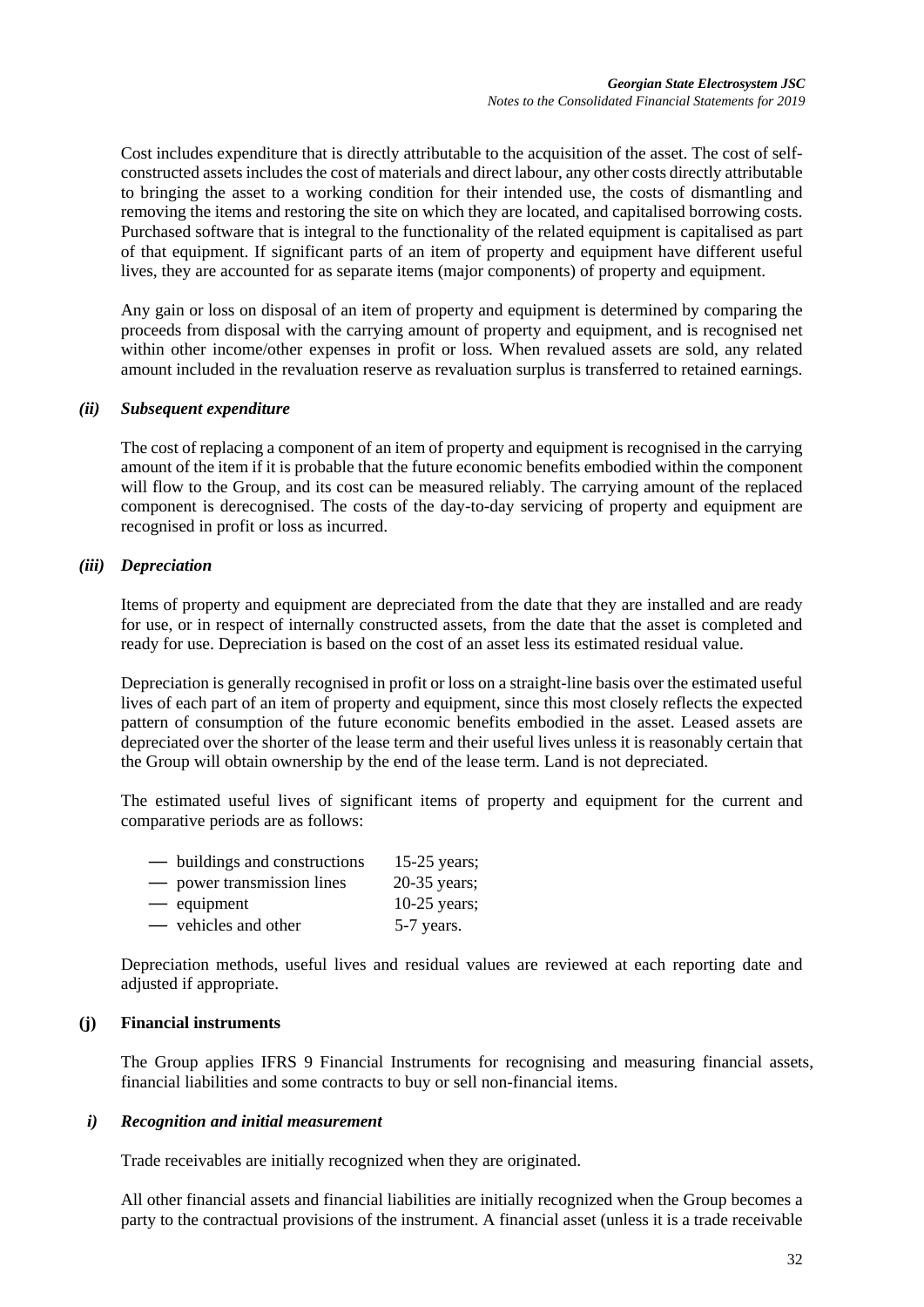without a significant financing component) or financial liability is initially measured at fair value plus, for an item not at FVTPL, transaction costs that are directly attributable to its acquisition or issue. A trade receivable without a significant financing component is initially measured at the transaction price.

#### *ii) Classification and subsequent measurement of financial assets*

On initial recognition, a financial asset is classified as measured at: amortised cost; fair value through other comprehensive income (FVOCI) – debt investment; FVOCI – equity investment; or FVTPL.

Financial assets are not reclassified subsequent to their initial recognition unless the Group changes its business model for managing financial assets in which case all affected financial assets are reclassified on the first day of the first reporting period following the change in the business model. A financial asset is measured at amortised cost if it meets both of the following conditions and is not designated as at FVTPL:

- it is held within a business model whose objective is to hold assets to collect contractual cash flows; and
- its contractual terms give rise on specified dates to cash flows that are solely payments of principal and interest on the principal amount outstanding.

A debt investment is measured at FVOCI if it meets both of the following conditions and is not designated as at FVTPL:

- it is held within a business model whose objective is achieved by both collecting contractual cash flows and selling financial assets; and
- its contractual terms give rise on specified dates to cash flows that are solely payments of principal and interest on the principal amount outstanding.

On initial recognition of an equity investment that is not held for trading, the Group may irrevocably elect to present subsequent changes in the investment's fair value in OCI. This election is made on an investment-by-investment basis.

All financial assets not classified as measured at amortised cost or FVOCI as described above are measured at FVTPL. On initial recognition, the Group may irrevocably designate a financial asset that otherwise meets the requirements to be measured at amortised cost or at FVOCI as at FVTPL if doing so eliminates or significantly reduces an accounting mismatch that would otherwise arise.

The Group's financial assets comprise trade and other receivables as presented in note 10 and cash and cash equivalents as presented in note 11 and are classified into the financial assets at amortised cost category. These assets are subsequently measured at amortised cost using the effective interest method. The amortised cost is reduced by impairment losses. Interest income, foreign exchange gains and losses and impairment are recognized in profit or loss. Any gain or loss on derecognition is recognized in profit or loss.

Cash and cash equivalents comprised bank balances with maturities of three months or less from the acquisition date that were subject to insignificant risk of changes in their fair value.

#### *iii) Classification and subsequent measurement of financial liabilities*

Financial liabilities are classified as measured at amortized cost or FVTPL. A financial liability is classified as at FVTPL if it meets the definition of held-for-trading or it is designated as such on initial recognition. Financial liabilities at FVTPL are measured at fair value and net gains and losses, including any interest expense, are recognized in profit or loss (except for the part of the fair value change that is due to changes in the Group's own credit risk, that is recognised in other comprehensive income).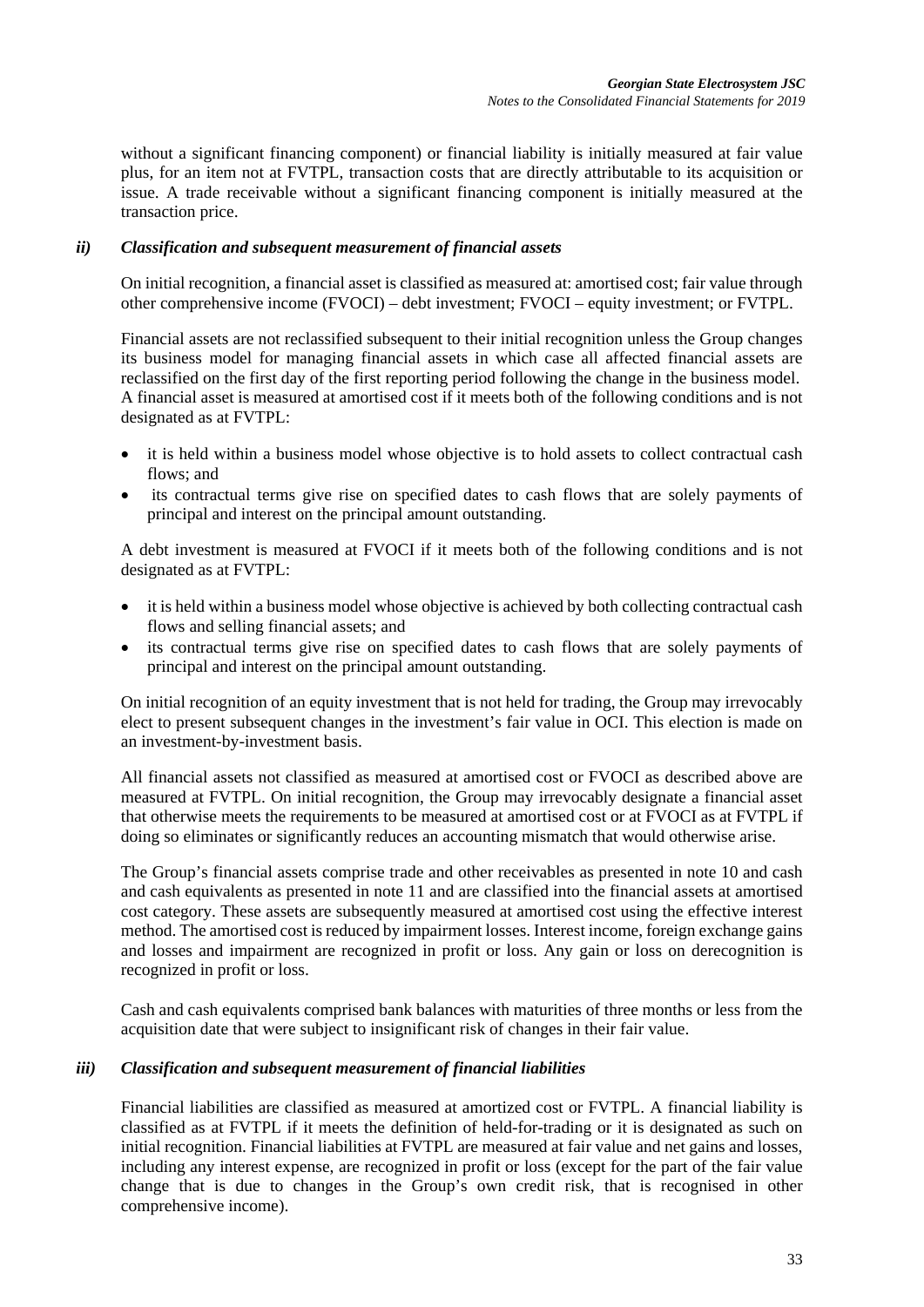Other financial liabilities, which comprise loans from related parties and trade and other payables presented in note 14 and note 17, accordingly, are subsequently measured at amortized cost using the effective interest method. Interest expense and foreign exchange gains and losses are recognized in profit or loss. Any gain or loss on derecognition is also recognized in profit or loss.

The Group measures all of its financial liabilities at amortized cost.

### **iv)** *Modification of financial assets and financial liabilities*

### **Financial assets**

If the terms of a financial asset are modified, the Group evaluates whether the cash flows of the modified asset are substantially different. If the cash flows are substantially different (referred to as 'substantial modification'), then the contractual rights to cash flows from the original financial asset are deemed to have expired. In this case, the original financial asset is derecognised and a new financial asset is recognised at fair value.

The Group performs a quantitative and qualitative evaluation of whether the modification is substantial, i.e. whether the cash flows of the original financial asset and the modified or replaced financial asset are substantially different. The Group assesses whether the modification is substantial based on quantitative and qualitative factors in the following order: qualitative factors, quantitative factors, combined effect of qualitative and quantitative factors. If the cash flows are substantially different, then the contractual rights to cash flows from the original financial asset deemed to have expired. In making this evaluation the Group analogizes to the guidance on the derecognition of financial liabilities.

The Group concludes that the modification is substantial as a result of the following qualitative factors:

- change the currency of the financial asset;
- change in collateral or other credit enhancement;
- \_ change of terms of financial asset that lead to non-compliance with SPPI criterion (e.g. inclusion of conversion feature)

If the cash flows of the modified asset carried at amortised cost are not substantially different, then the modification does not result in derecognition of the financial asset. In this case, the Group recalculates the gross carrying amount of the financial asset and recognises the amount arising from adjusting the gross carrying amount as a modification gain or loss in profit or loss. The gross carrying amount of the financial asset is recalculated as the present value of the renegotiated or modified contractual cash flows that are discounted at the financial asset's original effective interest rate. Any costs or fees incurred adjust the carrying amount of the modified financial asset and are amortised over the remaining term of the modified financial asset.

#### **Financial liabilities**

The Group derecognises a financial liability when its terms are modified and the cash flows of the modified liability are substantially different. In this case, a new financial liability based on the modified terms is recognised at fair value. The difference between the carrying amount of the financial liability extinguished and the new financial liability with modified terms is recognised in profit or loss.

If a modification (or exchange) does not result in the derecognition of the financial liability the Group applies accounting policy consistent with the requirements for adjusting the gross carrying amount of a financial asset when a modification does not result in the derecognition of the financial asset, i.e. the Group recognises any adjustment to the amortised cost of the financial liability arising from such a modification (or exchange) in profit or loss at the date of the modification (or exchange).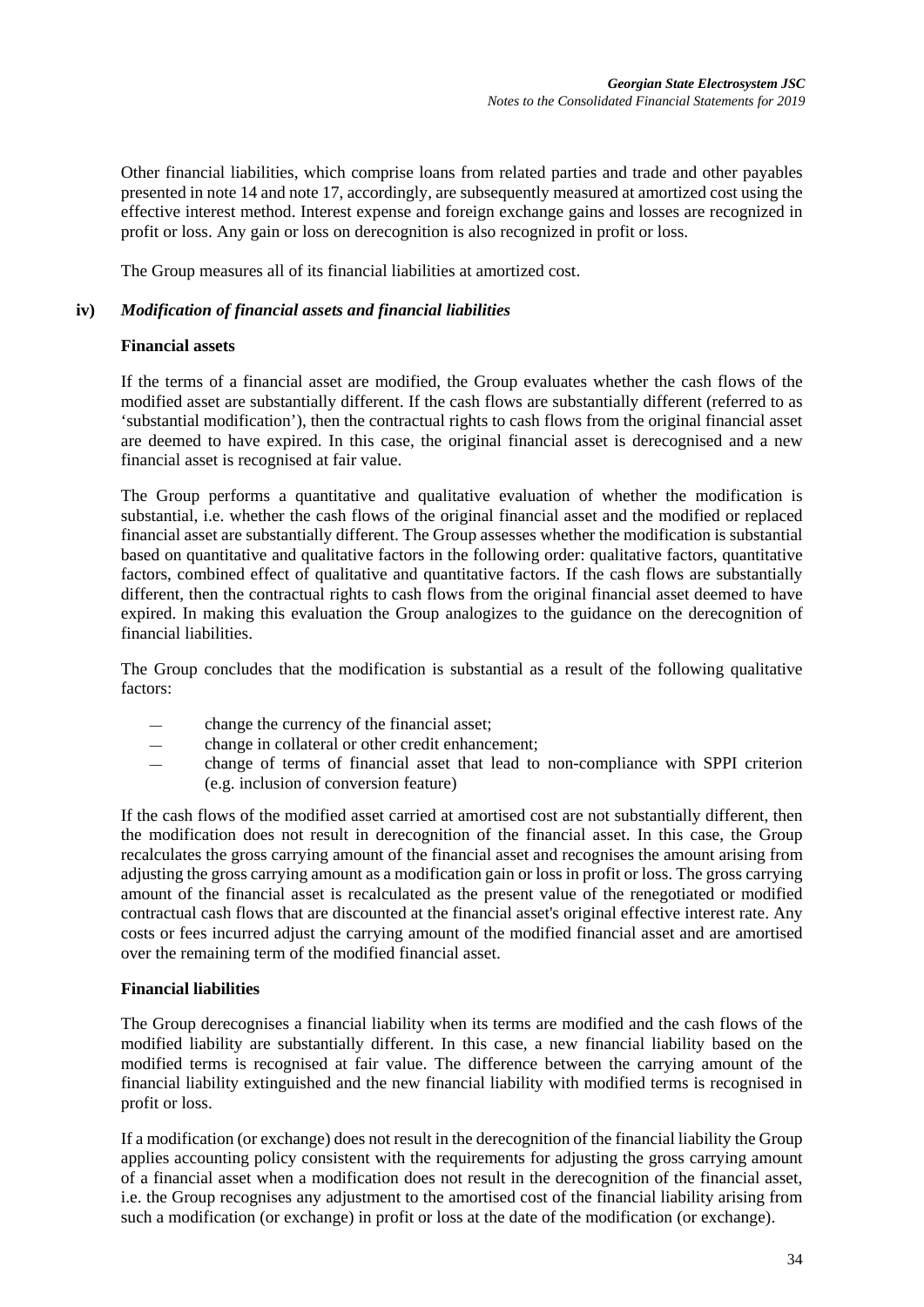Changes in cash flows on existing financial liabilities are not considered as modification, if they result from existing contractual terms, e.g. changes in fixed interest rates initiated by banks due to changes in the key rate of National Bank of Georgia, if the loan contract entitles banks to do so and the Group have an option to either accept the revised rate or redeem the loan at par without penalty. The Group treats the modification of an interest rate to a current market rate using the guidance on floating-rate financial instruments. This means that the effective interest rate is adjusted prospectively.

The Group performs a quantitative and qualitative evaluation of whether the modification is substantial considering qualitative factors, quantitative factors and combined effect of qualitative and quantitative factors. The Group concludes that the modification is substantial as a result of the following qualitative factors:

- change the currency of the financial liability;
- \_ change in collateral or other credit enhancement;
- $-$  inclusion of conversion option;
- \_ change in the subordination of the financial liability.

For the quantitative assessment the terms are substantially different if the discounted present value of the cash flows under the new terms, including any fees paid net of any fees received and discounted using the original effective interest rate, is at least 10 per cent different from the discounted present value of the remaining cash flows of the original financial liability. If an exchange of debt instruments or modification of terms is accounted for as an extinguishment, any costs or fees incurred are recognised as part of the gain or loss on the extinguishment. If the exchange or modification is not accounted for as an extinguishment, any costs or fees incurred adjust the carrying amount of the liability and are amortised over the remaining term of the modified liability.

#### *v) Derecognition*

#### **Financial assets**

The Group derecognises a financial asset when the contractual rights to the cash flows from the financial asset expire, or it transfers the rights to receive the contractual cash flows in a transaction in which substantially all of the risks and rewards of ownership of the financial asset are transferred or in which the Group neither transfers nor retains substantially all of the risks and rewards of ownership and it does not retain control of the financial asset.

The Group enters into transactions whereby it transfers assets recognised in its statement of financial position, but retains either all or substantially all of the risks and rewards of the transferred assets. In these cases, the transferred assets are not derecognised.

#### **Financial liabilities**

The Group derecognises a financial liability when its contractual obligations are discharged or cancelled, or expire. The Group also derecognises a financial liability when its terms are modified and the cash flows of the modified liability are substantially different, in which case a new financial liability based on the modified terms is recognised at fair value.

On derecognition of a financial liability, the difference between the carrying amount extinguished and the consideration paid (including any non-cash assets transferred or liabilities assumed) is recognised in profit or loss.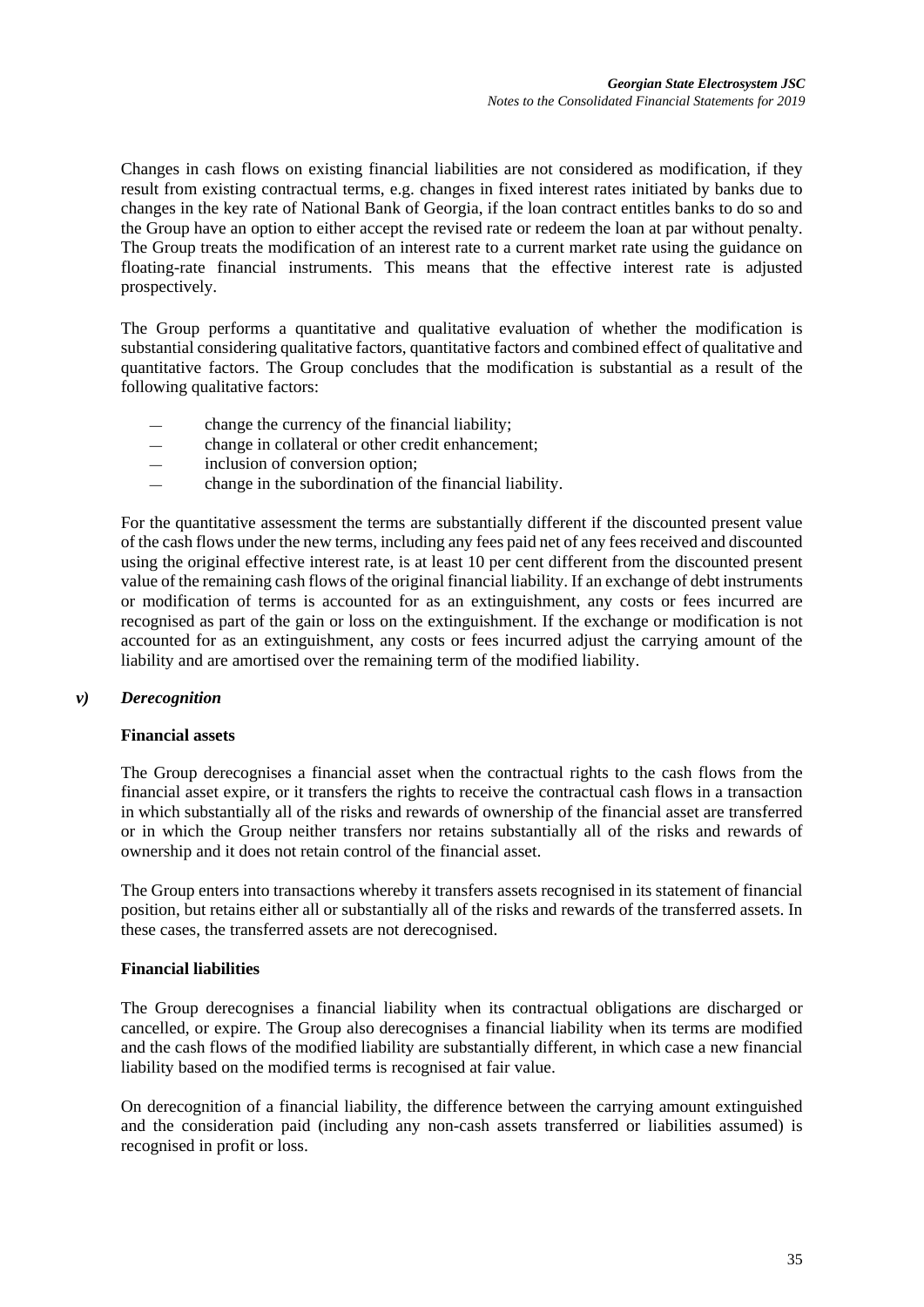### *vi) Offsetting*

Financial assets and liabilities are offset and the net amount presented in the statements of financial position when, and only when, the Group currently has a legally enforceable right to set off and intends either to settle on a net basis or to realise the asset and settle the liability simultaneously. The Group currently has a legally enforceable right to set off if that right is not contingent on a future event and enforceable both in the normal course of business and in the event of default, insolvency or bankruptcy of the Group and all counterparties.

### *Loans and receivables*

Loans and receivables are a category of financial assets with fixed or determinable payments that are not quoted in an active market. Such assets are recognised initially at fair value plus any directly attributable transaction costs. Subsequent to initial recognition loans and receivables are measured at amortised cost using the effective interest method, less any impairment losses.

Loans and receivables category comprise the following classes of financial assets: trade and other receivables as presented in note 10 and cash and cash equivalents as presented in note 11.

### *Cash and cash equivalents*

Cash and cash equivalents comprise cash and bank balances with original maturities of three months or less.

#### *Non-derivative financial liabilities - measurement*

The Company classifies non-derivative financial liabilities into the other financial liabilities' category. Such financial liabilities are recognised initially at fair value less any directly attributable transaction costs. Subsequent to initial recognition, these financial liabilities are measured at amortised cost using the effective interest method.

Other financial liabilities comprise loans and borrowings, bank overdrafts, and trade and other payables.

#### **(k) Share capital**

Ordinary shares are classified as equity. Incremental costs directly attributable to issue of ordinary shares and share options are recognised as a deduction from equity, net of any tax effects.

#### **(l) Impairment**

#### *(i) Non-derivative financial assets*

#### *Financial instruments*

The Group recognises loss allowances for ECLs on financial assets measured at amortised cost.

The Group measures loss allowances at an amount equal to lifetime ECLs, except for the following, which are measured at 12-month ECLs:

- debt securities that are determined to have low credit risk at the reporting date; and
- other debt securities and bank balances for which credit risk (i.e. the risk of default occurring over the expected life of the financial instrument) has not increased significantly since initial recognition.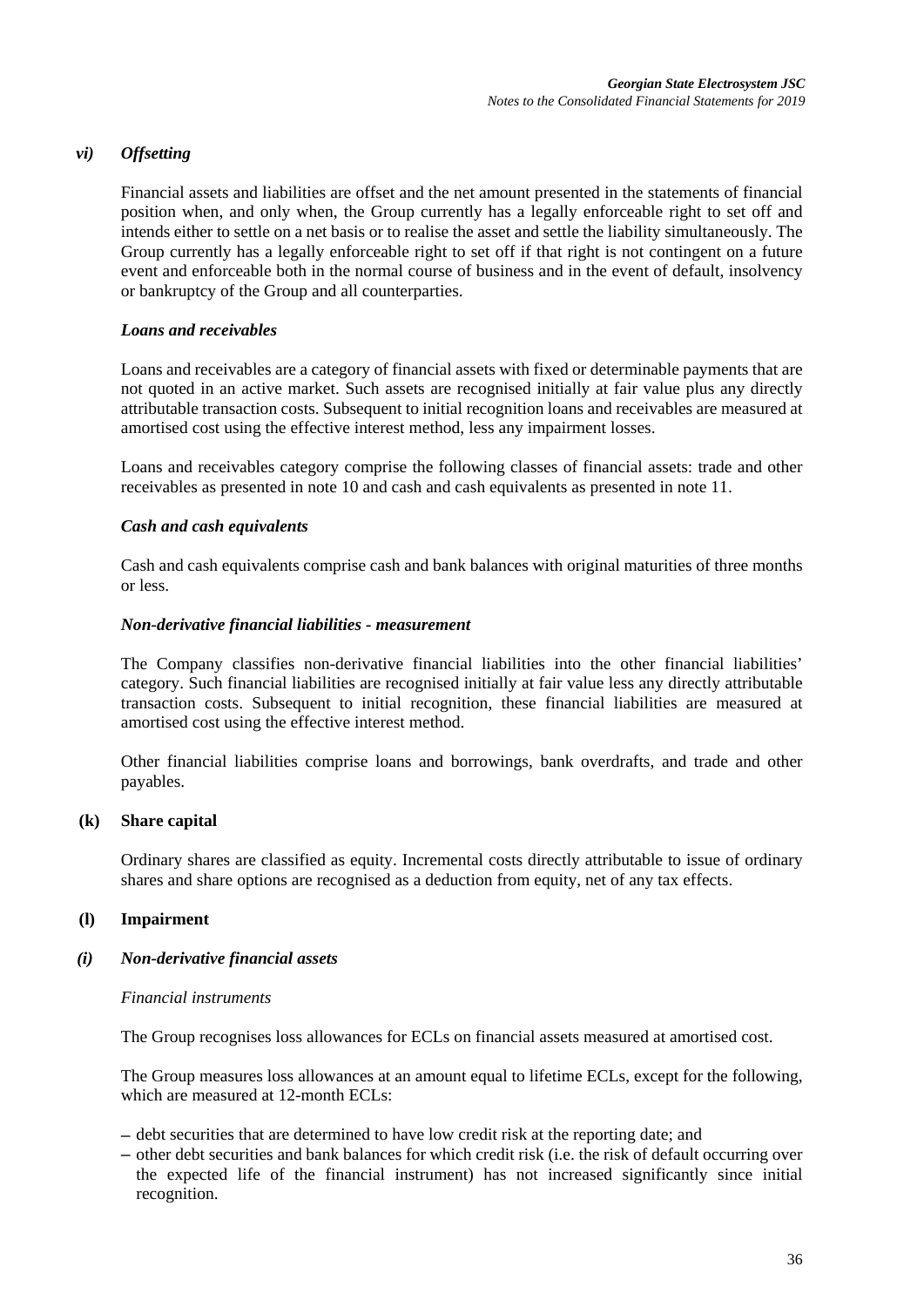Loss allowances for trade receivables and contract assets are always measured at an amount equal to lifetime ECLs.

When determining whether the credit risk of a financial asset has increased significantly since initial recognition and when estimating ECLs, the Group considers reasonable and supportable information that is relevant and available without undue cost or effort. This includes both quantitative and qualitative information and analysis, based on the Group's historical experience and informed credit assessment and including forward-looking information.

The Group assumes that the credit risk on a financial asset has increased significantly if it is more than 30 days past due.

The Group considers a financial asset to be in default when:

- the borrower is unlikely to pay its credit obligations to the Group in full, without recourse by the Group to actions such as realising security (if any is held); or
- the financial asset is more than 90 days past due.

The Group considers a debt security to have low credit risk when its credit risk rating is equivalent to the globally understood definition of 'investment grade'.

Lifetime ECLs are the ECLs that result from all possible default events over the expected life of a financial instrument.

12-month ECLs are the portion of ECLs that result from default events that are possible within the 12 months after the reporting date (or a shorter period if the expected life of the instrument is less than 12 months).

The maximum period considered when estimating ECLs is the maximum contractual period over which the Group is exposed to credit risk.

#### *Measurement of ECLs*

ECLs are a probability-weighted estimate of credit losses. Credit losses are measured as the present value of all cash shortfalls (i.e. the difference between the cash flows due to the entity in accordance with the contract and the cash flows that the Group expects to receive).

ECLs are discounted at the effective interest rate of the financial asset.

#### *Credit-impaired financial assets*

At each reporting date, the Group assesses whether financial assets carried at amortised cost and debt securities at FVOCI are credit-impaired. A financial asset is 'credit-impaired' when one or more events that have a detrimental impact on the estimated future cash flows of the financial asset have occurred.

Evidence that a financial asset is credit-impaired includes the following observable data:

- significant financial difficulty of the borrower or issuer;
- a breach of contract such as a default or being more than 90 days past due;
- the restructuring of a loan or advance by the Group on terms that the Group would not consider otherwise;
- it is probable that the borrower will enter bankruptcy or other financial reorganisation; or
- the disappearance of an active market for a security because of financial difficulties.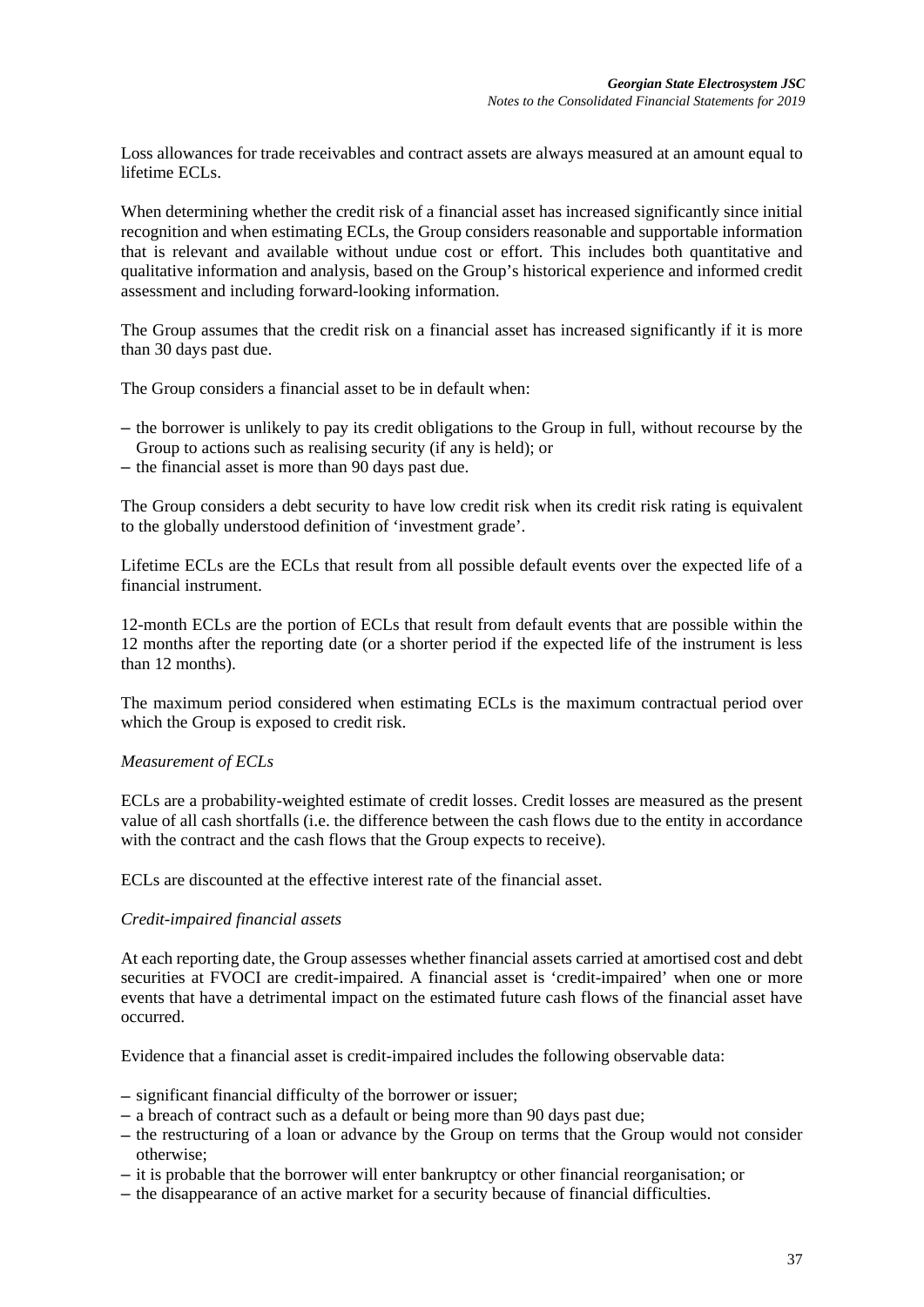### **Presentation of allowance for ECL in the statement of financial position**

Loss allowances for financial assets measured at amortised cost are deducted from the gross carrying amount of the assets.

#### *Write-off*

The gross carrying amount of a financial asset is written off when the Group has no reasonable expectations of recovering a financial asset in its entirety or a portion thereof. The Group individually makes an assessment with respect to the timing and amount of write-off based on whether there is a reasonable expectation of recovery. The Group expects no significant recovery from the amount written off. However, financial assets that are written off could still be subject to enforcement activities in order to comply with the Group's procedures for recovery of amounts due.

#### *(ii) Non-financial assets*

The carrying amounts of the Group's non-financial assets, other than inventories is reviewed at each reporting date to determine whether there is any indication of impairment. If any such indication exists, then the asset's recoverable amount is estimated.

For the purpose of impairment testing, assets that cannot be tested individually are grouped together into the smallest group of assets that generates cash inflows from continuing use that are largely independent of the cash inflows of other assets or CGU.

The Group's corporate assets do not generate separate cash inflows and are utilised by more than one CGU. Corporate assets are allocated to CGUs on a reasonable and consistent basis and tested for impairment as part of the testing of the CGU to which the corporate asset is allocated.

The recoverable amount of an asset or CGU is the greater of its value in use and its fair value less costs to sell. In assessing value in use, the estimated future cash flows are discounted to their present value using a pre-tax discount rate that reflects current market assessments of the time value of money and the risks specific to the asset or CGU.

An impairment loss is recognised if the carrying amount of an asset or its related cash-generating unit (CGU) exceeds its estimated recoverable amount.

Impairment losses are recognised in profit or loss. Impairment losses recognised in respect of CGUs are allocated first to reduce the carrying amount of any goodwill allocated to the CGU (group of CGUs), and then to reduce the carrying amounts of the other assets in the CGU (group of CGUs) on a pro rata basis.

Impairment losses recognised in prior periods are assessed at each reporting date for any indications that the loss has decreased or no longer exists. An impairment loss is reversed if there has been a change in the estimates used to determine the recoverable amount. An impairment loss is reversed only to the extent that the asset's carrying amount does not exceed the carrying amount that would have been determined, net of depreciation or amortization, if no impairment loss had been recognised.

### **(m) Leases**

The Group has applied IFRS 16 using the modified retrospective approach and therefore the comparative information has not been restated and continues to be reported under IAS 17 and IFRIC 4. The details of accounting policies under IAS 17 and IFRIC 4 are disclosed separately.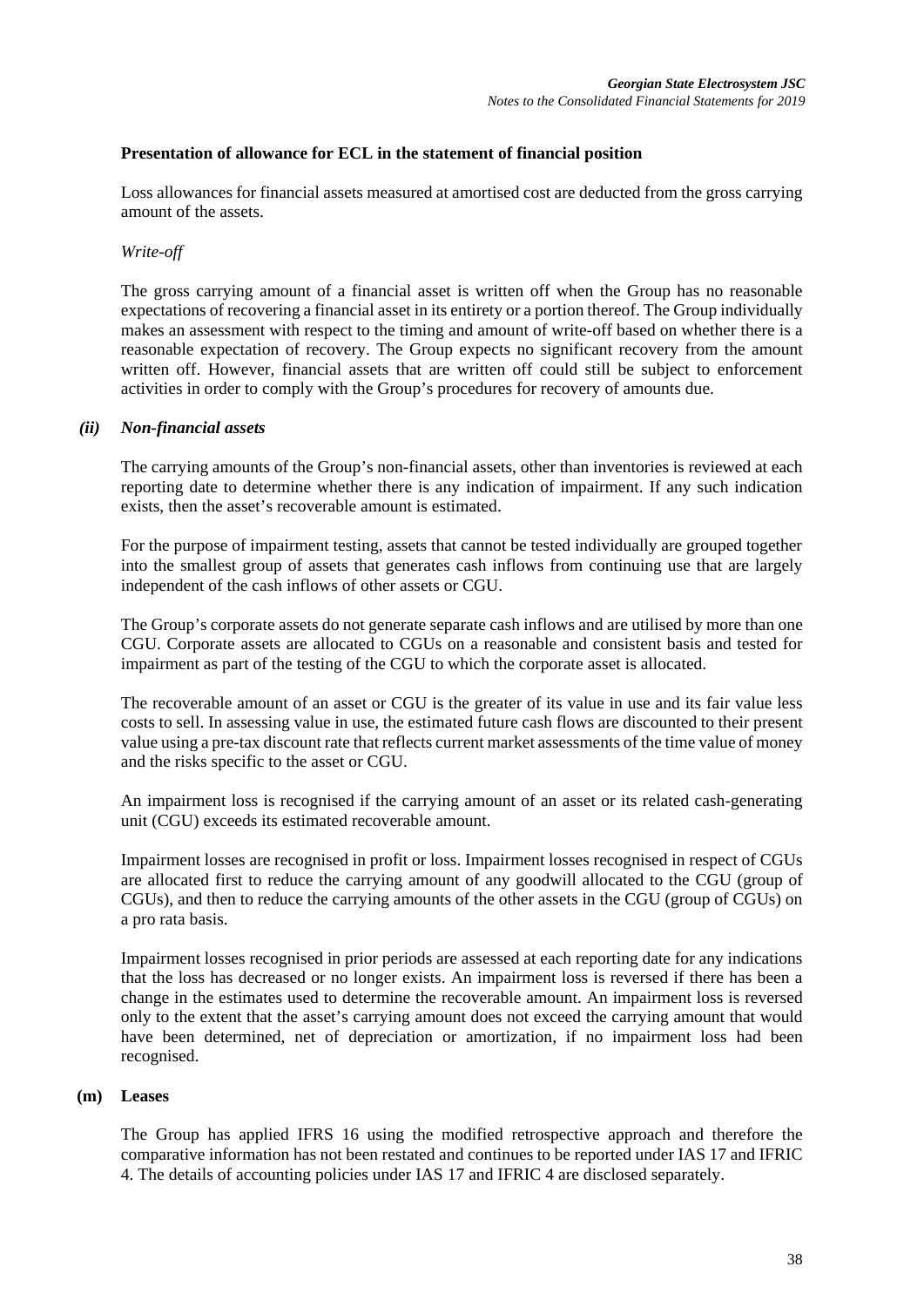# *Policy applicable from 1 January 2019*

At inception of a contract, the Group assesses whether a contract is, or contains, a lease. A contract is, or contains, a lease if the contract conveys the right to control the use of an identified asset for a period of time in exchange for consideration. To assess whether a contract conveys the right to control the use of an identified asset, the Group uses the definition of a lease in IFRS 16.

This policy is applied to contracts entered into, on or after 1 January 2019.

#### *(i) As a lessee*

At commencement or on modification of a contract that contains a lease component, the Group allocates the consideration in the contract to each lease component on the basis of its relative standalone prices.

The Group recognises a right-of-use asset and a lease liability at the lease commencement date. The right-of-use asset is initially measured at cost, which comprises the initial amount of the lease liability adjusted for any lease payments made at or before the commencement date, plus any initial direct costs incurred and an estimate of costs to dismantle and remove the underlying asset or to restore the underlying asset or the site on which it is located, less any lease incentives received.

The right-of-use asset is subsequently depreciated using the straight-line method from the commencement date to the end of the lease term, unless the lease transfers ownership of the underlying asset to the Group by the end of the lease term or the cost of the right-of-use asset reflects that the Group will exercise a purchase option. In that case the right-of-use asset will be depreciated over the useful life of the underlying asset, which is determined on the same basis as those of property and equipment. In addition, the right-of-use asset is periodically reduced by impairment losses, if any, and adjusted for certain remeasurements of the lease liability.

The lease liability is initially measured at the present value of the lease payments that are not paid at the commencement date, discounted using the interest rate implicit in the lease or, if that rate cannot be readily determined, the Group's incremental borrowing rate. Generally, the Group uses its incremental borrowing rate as the discount rate.

The Group determines its incremental borrowing rate by obtaining interest rates from various external financing sources and makes certain adjustments to reflect the terms of the lease and type of the asset leased.

Lease payments included in the measurement of the lease liability comprise the following:

- fixed payments, including in-substance fixed payments;
- variable lease payments that depend on an index or a rate, initially measured using the index or rate as at the commencement date;
- amounts expected to be payable under a residual value guarantee; and
- the exercise price under a purchase option that the Group is reasonably certain to exercise, lease payments in an optional renewal period if the Group is reasonably certain to exercise an extension option, and penalties for early termination of a lease unless the Group is reasonably certain not to terminate early.

The lease liability is measured at amortised cost using the effective interest method. It is remeasured when there is a change in future lease payments arising from a change in an index or rate, if there is a change in the Group's estimate of the amount expected to be payable under a residual value guarantee, if the Group changes its assessment of whether it will exercise a purchase, extension or termination option or if there is a revised in-substance fixed lease payment.

When the lease liability is remeasured in this way, a corresponding adjustment is made to the carrying amount of the right-of-use asset, or is recorded in profit or loss if the carrying amount of the rightof-use asset has been reduced to zero.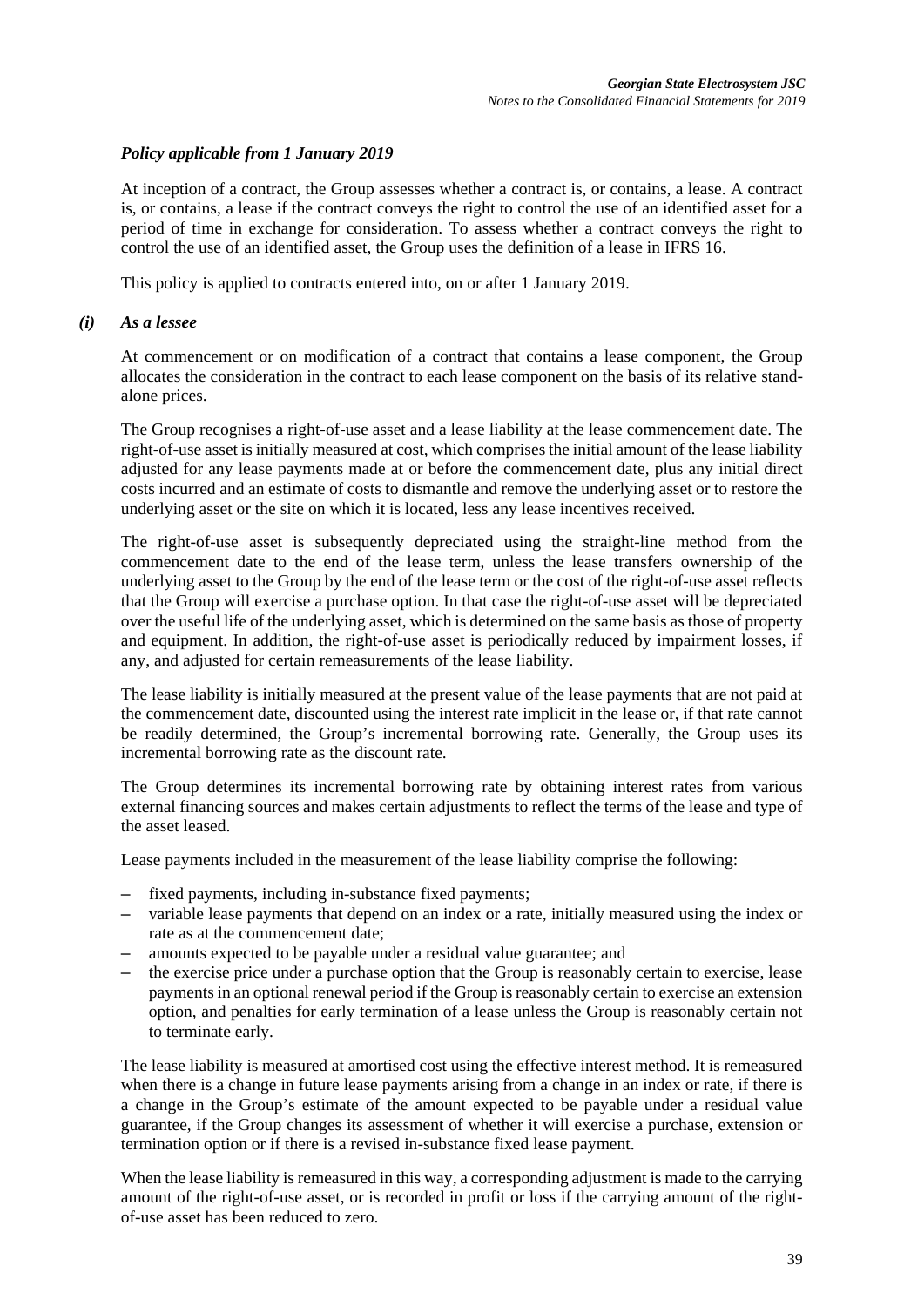The Group presents right-of-use assets that do not meet the definition of investment property in 'property, plant and equipment' and lease liabilities in 'loans and borrowings' in the statement of financial position.

The Group has elected not to recognise right-of-use assets and lease liabilities for leases of low-value assets and short-term leases. The Group recognises the lease payments associated with these leases as an expense on a straight-line basis over the lease term.

### *(ii) As a lessor*

At inception or on modification of a contract that contains a lease component, the Group allocates the consideration in the contract to each lease component on the basis of their relative stand-alone prices.

When the Group acts as a lessor, it determines at lease inception whether each lease is a finance lease or an operating lease.

To classify each lease, the Group makes an overall assessment of whether the lease transfers substantially all of the risks and rewards incidental to ownership of the underlying asset. If this is the case, then the lease is a finance lease; if not, then it is an operating lease. As part of this assessment, the Group considers certain indicators such as whether the lease is for the major part of the economic life of the asset.

When the Group is an intermediate lessor, it accounts for its interests in the head lease and the sublease separately. It assesses the lease classification of a sub-lease with reference to the right-of-use asset arising from the head lease, not with reference to the underlying asset. If a head lease is a shortterm lease to which the Group applies the exemption described above, then it classifies the sub-lease as an operating lease.

If an arrangement contains lease and non-lease components, then the Group applies IFRS 15 to allocate the consideration in the contract.

The Group applies the derecognition and impairment requirements in IFRS 9 to the net investment in the lease. The Group further regularly reviews estimated unguaranteed residual values used in calculating the gross investment in the lease.

The Group recognises lease payments received under operating leases as income on a straight-line basis over the lease term as part of 'other revenue'.

Generally, the accounting policies applicable to the Group as a lessor in the comparative period were not different from IFRS 16 except for the classification of the sub-lease entered into during current reporting period that resulted in a finance lease classification.

# *Policy applicable before 1 January 2019*

For contracts entered into before 1 January 2019, the Group determined whether the arrangement was or contained a lease based on the assessment of whether:

- fulfilment of the arrangement was dependent on the use of a specific asset or assets; and
- the arrangement had conveyed a right to use the asset. An arrangement conveyed the right to use the asset if one of the following was met:
- the purchaser had the ability or right to operate the asset while obtaining or controlling more than an insignificant amount of the output;
- the purchaser had the ability or right to control physical access to the asset while obtaining or controlling more than an insignificant amount of the output; or
- facts and circumstances indicated that it was remote that other parties would take more than an insignificant amount of the output, and the price per unit was neither fixed per unit of output nor equal to the current market price per unit of output.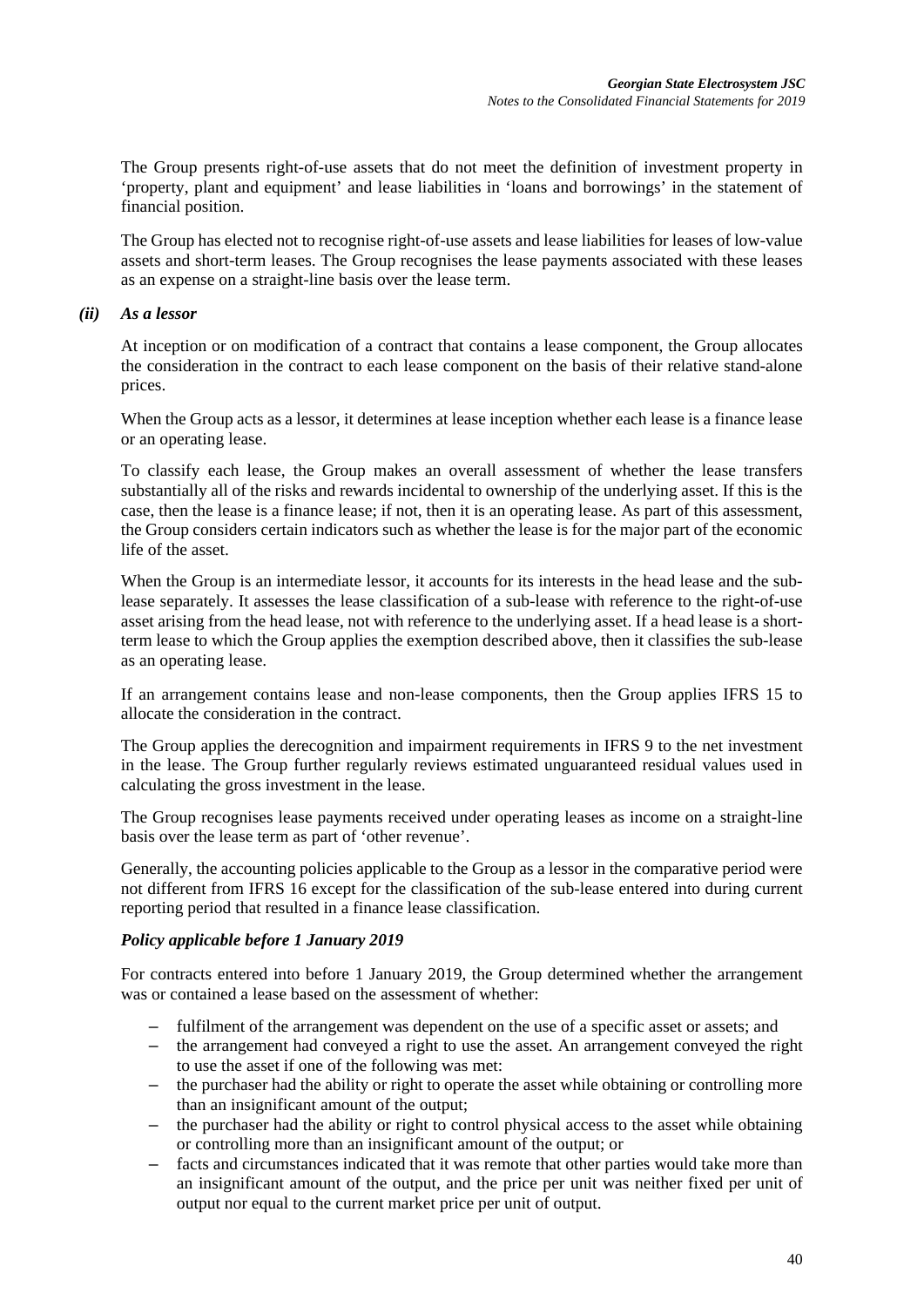#### *(i) As a lessee*

In the comparative period, as a lessee the Group classified leases that transferred substantially all of the risks and rewards of ownership as finance leases. When this was the case, the leased assets were measured initially at an amount equal to the lower of their fair value and the present value of the minimum lease payments. Minimum lease payments were the payments over the lease term that the lessee was required to make, excluding any contingent rent. Subsequent to initial recognition, the assets were accounted for in accordance with the accounting policy applicable to that asset.

Assets held under other leases were classified as operating leases and were not recognised in the Group's statement of financial position. Payments made under operating leases were recognised in profit or loss on a straight-line basis over the term of the lease. Lease incentives received were recognised as an integral part of the total lease expense, over the term of the lease.

### *(ii) As a lessor*

When the Group acted as a lessor, it determined at lease inception whether each lease was a finance lease or an operating lease.

To classify each lease, the Group made an overall assessment of whether the lease transferred substantially all of the risks and rewards incidental to ownership of the underlying asset. If this was the case, then the lease was a finance lease; if not, then it was an operating lease. As part of this assessment, the Group considered certain indicators such as whether the lease was for the major part of the economic life of the asset.

# **25. New standards and interpretations not yet adopted**

A number of new standards are effective for annual periods beginning after 1 January 2020 and earlier application is permitted; however, the Group has not early adopted the new or amended standards in preparing these consolidated financial statements.

The following amended standards and interpretations are not expected to have a significant impact on the Group's consolidated financial statements.

- *Amendments to References to Conceptual Framework in IFRS Standards.*
- *Definition of a Business (Amendments to IFRS 3).*
- *Definition of Material (Amendments to IAS 1 and IAS 8).*
- *IFRS 17 Insurance Contracts.*

# **26. Subsequent events**

#### **Change in ultimate parent company**

According to the decision issued on 28 February 2020 by the Government of Georgia, the Company's immediate parent company Partnership Fund JSC's shares will be cancelled. Partnership Fund JSC will be replaced by Ministry of Economy and Sustainable Development of Georgia. According to this decision, the Company's ultimate parent company is the Government of Georgia, under the name of Ministry of Economy and Sustainable Development of Georgia